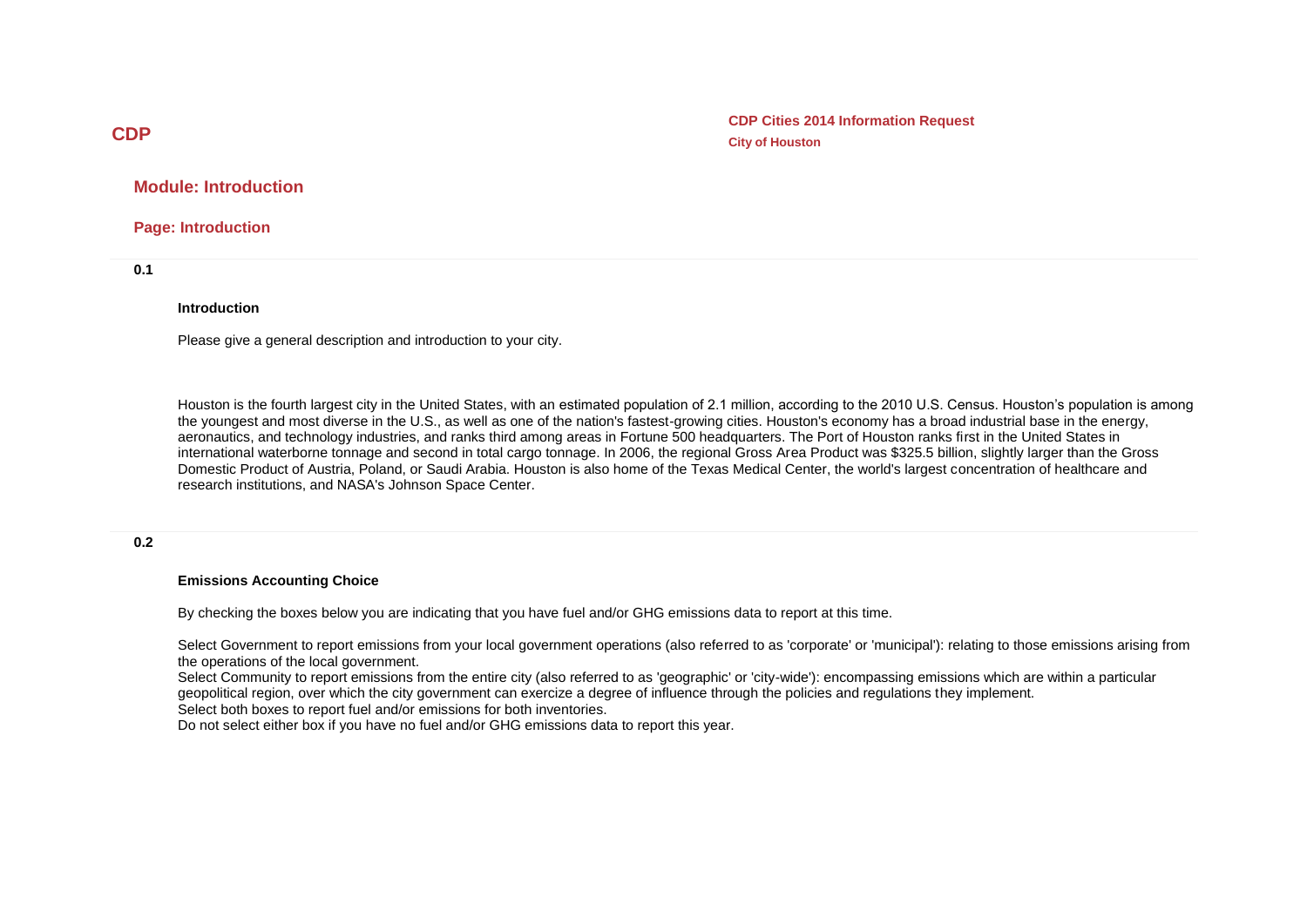Government

#### **Module: Governance**

#### **Page: Governance**

**1.0**

**Please describe the process by which the city reviews its progress and manages overall responsibility for climate change.**

When the inventory was first conducted under the previous administration, the Mayor's Office of Environmental Planning measured, monitored, and managed climate-related programs and oversaw reporting for these initiatives. The Multi-Pollutant Emissions Reduction Plan (MERP) from August 2008 calculated GHG emissions for local government operations using 2005 data and outlined a plan to reduce emissions in the city by 2010. Data was gathered from the local utility, city contractors, and other city departments. An update to the MERP was released in December 2009 to document measures that had been completed, were ongoing, or would be completed at a certain future date.

Under the current administration, the Mayor's Office of Sustainability measures, monitors and manages environmental initiatives and coordinates all climate-related reporting for the city. An updated GHG inventory was conducted in 2012 using 2010 data. A similar approach for gathering information and involving key stakeholders to collect data was followed with the new GHG inventory.

In 2013, a consultant to the City who is helping draft a Sustainability Action Plan conducted a GHG inventory using 2012 data, and for the 2014 CDP report, the Mayor's Office of Sustainability will be conducting a 2013 GHG emissions inventory using 2012 data. Data that is being used to inform the inventory is measured, monitored, and managed by the departments. The Mayor's Office leads the effort to combine these data points to report an overall emissions report.

**1.1**

**Do you provide incentives for management of climate change issues, including the attainment of GHG reduction targets?**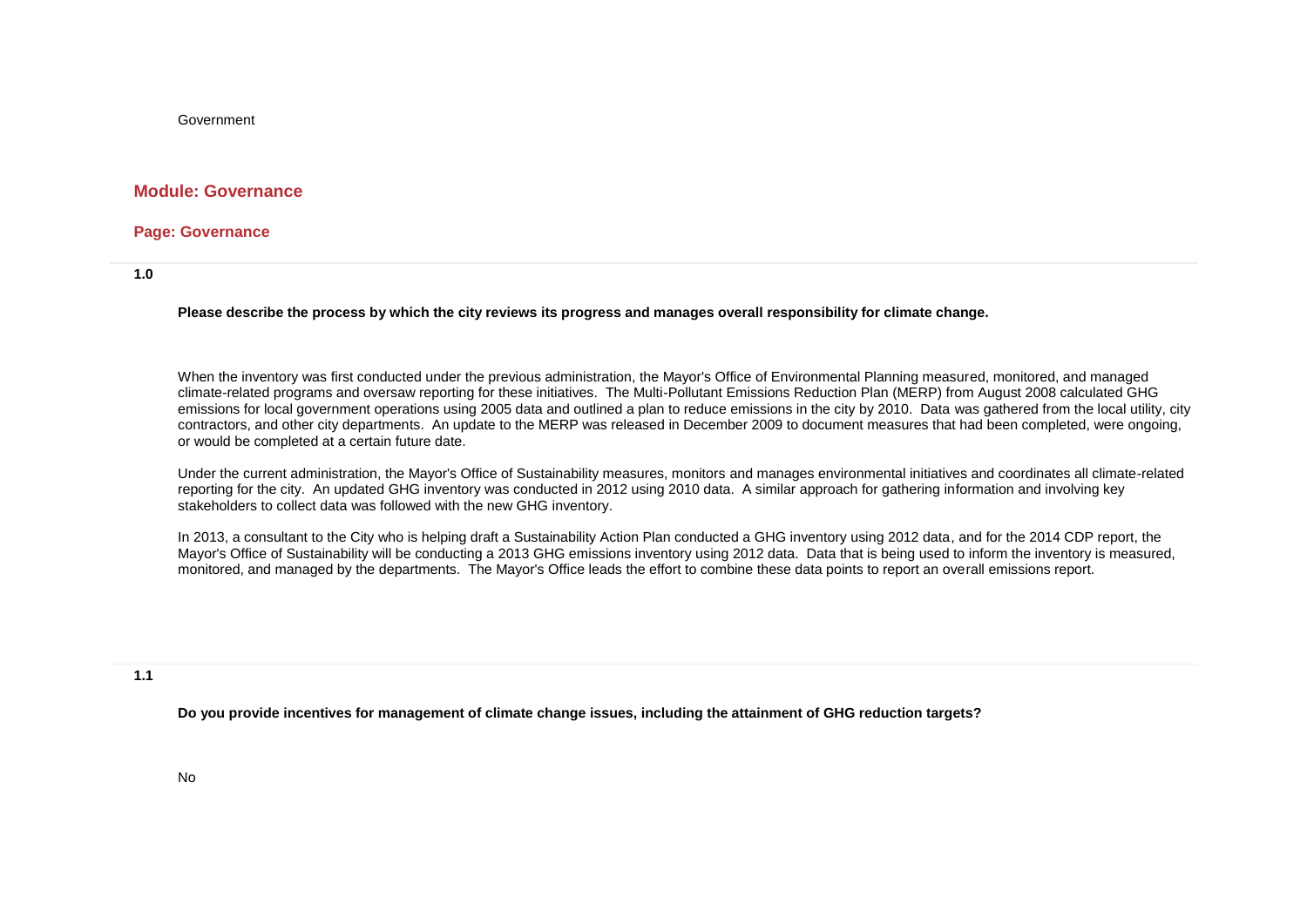**Please complete the table.**

|  | Who is entitled to benefit from these incentives? | The type of incentives | <b>Program description</b> |
|--|---------------------------------------------------|------------------------|----------------------------|
|--|---------------------------------------------------|------------------------|----------------------------|

#### **1.2**

#### **Please describe the impact of national and/or regional climate change activities on your city's own climate change activities.**

Our Great Region 2040 is a high-level plan that offers six "Big Ideas" in the areas of economic development, environment, health, housing, transportation, and resiliency. The plan also contains 15 priority goals related to people, places and prosperity and more than 75 voluntary strategies that communities, local governments and individuals can consider to make their communities great places to live and work. The Our Great Region 2040 plan spotlights six case studies from local cities and counties that highlight real-life examples of how the ideas, goals and strategies could be implemented in the Houston-Galveston region. Our Great Region 2040 is the result of the efforts of hundreds of organizations and thousands of people from across the Houston-Galveston Area Council's 13-county service area over the past three years. Next steps are for the municipalities to consider adopting the plan or portions of the plan. (http://www.ourregion.org/OurRegion2040Supporting\_Documents/OurGreatRegion2040-FINAL.pdf)

On a national level, Mayor Parker was selected in November 2013 as a member of President Obama's Task Force on Climate Preparedness and Resilience to advise the administration on how the federal government can respond to the needs of communities nationwide that are dealing with extreme weather and other climate impacts.

President Obama established the task force as part of his Climate Action Plan to cut carbon pollution, prepare communities for the impacts of climate change that cannot be avoided, and lead international efforts to address this global challenge. Mayor Parker will play an integral role in ensuring the Task Force's recommendations to the President are responsive to the needs of all stakeholders in the Houston area.

"I am honored to have been chosen for this prestigious position and eager to be able to represent Houston's pragmatic and diverse points of view on this issue," said Mayor Parker. "We are a city that is forward thinking when it comes to sustainability and the environment. We have a wealth of technological expertise in our existing energy sector. In fact, those companies are becoming the leaders in development of the new technologies that will support our nation's future environmental policies."

The State, Local, and Tribal Leaders Task Force on Climate Preparedness and Resilience will develop recommendations for the President on how the Federal Government can best support state, local and tribal leaders in their efforts to prepare for the impacts of climate change. This will include recommendations for removing Federal barriers to resilient investments, modernizing Federal grant and loan programs to better support local priorities, developing the information and tools that are needed to prepare communities, and other relevant measures.

Other national level climate-related activities include the City of Houston's participation in the U.S. Department of Energy's Better Buildings Challenge and Better

**1.1a**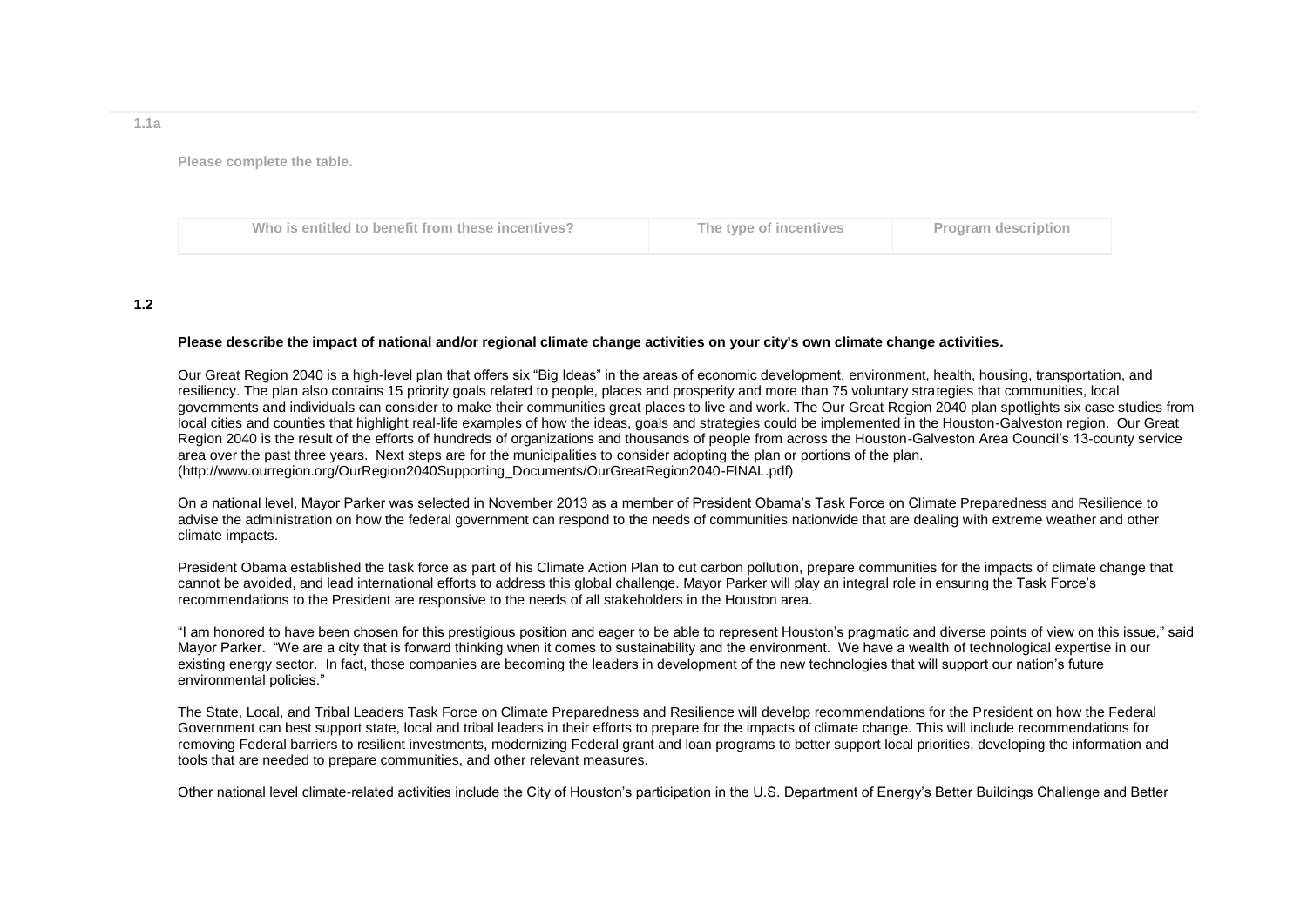Buildings Accelerator programs. The Better Buildings Challenge is a nationwide public-private partnership that seeks to improve energy efficiency 20 percent by 2020 in commercial, government and school buildings across the country. The Better Buildings Accelerators are part of President Obama's Climate Action Plan to engage leaders in state and local governments, utilities, and industry to demonstrate innovative policies and programs that will transform the energy efficiency market and cut building energy waste.

# **Module: Risks & Adaptation**

# **Page: Physical Risks**

**2.0**

**Do current and/or anticipated effects of climate change present significant physical risks to your city?**

Yes

**2.0a**

**Please list and describe the effects of climate change which you expect to experience in your city, together with anticipated timescales.**

| <b>Effects of</b><br>climate change | Level of<br>risk | Anticipated<br>timescale in<br><b>vears</b> | Impact description                                                                                                                                                                                                                     |
|-------------------------------------|------------------|---------------------------------------------|----------------------------------------------------------------------------------------------------------------------------------------------------------------------------------------------------------------------------------------|
| Hotter summers                      | Serious          | Current                                     | Hotter summers increase energy use in buildings, contribute to higher ozone levels, can be potential<br>causes for brownouts which can lead to increased levels of PM 2.5 and PM 10, and can lead to heat-<br>related illnesses/death. |
| More frequent<br>heat waves         | Serious          | Current                                     | More frequent heatwaves increase energy use in buildings, contribute to higher ozone levels, and can lead<br>to heat-related illnesses/death.                                                                                          |
| Increased urban                     | Serious          | Current                                     | Increased urban heat island effect increases energy use in buildings, does not provide relief for people and                                                                                                                           |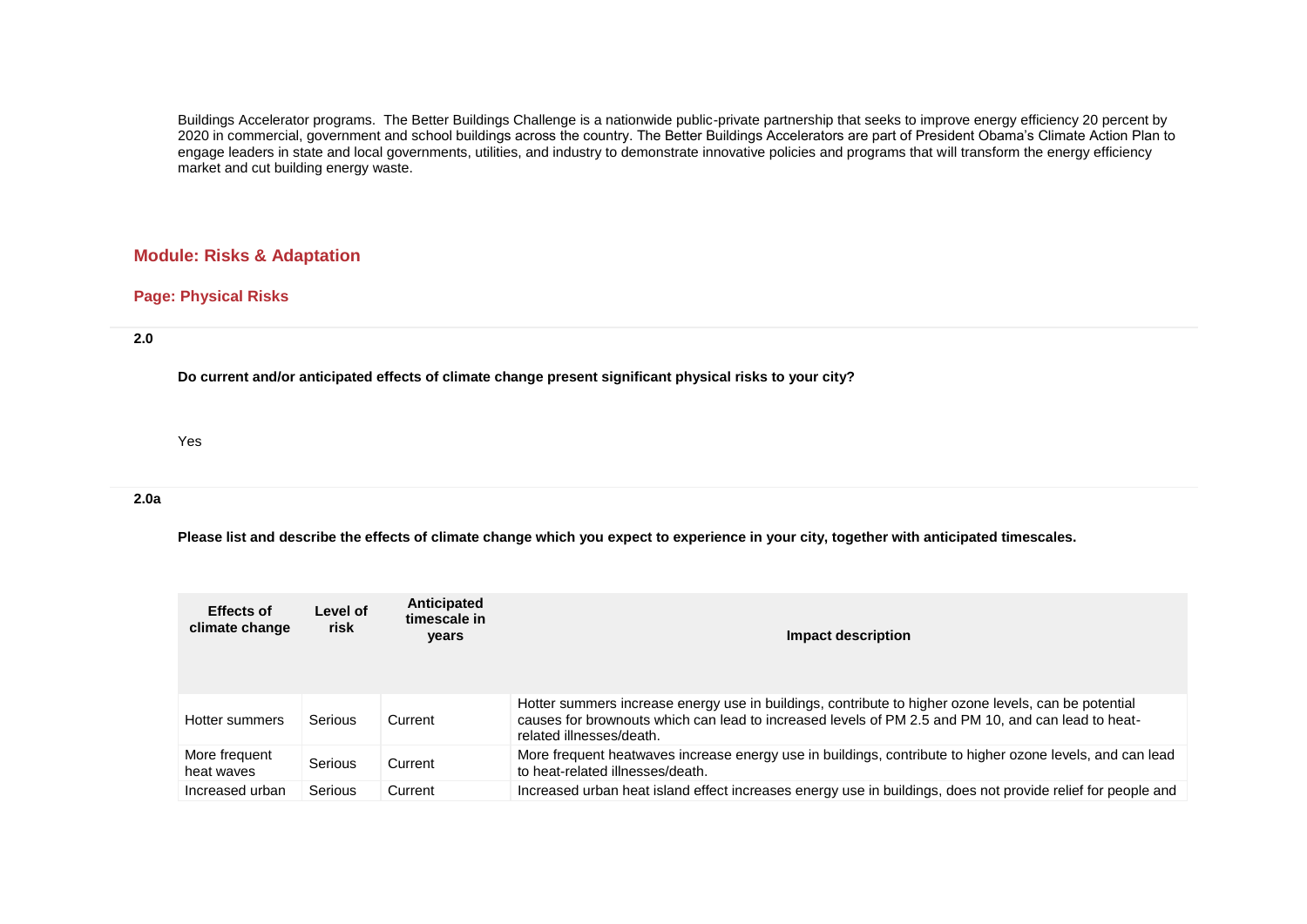| <b>Effects of</b><br>climate change | Level of<br>risk | Anticipated<br>timescale in<br>years | Impact description                                                                                                                                                                                                                                                 |
|-------------------------------------|------------------|--------------------------------------|--------------------------------------------------------------------------------------------------------------------------------------------------------------------------------------------------------------------------------------------------------------------|
| heat island effect                  |                  |                                      | animals in the evening, contributes to air pollution, and can lead to heat-related illnesses/death.                                                                                                                                                                |
| More frequent<br>droughts           | Serious          | Current                              | More frequent droughts deplete water resources for people and wildlife and cause infrastructure problems.<br>It also leads to drought-stressed trees and vegetation which reduces the urban forest that would normally<br>provide cooling and improve air quality. |
| Increased risk of<br>storm surges   | Serious          | Current                              | Increased risk of storm surges cause flooding, property damage, and power outages. It also interferes with<br>communications/telecommunication, destroys habitats and vegetation, and can be adversely affect human<br>health.                                     |
| More hot days                       | Serious          | Current                              | More hot days will increase energy use in buildings and put more stress on the grid, which can be potential<br>causes for brownouts.                                                                                                                               |

**2.0b**

**Please explain why the anticipated physical effects of climate change present no significant risk to your city.** 

# **2.1**

**Please describe any compounding factors that may worsen the physical effects of climate change in your city.**

As the City of Houston experiences more extreme weather events, this will likely change the landscape of many of the city's open spaces. The most recent example is the loss of millions of trees in the Houston area due to the worst drought in the city's history in 2011. An article published in the Houston Chronicle listed the compounding factors of losing so many of the city's urban trees (http://www.chron.com/news/houston-texas/article/Millions-of-trees-likely-to-die-due-to-drought-2153585.php). Some consequences include increased ground-level ozone and carbon dioxide release from dying trees, insect outbreaks on drought-stressed trees, reduced capacity to cool the air, increased urban heat island areas, loss of habitat and food for wildlife, loss of tourism due to the loss of wildlife habitat.

In 2011, Texas lost 301 million tress due to the drought, and an estimated 19 million was in Harris County: (http://www.chron.com/news/article/2011-Texas-droughtslaughtered-301-million-trees-3893965.php)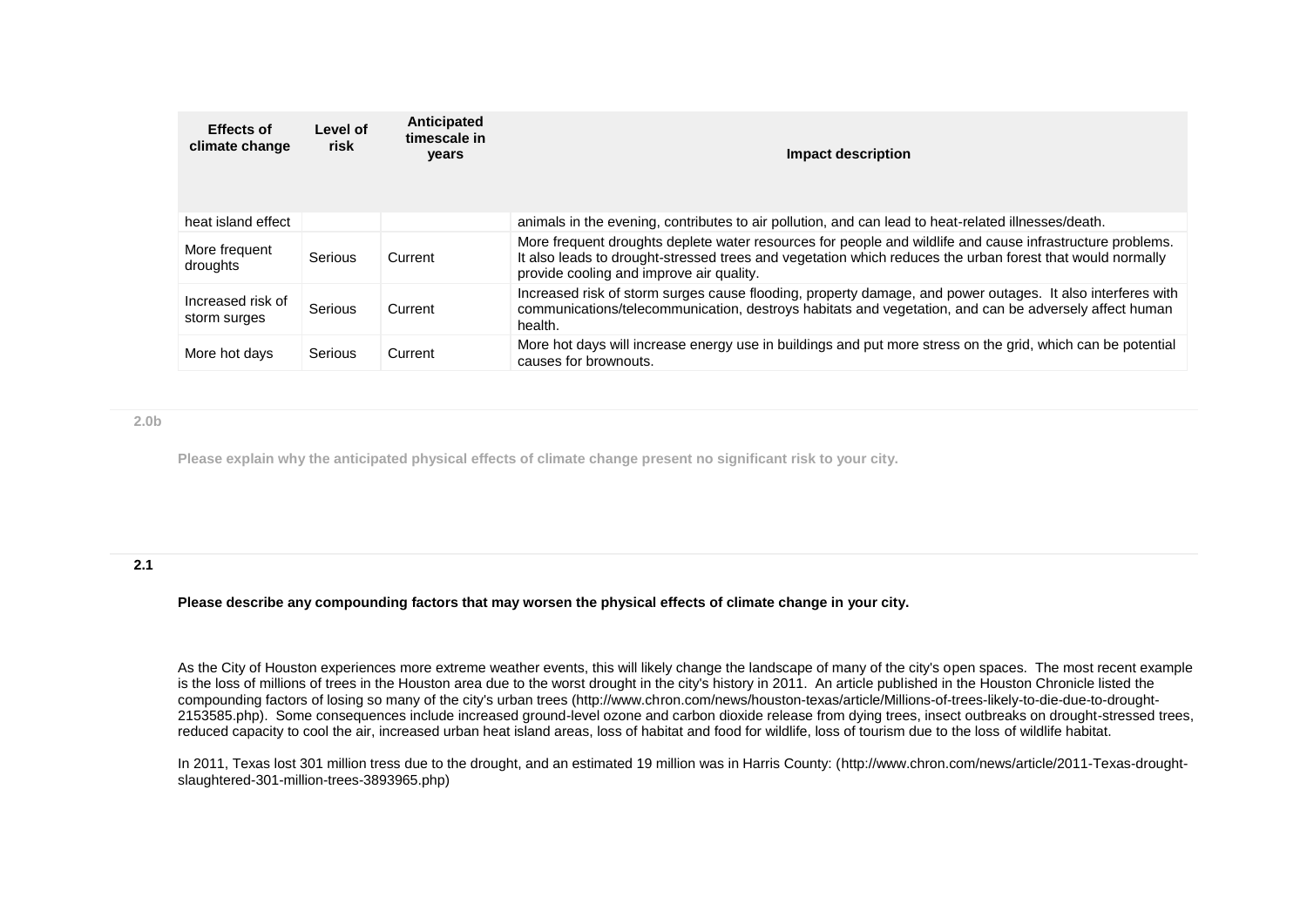As sea level is expected to rise, the Port of Houston could be more susceptible to hurricanes and storm surges which would easily inundate factories, businesses and homes near the water. As the water reaches closer into the city, ocean-borne illnesses are more likely to occur in the population. The natural flora and fauna that have been in the region and support the many ecosystems locally could be devastated by the expected change in ocean chemistry. This could not only harm the individual ecosystems in the area but also could harm the entire regional ecosystem. Those individuals who live near, and depend on, these ecosystems and waterways for their livelihood would be adversely affected.

Texas is already prone to drought. Higher temperatures cause higher evaporation rates in the streams and reservoirs, which can affect the water supply. With higher evaporation rates there could be a decrease in the freshwater flow into the Gulf of Mexico which would endanger coastal health.

#### **2.2**

**Do you consider that the physical impacts of climate change could threaten the ability of businesses to operate successfully in your city?**

Yes

#### **2.2a**

**Please explain the reasoning behind your response.**

The physical impacts behind extreme weather vary greatly in Houston. The most devastating consequences often result from tropical hurricanes, storm surges, and flooding. As seen with Tropical Storm Allison, the region had 22 fatalities, 95,000 damaged automobiles and trucks, 73,000 damaged residences, 30,000 stranded residents in shelters, and over \$5 billion in property damage.

Hurricane Ike damaged or destroyed over 200,000 homes in the Houston-Galveston region, washed away roads, and rendered drinking water, waste water and electrical utilities inoperable. Power outages reached an estimated 2.8 to 4.5 million customers, shutting down some office operations for weeks. Thousands of businesses suffered physical damage, economic distress, displaced workforce, reduced customer base and extended periods of business interruption. Damage estimates top \$15 billion statewide.

Not only has Houston experienced extreme flooding/hurricanes, but also it must contend with extreme droughts, never before seen in recent history. Effects of the extreme drought that hit Houston in 2011 included reservoir depletion, bursting pipes, damaged streets and loss of millions of trees. At the peak of the recordshattering heat wave and drought, Houston lost 18 billion gallons of water because of countless burst pipes, costing the city tens of millions of dollars in lost revenue. Along the 7,000 miles of pipes across the city, over 700 water main breaks were occurring each day due to weakened and corroded pipes and soil that was too dry to handle the expansion in the pipes.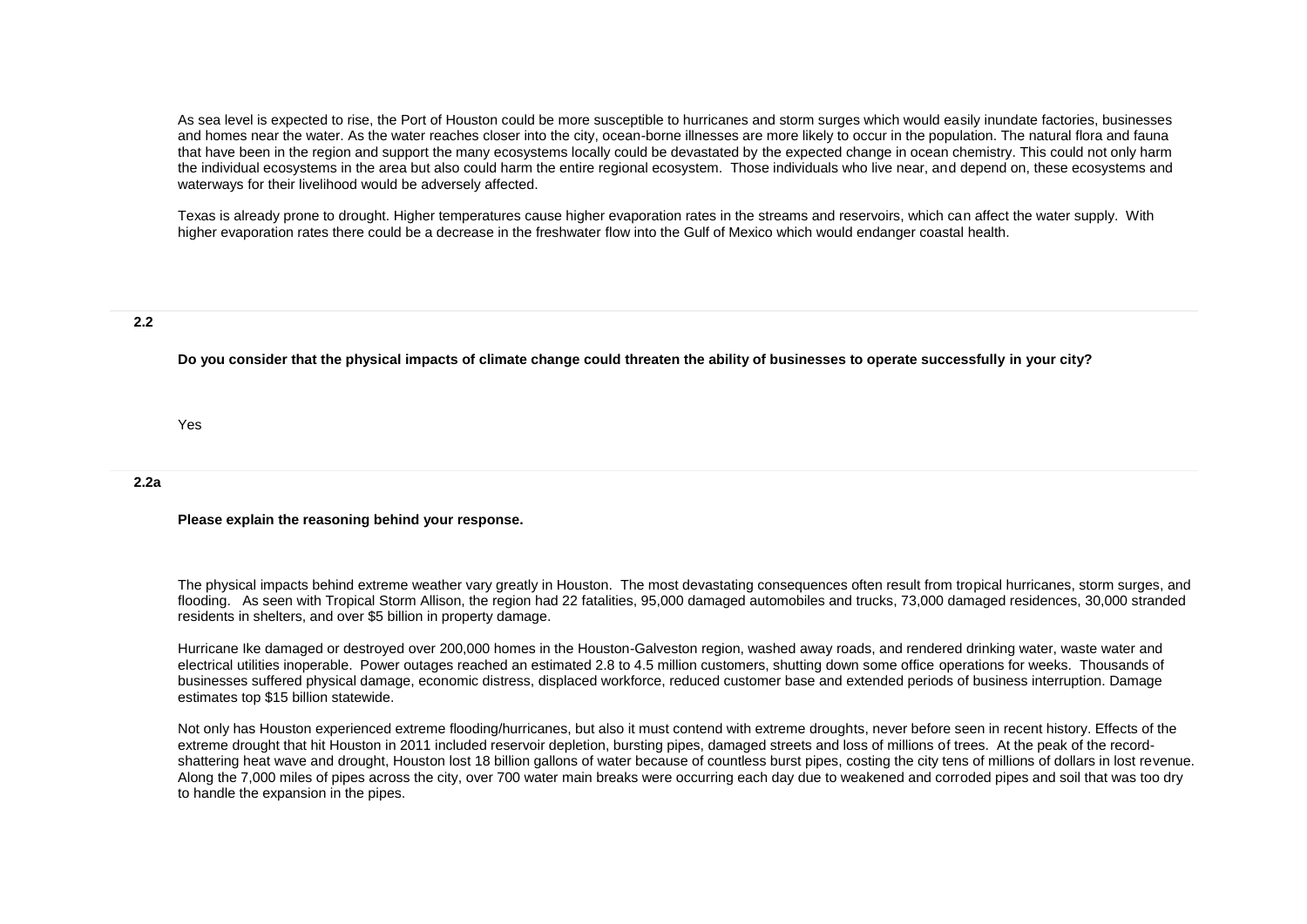**2.3**

**Please select the primary process or methodology used to evaluate the physical risks to your city.**

| <b>Primary</b><br>Methodology | <b>Description</b>                                                                                                                                                                                                                                                                                                                                                                      |
|-------------------------------|-----------------------------------------------------------------------------------------------------------------------------------------------------------------------------------------------------------------------------------------------------------------------------------------------------------------------------------------------------------------------------------------|
| Other:                        | Fiscal restraints preclude contracting a study at this time, but academic institutions, the local council of government, and research organizations<br>have conducted studies evaluating the physical risk in Houston. The SSPEED Center at Rice University, the Houston-Galveston Area Council,<br>and the Houston Advanced Research Center have done risk assessments for the region. |

# **Page: Adaptation**

# **3.0**

**Do you have a city-wide plan for increasing your city's resilience to the expected physical effects of climate change?**

No

# **3.0b**

#### **Please explain why not and any future arrangements you have to create a plan.**

Individual measures have been implemented as climate-related events have occurred in the City, but no formal overarching adaptation plan has been developed due to limited staff, time, and resources. An adaptation plan is being discussed and considered for the City's update to its climate action plan, which would focus on local government operations.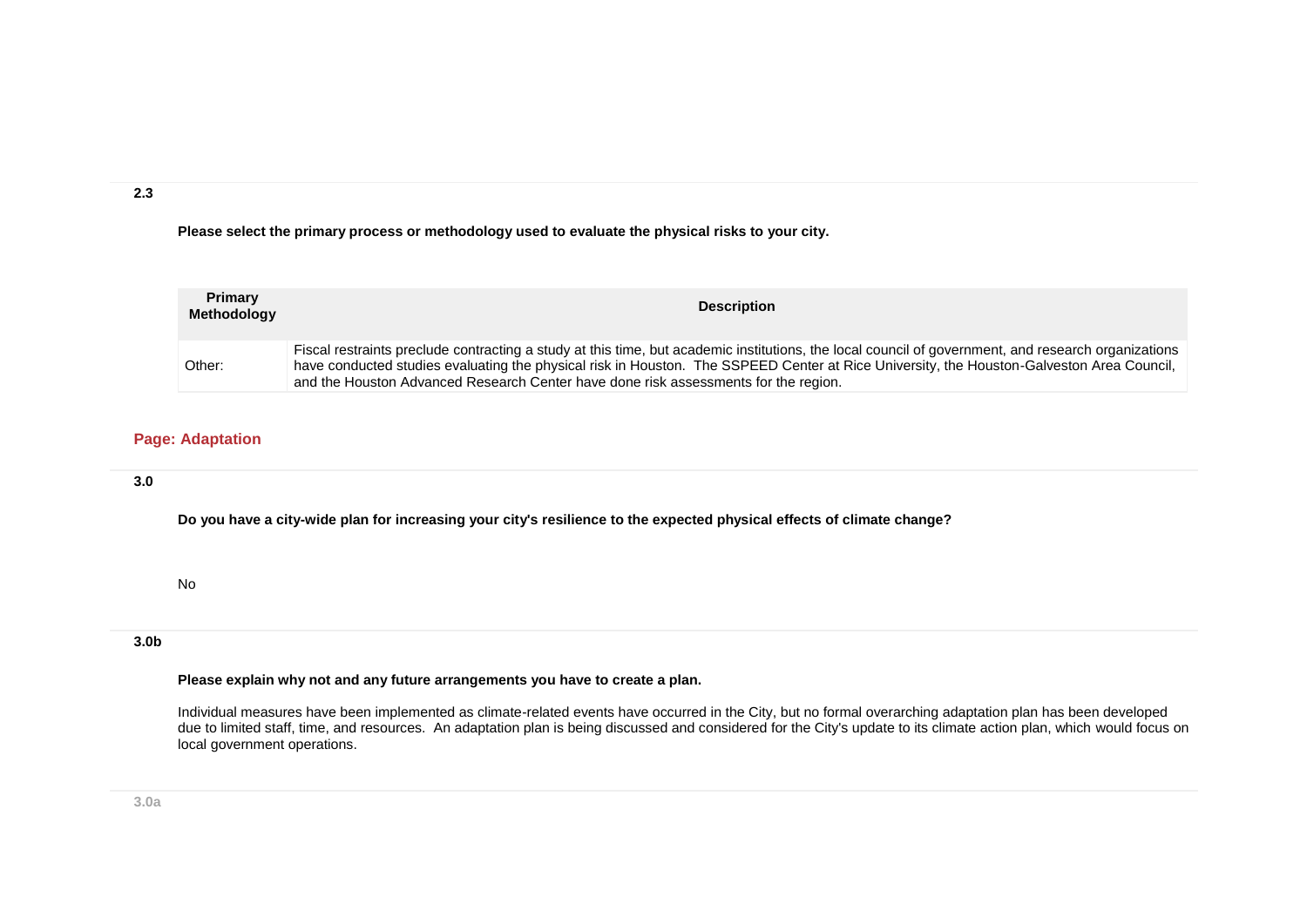**Please indicate the title of your climate adaptation plan, the year it was published and attach the document in the space provided.**

| <b>Publication title</b> |  |
|--------------------------|--|
|                          |  |

**Publication year Upload** 

## **3.1**

**Please describe the actions you are taking to reduce the risk to your city's infrastructure, citizens, and businesses from climate change as identified on the previous page (Q2.0a).**

| <b>Effects of</b><br>climate<br>change | <b>Actions to reduce</b><br>vulnerability                     | <b>Action Description</b>                                                                                                                                                                                                                                                                                                                                                                                                                                                                                                                                                                                                                                                                                                                                                                                                                                                                                                                                                                                                                                                                                                                                                                                                                                                                                                                                                                                                                                                                                                                                                                                                                                                                                                                                                                                                      |
|----------------------------------------|---------------------------------------------------------------|--------------------------------------------------------------------------------------------------------------------------------------------------------------------------------------------------------------------------------------------------------------------------------------------------------------------------------------------------------------------------------------------------------------------------------------------------------------------------------------------------------------------------------------------------------------------------------------------------------------------------------------------------------------------------------------------------------------------------------------------------------------------------------------------------------------------------------------------------------------------------------------------------------------------------------------------------------------------------------------------------------------------------------------------------------------------------------------------------------------------------------------------------------------------------------------------------------------------------------------------------------------------------------------------------------------------------------------------------------------------------------------------------------------------------------------------------------------------------------------------------------------------------------------------------------------------------------------------------------------------------------------------------------------------------------------------------------------------------------------------------------------------------------------------------------------------------------|
| Hotter<br>summers                      | Projects and policies<br>targeted at those most<br>vulnerable | The City of Houston activates Heat Emergency Plan and opens cooling centers (e.g. city libraries, multi-service<br>centers, and park and recreation centers) to citizens without access to air conditioning during heat waves. The<br>Beat the Heat Program was funded by Reliant Energy for the past five years and evolved with the Houston<br>Department of Health and Human Services to be increasingly responsive to the need for relief from Houston's<br>extremely hot summers. Between June and October 2013, there we over 15,000 visitors in the five Centers, an<br>increase of 28% over the number served in 2012. 48% of those service encounters were with citizens over the age<br>of 60, many of whom were also participants in our senior congregate meal program or fitness activities. For the<br>past two years the program also provided funding to provide air conditioners for individuals who were primarily<br>home bound. These individuals were most at risk for heat related illness and often closed themselves up at home,<br>gradually unaware of climbing temperatures. In the second year, portable air conditioners were provided, which<br>allowed recipients to be more mobile in their homes. In 2013, 290 portable or window air conditioning units were<br>provided through Reliant support. The service is accompanied by installation of window units and education of<br>recipient and care givers on use.  The Beat the Heat Community Education has also provided information on<br>healthy and economical ways to manage Houston's hot summers. Public information on heat precautions, energy<br>bill review, participation in community events to promote heat safety and distribution of weatherization kits have all<br>contributed to making sure we Beat the Heat together. |
| More frequent<br>heat waves            | Projects and policies<br>targeted at those most<br>vulnerable | The City of Houston activates Heat Emergency Plan and opens cooling centers (e.g. city libraries, multi-service<br>centers, and park and recreation centers) to citizens without access to air conditioning during heat waves. The<br>Beat the Heat Program was funded by Reliant Energy for the past five years and evolved with the Houston<br>Department of Health and Human Services to be increasingly responsive to the need for relief from Houston's<br>extremely hot summers. Between June and October 2013, there we over 15,000 visitors in the five Centers, an<br>increase of 28% over the number served in 2012. 48% of those service encounters were with citizens over the age                                                                                                                                                                                                                                                                                                                                                                                                                                                                                                                                                                                                                                                                                                                                                                                                                                                                                                                                                                                                                                                                                                                                 |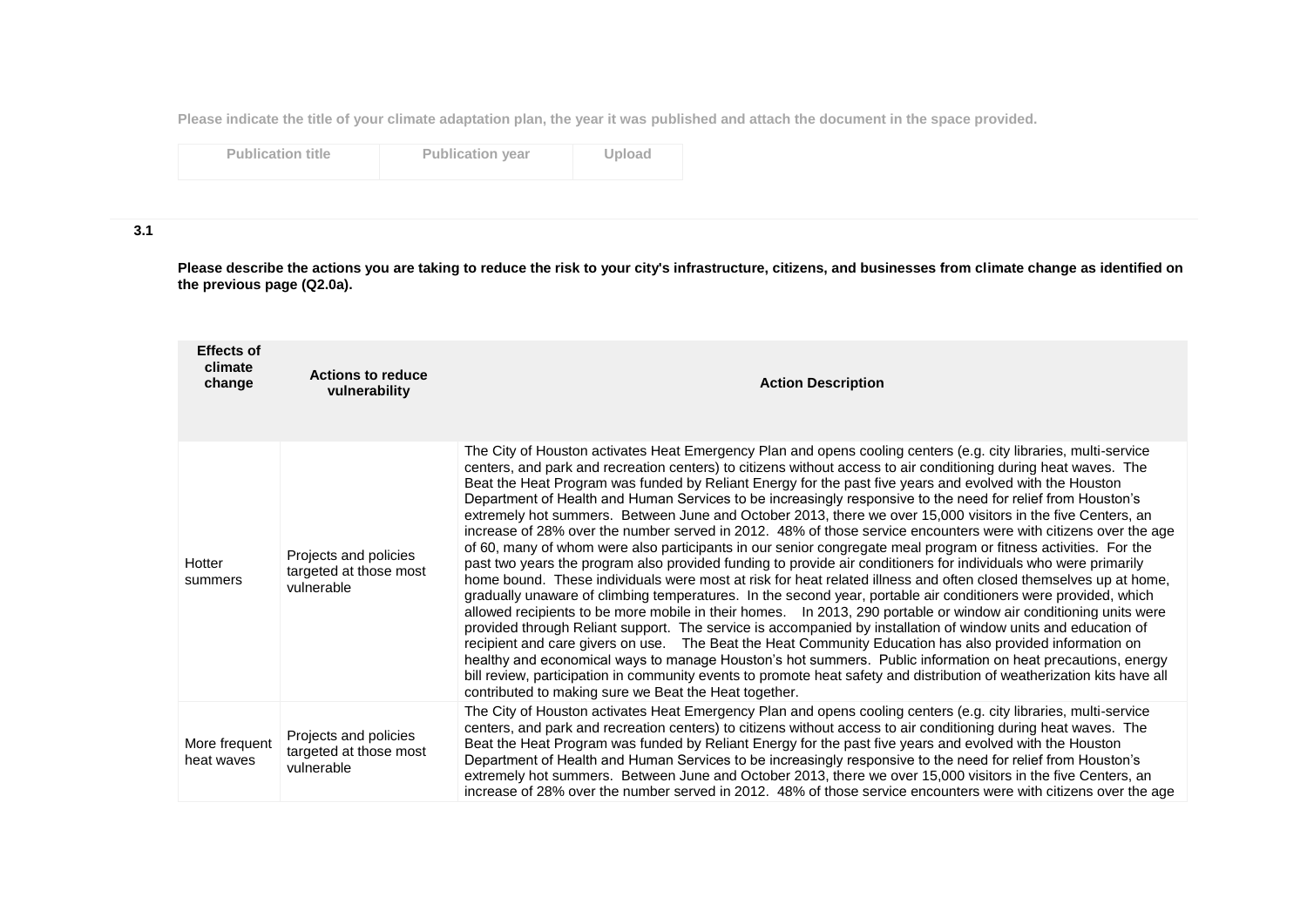| <b>Effects of</b><br>climate<br>change   | <b>Actions to reduce</b><br>vulnerability                     | <b>Action Description</b>                                                                                                                                                                                                                                                                                                                                                                                                                                                                                                                                                                                                                                                                                                                                                                                                                                                                                                                                                                                                                                                                                                    |
|------------------------------------------|---------------------------------------------------------------|------------------------------------------------------------------------------------------------------------------------------------------------------------------------------------------------------------------------------------------------------------------------------------------------------------------------------------------------------------------------------------------------------------------------------------------------------------------------------------------------------------------------------------------------------------------------------------------------------------------------------------------------------------------------------------------------------------------------------------------------------------------------------------------------------------------------------------------------------------------------------------------------------------------------------------------------------------------------------------------------------------------------------------------------------------------------------------------------------------------------------|
|                                          |                                                               | of 60, many of whom were also participants in our senior congregate meal program or fitness activities. For the<br>past two years the program also provided funding to provide air conditioners for individuals who were primarily<br>home bound. These individuals were most at risk for heat related illness and often closed themselves up at home,<br>gradually unaware of climbing temperatures. In the second year, portable air conditioners were provided, which<br>allowed recipients to be more mobile in their homes. In 2013, 290 portable or window air conditioning units were<br>provided through Reliant support. The service is accompanied by installation of window units and education of<br>recipient and care givers on use.  The Beat the Heat Community Education has also provided information on<br>healthy and economical ways to manage Houston's hot summers. Public information on heat precautions, energy<br>bill review, participation in community events to promote heat safety and distribution of weatherization kits have all<br>contributed to making sure we Beat the Heat together. |
| Increased<br>urban heat<br>island effect | White roofs                                                   | Part of Houston's Commercial Energy Conservation Code is a mandate for cool roofs. Low slope roofs up to 2:12<br>shall be provided with a roof covering where the exterior surface has: (a) a minimum total solar reflectance of 0.70<br>when tested in accordance with one of the solar reflectance test methods listed below, and (b) a minimum thermal<br>emittance of 0.75 when tested in accordance with one of the thermal emittance test methods listed below.                                                                                                                                                                                                                                                                                                                                                                                                                                                                                                                                                                                                                                                        |
| More frequent<br>droughts                | Awareness<br>campaign/education to<br>reduce water use        | Mandatory water conservation measures were implemented to stabilize water levels in Lake Houston in the summer<br>of 2011. While restrictions were mandatory, the measures started with warnings and an informational campaign to<br>citizens. Those who did not comply after a warning were issued fines. In addition, to seek recommendations and<br>take action to promote water conservation measures, the Mayor created a Water Conservation Task Force in 2012:<br>http://www.houstontx.gov/mayor/press/20120713.html. Recommendations are being reviewed now.                                                                                                                                                                                                                                                                                                                                                                                                                                                                                                                                                         |
| Increased risk<br>of storm<br>surges     | Crisis planning and<br>practice exercises                     | The City of Houston acquired 17 SPACE units, which are mobile solar generators made with shipping containers.<br>The generators are designed for emergency relief efforts and were purchased to serve in the recovery efforts from<br>future hurricanes. The units contain refrigerators and air conditioning to provide relief and also to allow emergency<br>equipment to be hooked up when needed. ReBuild Houston is the City of Houston's initiative to improve the quality<br>of life and mobility for residents of the city by rebuilding drainage and street infrastructure. The first year of Rebuild<br>Houston, 16 major street or drainage improvement projects and 12 local drainage projects were completed.<br>Another 14 major projects and 4 more local drainage projects were continued or started. 75 miles of storm sewers<br>were cleaned and 277 miles of road ditches were regarded. \$180 million has been invested in improvements to<br>date.                                                                                                                                                      |
| More hot<br>days                         | Projects and policies<br>targeted at those most<br>vulnerable | The City of Houston activates Heat Emergency Plan and opens cooling centers (e.g. city libraries, multi-service<br>centers, and park and recreation centers) to citizens without access to air conditioning during heat waves. The<br>Beat the Heat Program was funded by Reliant Energy for the past five years and evolved with the Houston<br>Department of Health and Human Services to be increasingly responsive to the need for relief from Houston's<br>extremely hot summers. Between June and October 2013, there we over 15,000 visitors in the five Centers, an<br>increase of 28% over the number served in 2012. 48% of those service encounters were with citizens over the age<br>of 60, many of whom were also participants in our senior congregate meal program or fitness activities. For the<br>past two years the program also provided funding to provide air conditioners for individuals who were primarily                                                                                                                                                                                         |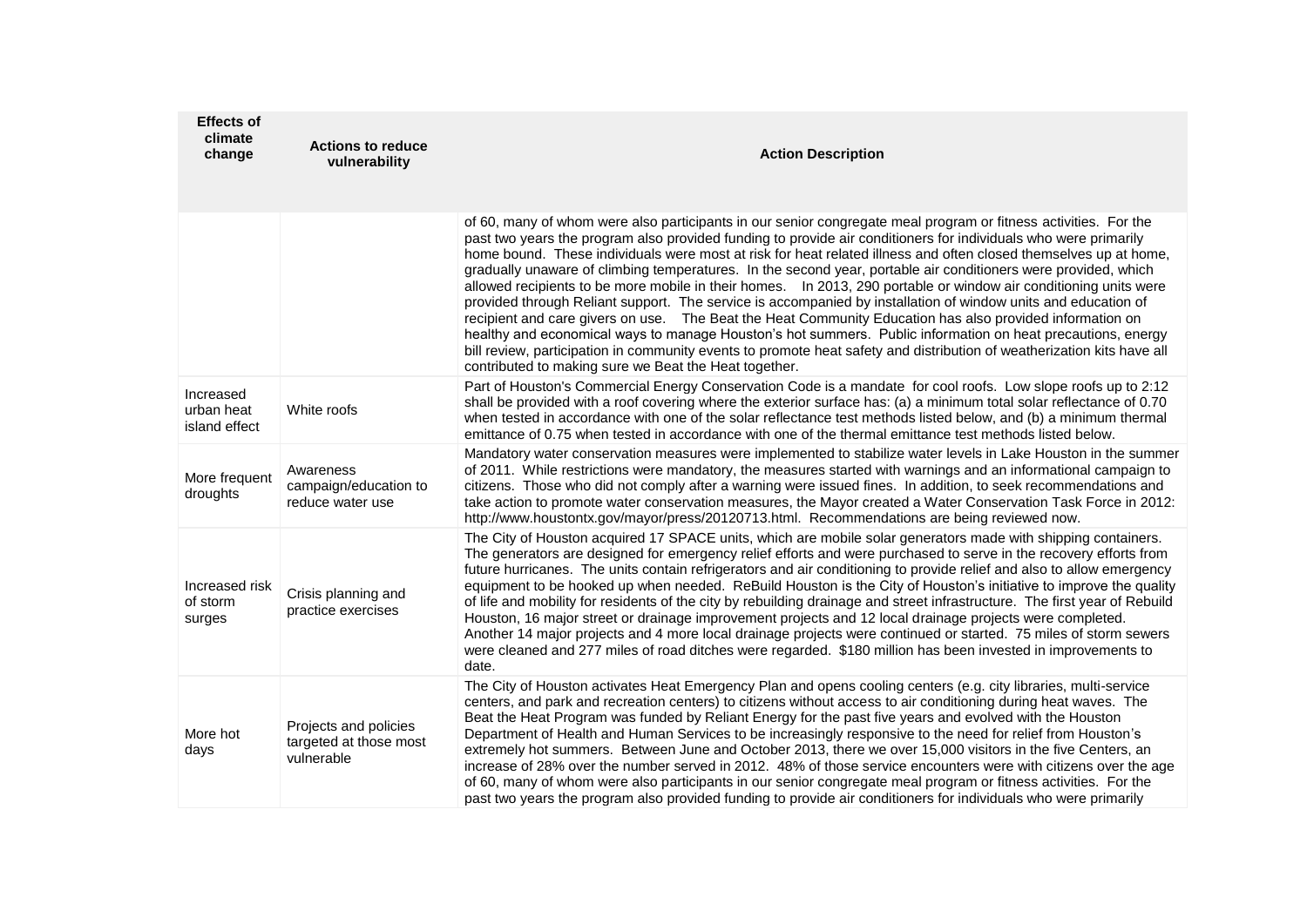| <b>Effects of</b><br>climate<br>change | <b>Actions to reduce</b><br>vulnerability | <b>Action Description</b>                                                                                                                                                                                                                                                                                                                                                                                                                                                                                                                                                                                                                                                                                                                                                                                                                                                              |
|----------------------------------------|-------------------------------------------|----------------------------------------------------------------------------------------------------------------------------------------------------------------------------------------------------------------------------------------------------------------------------------------------------------------------------------------------------------------------------------------------------------------------------------------------------------------------------------------------------------------------------------------------------------------------------------------------------------------------------------------------------------------------------------------------------------------------------------------------------------------------------------------------------------------------------------------------------------------------------------------|
|                                        |                                           | home bound. These individuals were most at risk for heat related illness and often closed themselves up at home,<br>gradually unaware of climbing temperatures. In the second year, portable air conditioners were provided, which<br>allowed recipients to be more mobile in their homes.  In 2013, 290 portable or window air conditioning units were<br>provided through Reliant support. The service is accompanied by installation of window units and education of<br>recipient and care givers on use. The Beat the Heat Community Education has also provided information on<br>healthy and economical ways to manage Houston's hot summers. Public information on heat precautions, energy<br>bill review, participation in community events to promote heat safety and distribution of weatherization kits have all<br>contributed to making sure we Beat the Heat together. |

# **Page: Social Risks**

## **4.0**

**Does your city face any social risks as a result of climate change?**

#### Yes

# **4.0a**

# **Please complete the table**

| Social impacts of<br>climate change       | Anticipated<br>timescale<br>in years | Impact description                                                                                                                                                                                                                |
|-------------------------------------------|--------------------------------------|-----------------------------------------------------------------------------------------------------------------------------------------------------------------------------------------------------------------------------------|
| Fluctuating socio-<br>economic conditions | Short-term                           | With longer heat events, at-risk populations that have limited access to cooling centers or do not have air-conditioning<br>units within their place of residence are more susceptible to facing heat-related illnesses or death. |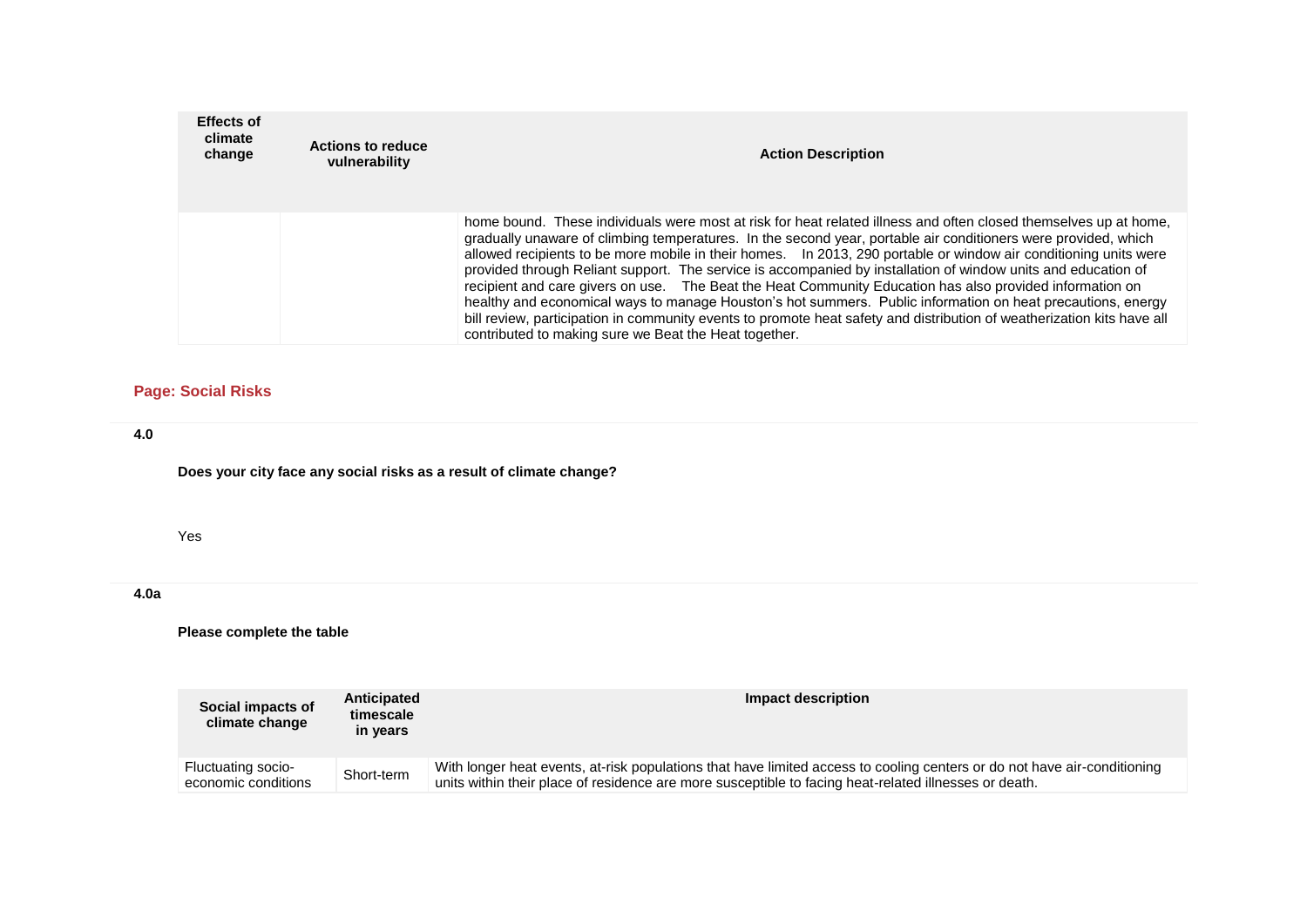| Social impacts of<br>climate change                           | Anticipated<br>timescale<br>in years | <b>Impact description</b>                                                                                                                                                                                                                                                                                                                                                                                                                                                                                                                                                                                                                                                                                                                                                                                                                                                                                                                                                                                                                                                                                                                                                                                                                                                                                                                                                                                                                                                                                                                                                                 |
|---------------------------------------------------------------|--------------------------------------|-------------------------------------------------------------------------------------------------------------------------------------------------------------------------------------------------------------------------------------------------------------------------------------------------------------------------------------------------------------------------------------------------------------------------------------------------------------------------------------------------------------------------------------------------------------------------------------------------------------------------------------------------------------------------------------------------------------------------------------------------------------------------------------------------------------------------------------------------------------------------------------------------------------------------------------------------------------------------------------------------------------------------------------------------------------------------------------------------------------------------------------------------------------------------------------------------------------------------------------------------------------------------------------------------------------------------------------------------------------------------------------------------------------------------------------------------------------------------------------------------------------------------------------------------------------------------------------------|
| Increased conflict<br>and/or crime                            | Medium-<br>term                      | Loss of power after extreme weather events, such as hurricanes, can mean higher incidence of crime (e.g. looting and<br>theft), as seen in the aftermath of Hurricane Ike.                                                                                                                                                                                                                                                                                                                                                                                                                                                                                                                                                                                                                                                                                                                                                                                                                                                                                                                                                                                                                                                                                                                                                                                                                                                                                                                                                                                                                |
| Increased incidence<br>and prevalence of<br>disease           | Short-term                           | During times of heavy rain events, flooding can occur, and if the ground is oversaturated, pools of water can attract<br>mosquitoes, which can increase the prevalence of mosquito-borne diseases.                                                                                                                                                                                                                                                                                                                                                                                                                                                                                                                                                                                                                                                                                                                                                                                                                                                                                                                                                                                                                                                                                                                                                                                                                                                                                                                                                                                        |
| Increased demand for<br>public services<br>(including health) | Current                              | The Beat the Heat Program was funded by Reliant Energy for the past five years and evolved with the Houston<br>Department of Health and Human Services to be increasingly responsive to the need for relief from Houston's extremely<br>hot summers. Between June and October 2013, there we over 15,000 visitors in the five Centers, an increase of 28%<br>over the number served in 2012. 48% of those service encounters were with citizens over the age of 60, many of whom<br>were also participants in our senior congregate meal program or fitness activities. For the past two years the program<br>also provided funding to provide air conditioners for individuals who were primarily home bound. These individuals were<br>most at risk for heat related illness and often closed themselves up at home, gradually unaware of climbing<br>temperatures. In the second year, portable air conditioners were provided, which allowed recipients to be more mobile<br>in their homes. In 2013, 290 portable or window air conditioning units were provided through Reliant support. The<br>service is accompanied by installation of window units and education of recipient and care givers on use.  The Beat the<br>Heat Community Education has also provided information on healthy and economical ways to manage Houston's hot<br>summers. Public information on heat precautions, energy bill review, participation in community events to promote heat<br>safety and distribution of weatherization kits have all contributed to making sure we Beat the Heat together. |
| Increased resource<br>demand                                  | Short-term                           | According to a local newspaper, the demand for power on the grid that serves most of Texas hit the third highest level in<br>its history on Wednesday, August 7, 2013. This was the highest demand so far in 2013, which has included a mild<br>summer compared to 2012 and the record-breaking 2011, Texas' hottest summer on record.                                                                                                                                                                                                                                                                                                                                                                                                                                                                                                                                                                                                                                                                                                                                                                                                                                                                                                                                                                                                                                                                                                                                                                                                                                                    |

**4.0b**

**Please explain why not.**

# **Module: Opportunities**

**Page: Opportunities**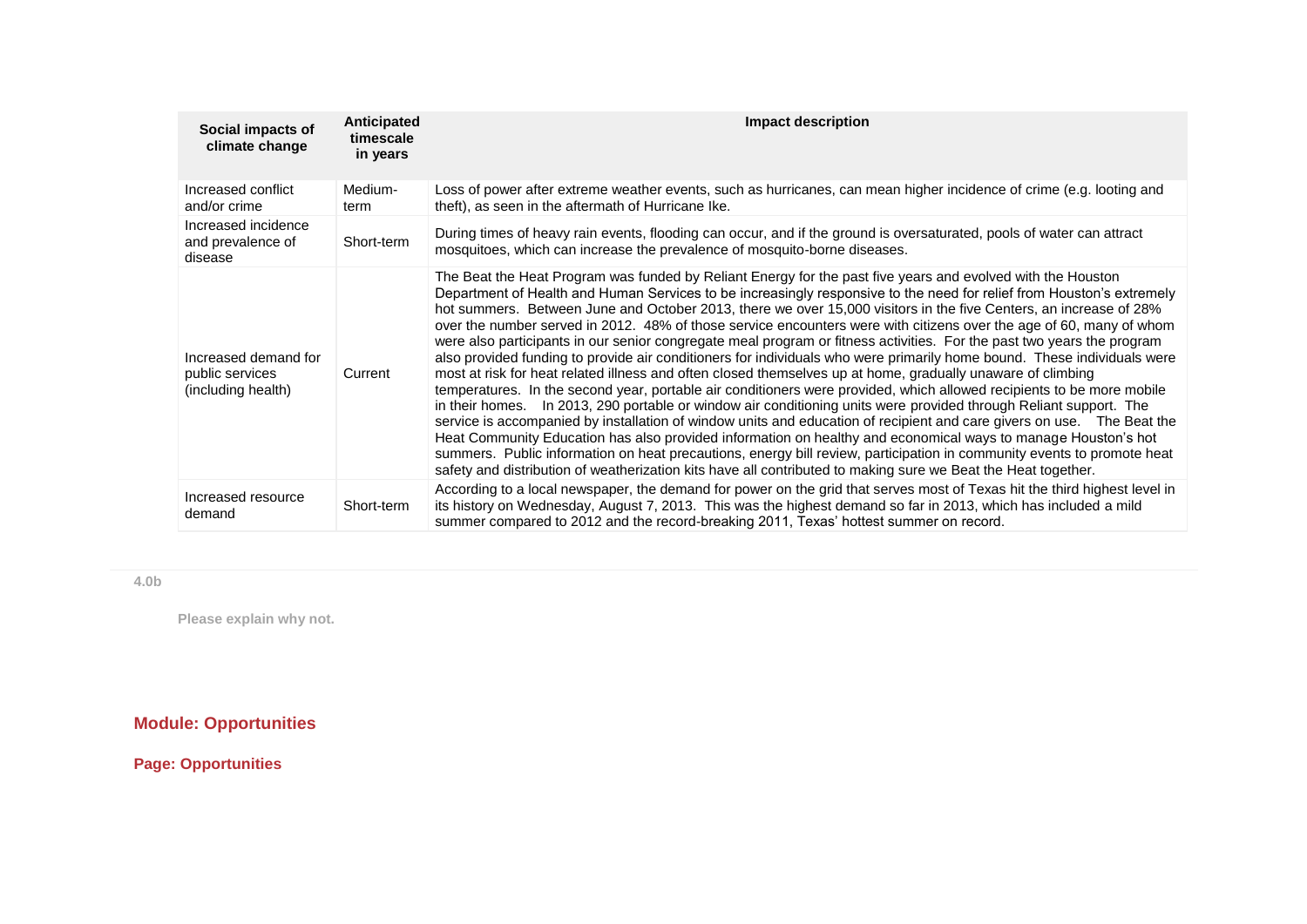# **Does climate change present any economic opportunities for your city?**

#### Yes

# **5.0a**

**Please indicate the opportunities and describe how the city is positioning itself to take advantage of them.**

| <b>Economic opportunity</b>                                    | Describe how the city is maximizing this opportunity                                                                                                                                                                                                                                                                                                                                                                                                                                                                                                                                                                                                                                                                                                                                                                                                                                                                                                                                                                                                                                                                                                                                                                                                                                                                                                                                                                                                                                                                                                                                                                                                                                                                                                                                                                                                                                                                                                                                                                                                                                                                                                                                                                                                                                                                                                                                               |
|----------------------------------------------------------------|----------------------------------------------------------------------------------------------------------------------------------------------------------------------------------------------------------------------------------------------------------------------------------------------------------------------------------------------------------------------------------------------------------------------------------------------------------------------------------------------------------------------------------------------------------------------------------------------------------------------------------------------------------------------------------------------------------------------------------------------------------------------------------------------------------------------------------------------------------------------------------------------------------------------------------------------------------------------------------------------------------------------------------------------------------------------------------------------------------------------------------------------------------------------------------------------------------------------------------------------------------------------------------------------------------------------------------------------------------------------------------------------------------------------------------------------------------------------------------------------------------------------------------------------------------------------------------------------------------------------------------------------------------------------------------------------------------------------------------------------------------------------------------------------------------------------------------------------------------------------------------------------------------------------------------------------------------------------------------------------------------------------------------------------------------------------------------------------------------------------------------------------------------------------------------------------------------------------------------------------------------------------------------------------------------------------------------------------------------------------------------------------------|
|                                                                |                                                                                                                                                                                                                                                                                                                                                                                                                                                                                                                                                                                                                                                                                                                                                                                                                                                                                                                                                                                                                                                                                                                                                                                                                                                                                                                                                                                                                                                                                                                                                                                                                                                                                                                                                                                                                                                                                                                                                                                                                                                                                                                                                                                                                                                                                                                                                                                                    |
| Development of new<br>business industries (e.g.<br>clean tech) | Houston is often regarded as a hub for the world's leading energy companies, but it is also gaining momentum on growing a clean<br>energy job market. According to Clean Edge, Inc., Houston jumped from 22nd to 16th in their Metro Index from 2012 to 2013. The<br>Metro Index tracks and analyzes clean-tech activities of the 50 largest U.S. metro regions through nearly two dozen indicators within<br>the categories of Green Buildings, Advanced Transportation, Clean Electricity & Carbon Management, and Clean Tech Investment,<br>nnovation, & Workforce. Also, more than 17.8 percent of the nation's total biodiesel production capacity resides in the Houston<br>region. According the U.S. Energy Information Administration, Texas' annual biodiesel production capacity of 431.0 million gallons is<br>the highest in the nation. With 14 biodiesel plants, Texas has more biodiesel plants than lowa (10) or California (9). The Houston<br>area represents more than 92.8 percent of all biodiesel production capacity in the state of Texas. From bioenergy companies to<br>biotechnology firms, the city encourages and welcomes new economic development in the clean energy sector. In a Brookings<br>Institution study, Houston ranked 9th in the nation for top local clean economies. It was reported that there were 39,986 green jobs in<br>the region in 2011. As reported in a local news source, " To develop the rankings, Brookings analyzed the sector of the economy<br>that produces goods and services with an environmental benefit. In the report, 'the clean economy is divided into 39 distinct<br>segments, reflecting economic activity involved in producing a broad spectrum of clean products, from goods such as wind turbines<br>and solar photovoltaics to services such as mass transit and regulation. The widest growth has taken place in the realms of<br>professional environmental services and recycling and reuse. Between 2003 and 2010, the green economy grew by 5.3 percent<br>annually in Houston. That leads to more money in green workers' pockets - the estimated median wage in Houston's clean<br>economy is \$42,779 compared to \$38,608 for all jobs in the city." http://houston.culturemap.com/news/city-life/07-13-11-a-clean-<br>green-job-growing-machine-houston-tops-texas-in-green-jobs-ranks-ninth-in-country/ |
| Increased attention to<br>other environmental<br>concerns      | As more people notice extreme weather events occurring in Houston, there is more attention placed on how the community needs to<br>be more resilient. For instance, after the major drought in 2011, residents were increasingly inquiring about installing rainwater<br>harvesting and the City's annual half-price rain barrel sale.                                                                                                                                                                                                                                                                                                                                                                                                                                                                                                                                                                                                                                                                                                                                                                                                                                                                                                                                                                                                                                                                                                                                                                                                                                                                                                                                                                                                                                                                                                                                                                                                                                                                                                                                                                                                                                                                                                                                                                                                                                                             |
| Increased infrastructure                                       | ReBuild Houston is the City of Houston's initiative to improve the quality of life and mobility for residents of the city by rebuilding its                                                                                                                                                                                                                                                                                                                                                                                                                                                                                                                                                                                                                                                                                                                                                                                                                                                                                                                                                                                                                                                                                                                                                                                                                                                                                                                                                                                                                                                                                                                                                                                                                                                                                                                                                                                                                                                                                                                                                                                                                                                                                                                                                                                                                                                        |

**5.0**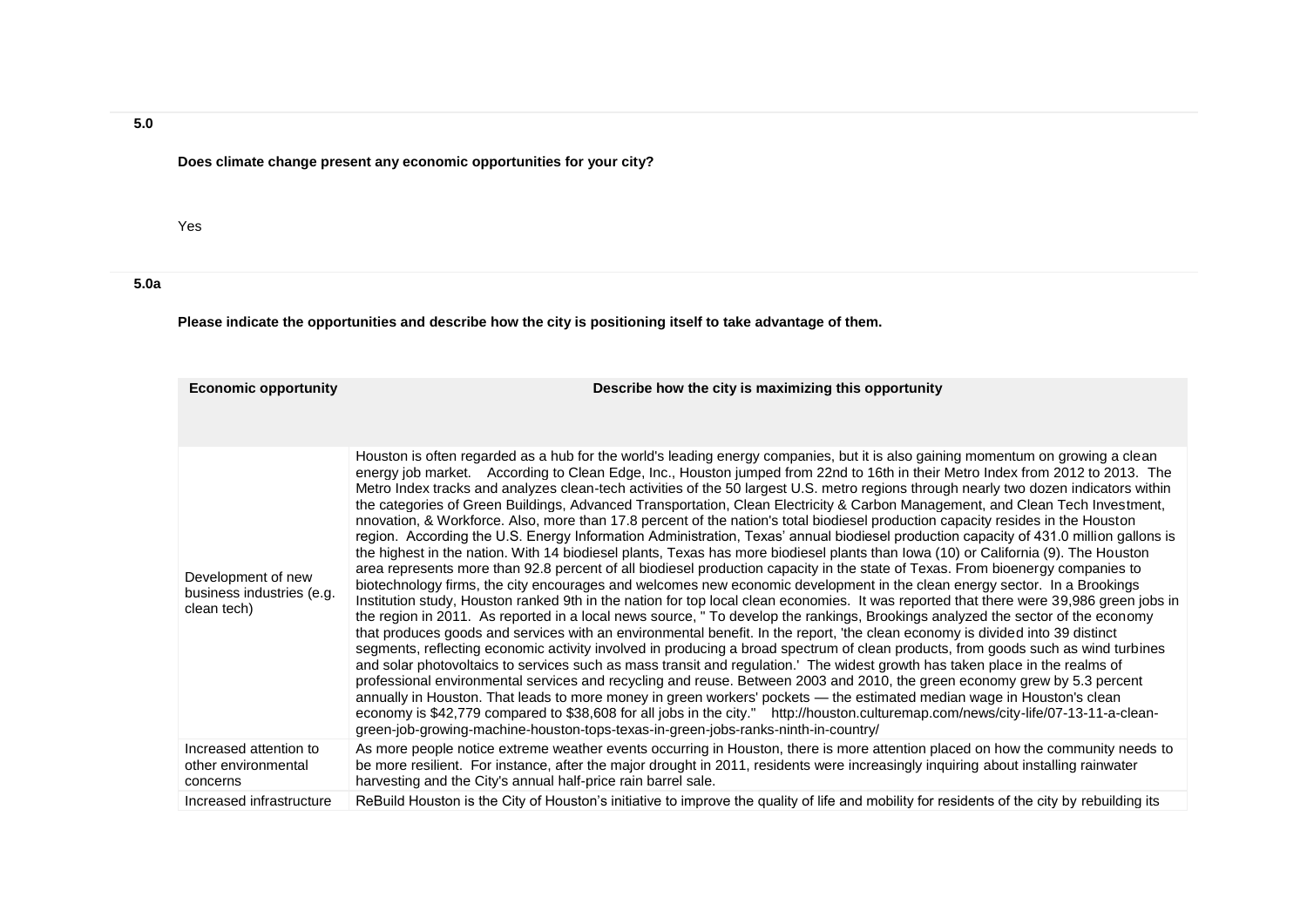| <b>Economic opportunity</b>          | Describe how the city is maximizing this opportunity                                                                                                                                                                                                                                                                                                                                                                                                                                                                                                                                                                                           |
|--------------------------------------|------------------------------------------------------------------------------------------------------------------------------------------------------------------------------------------------------------------------------------------------------------------------------------------------------------------------------------------------------------------------------------------------------------------------------------------------------------------------------------------------------------------------------------------------------------------------------------------------------------------------------------------------|
| investment                           | drainage and street infrastructure. To support the initiative, the city has established a dedicated, pay-as-you-go fund to maintain the<br>infrastructure and to plan upgrades to meet future needs as the city grows. In the first year of Rebuild Houston, 16 major street or<br>drainage improvement projects and 12 local drainage projects were completed. Another 14 major projects and 4 more local drainage<br>projects were continued or started. 75 miles of storm sewers were cleaned and 277 miles of road ditches were regarded. \$180<br>million have been invested in making these improvements. http://www.rebuildhouston.org/ |
| Improved efficiency of<br>operations | In the City's municipal energy efficiency program, 5.2 million square feet of municipally-owned buildings are achieving guaranteed<br>energy use reductions approaching 30% with paybacks of, on average, less than ten years. The next tranche of work will include 18<br>libraries and use Qualified Energy Conservation Bonds to fund additional municipal energy efficiency work through performance<br>contracting.                                                                                                                                                                                                                       |

**5.0b**

**Why not?**

# **Module: Emissions - Local Government Operations**

# **Page: Local Government - Methodology**

**LGO1.0**

**Please state the dates of the accounting year or 12-month period for which you are reporting a GHG measurement inventory for your local government operations.**

Tue 01 Jan 2013 - Tue 31 Dec 2013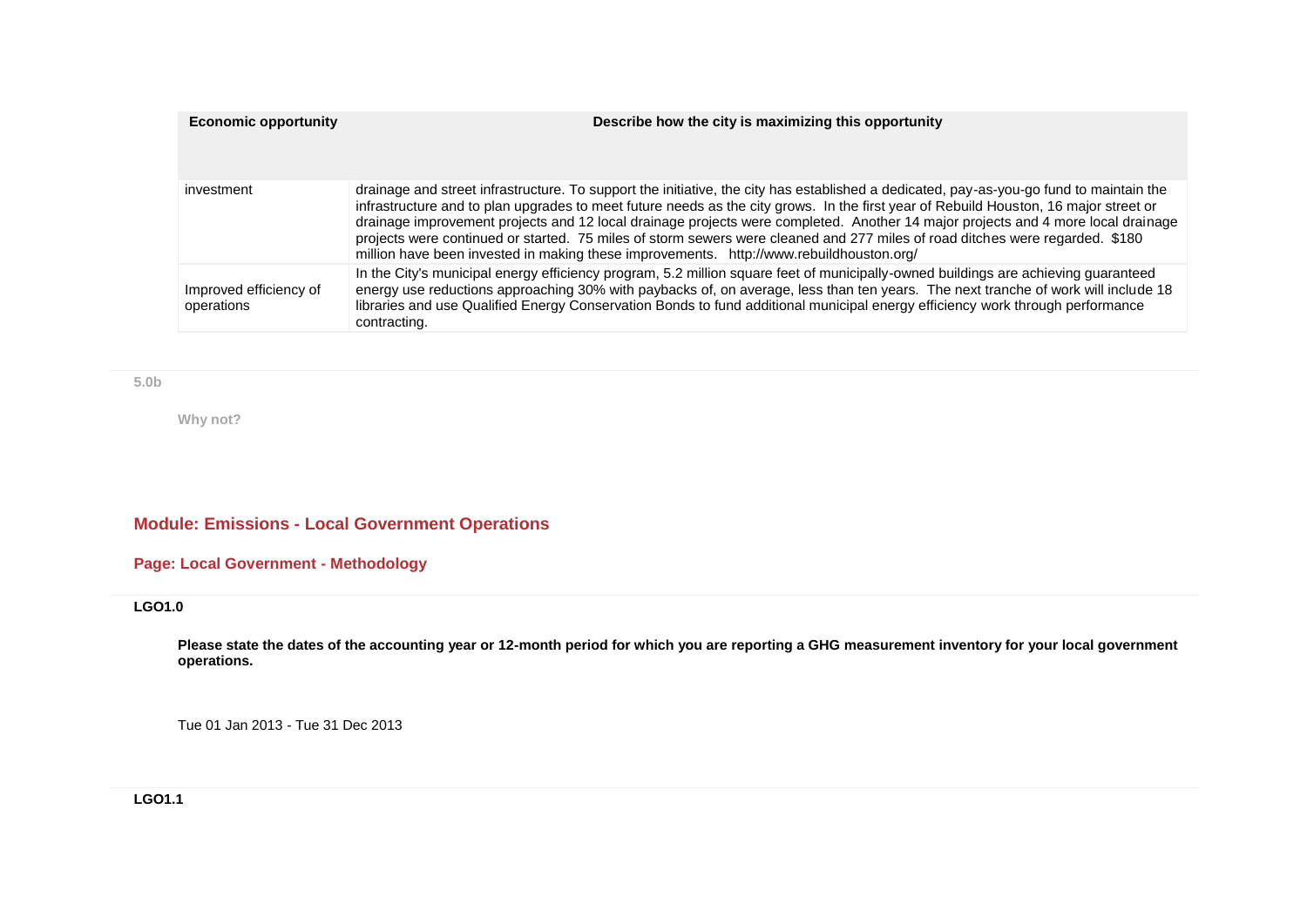**Please indicate the category that best describes the boundary of your municipal GHG emissions inventory.**

Departments, entities or companies over which operational control is exercised

# **LGO1.2**

**Please indicate which of the following major sources of emissions are included in your municipal GHG emissions inventory.**

| Source of emissions                       | <b>Status</b>  |
|-------------------------------------------|----------------|
| Airport(s)                                | Included       |
| <b>Buildings</b>                          | Included       |
| <b>Buses</b>                              | Not applicable |
| Electricity generation                    | Included       |
| Electricity transmission and distribution | Not applicable |
| Employee commuting                        | Not included   |
| Incineration of waste                     | Not applicable |
| Landfills                                 | Not applicable |
| Local trains                              | Not applicable |
| Maritime port                             | Not applicable |
| Municipal vehicle fleet                   | Included       |
| Regional trains                           | Not applicable |
| Roads / highways                          | Not applicable |
| Street lighting and traffic signals       | Included       |
| Subway / underground                      | Not applicable |
| Thermal energy                            | Not applicable |
| Waste collection                          | Included       |
| Wastewater treatment                      | Included       |
| Water supply                              | Included       |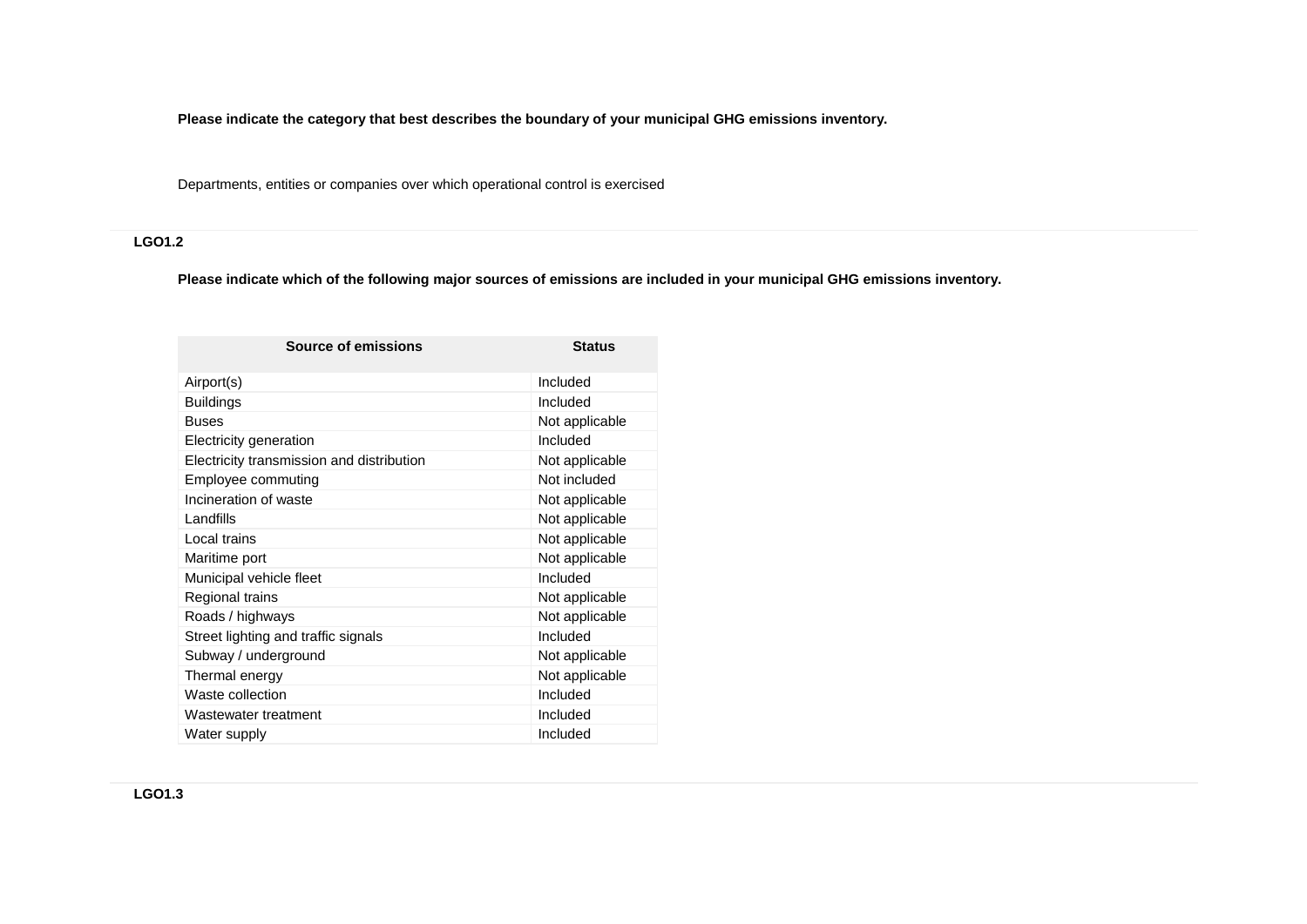**Please give the name of the primary protocol, standard or methodology you have used to calculate GHG emissions.**

| <b>Primary protocol</b>                                    | <b>Comment</b>                                                                                |
|------------------------------------------------------------|-----------------------------------------------------------------------------------------------|
| Local Government Operations Protocol (ICLEI/The Climate    | The Local Government Operations Protocol (LGOP) has been widely used for other municipal      |
| Registry/California Climate Action Registry/California Air | GHG emissions inventories in the U.S. and was the most applicable for our reporting. This was |
| Resources Board)                                           | the primary protocol that the City utilized.                                                  |

#### **Further Information**

# **Page: Local Government - Energy Data**

#### **LGO1.4**

**Please give the total amount of fuel (refers to direct/Scope 1 emissions) that your local government has consumed this year.**

**Fuel Amount Units** Natural gas 14337340 Therms

#### **LGO1.5**

**How much electricity, heat, steam, and cooling (refers to indirect/Scope 2 emissions) has your local government purchased for its own consumption during the reporting year?**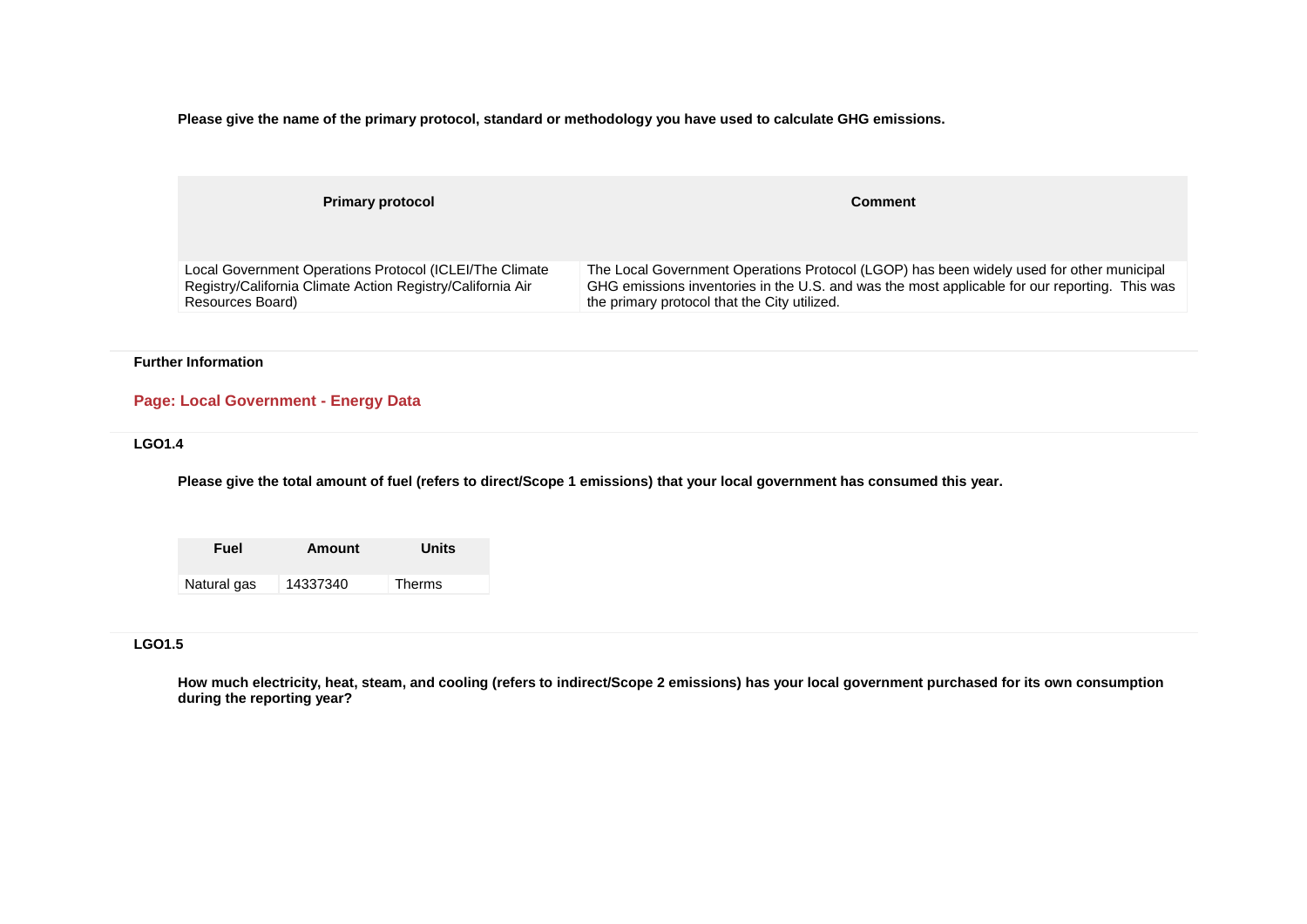| <b>Type</b> | Amount     | <b>Units</b> |
|-------------|------------|--------------|
| Electricity | 1237328382 | kWh          |

#### **Page: Local Government - GHG Emissions Data**

**LGO1.6**

**Please provide total (Scope 1 +Scope 2) GHG emissions for your local government's operations, in metric tonnes CO2e.**

563445

**LGO1.7**

**If applicable, please provide the following GHG emissions.**

**Scopes are a common categorization method.**

**Scope 1: All direct GHG emissions (with the exception of direct CO2 emissions from biogenic sources). Scope 2: Indirect GHG emissions associated with the consumption of purchased or acquired electricity, steam, heating, or cooling.**

|        | Total Scope 1 activity in metric tonnes CO2e emitted | Total Scope 2 activity in metric tonnes CO2e emitted |
|--------|------------------------------------------------------|------------------------------------------------------|
| 171342 |                                                      | 392103                                               |

**LGO1.8**

**Do you measure Scope 3 emissions?**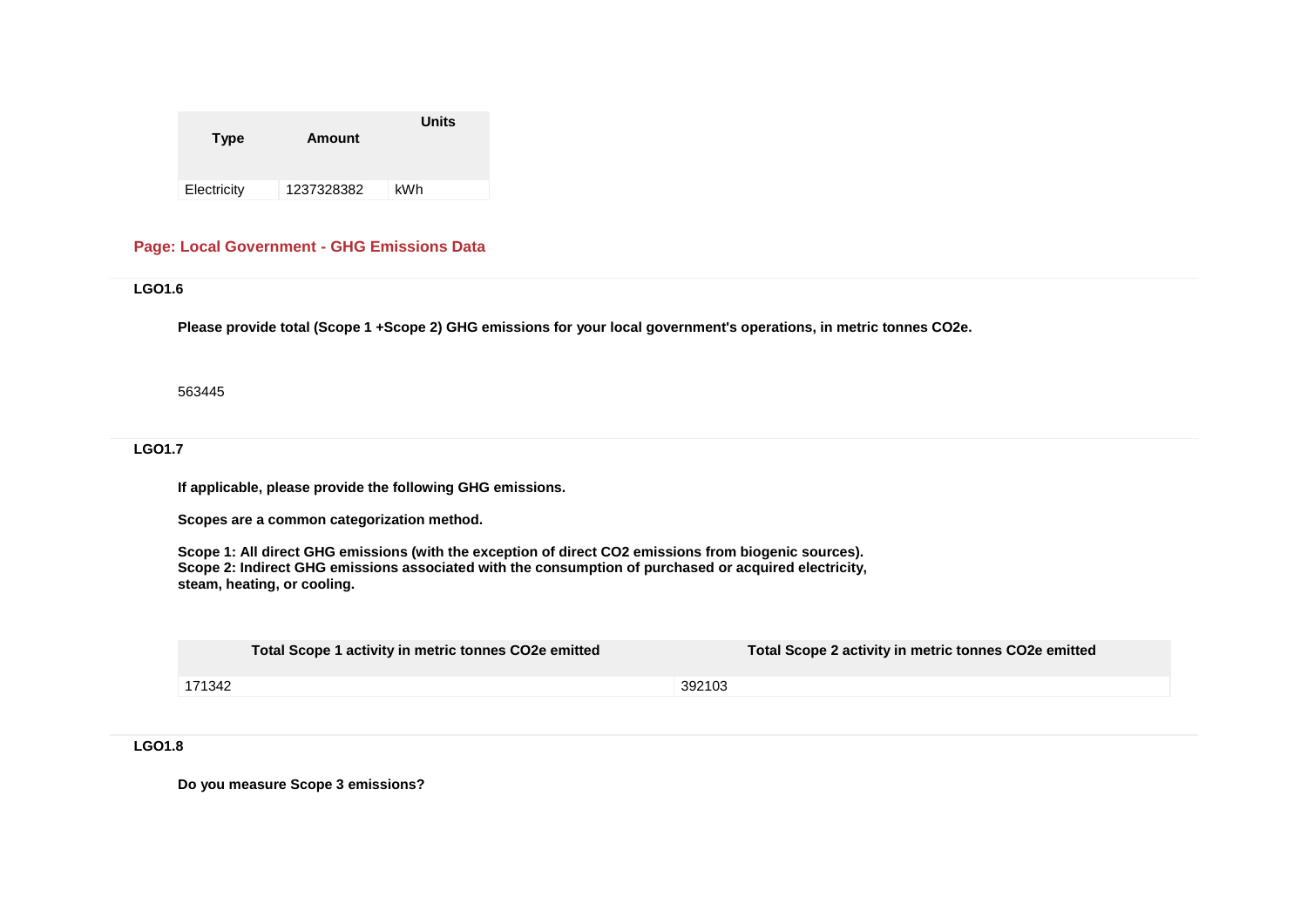Yes

#### **LGO1.8a**

#### **Please complete the table.**

| Source of Scope 3 emissions | <b>Emissions (metric tonnes CO2e)</b> | <b>Comment</b>                                         |
|-----------------------------|---------------------------------------|--------------------------------------------------------|
| Solid Waste                 | 107442                                | This measures both Municipal and<br>Residential Waste. |

# **LGO1.8b**

**Please explain why not and detail your plans to do so in the future, if any.** 

# **LGO1.9**

**Where it will facilitate a greater understanding of your government emissions, please provide a breakdown of these emissions by department, facility, greenhouse gas (CO2, CH4, N2O etc) or by any other classification system used in your city.**

| Department / Facility / GHG / Other                  | Type         | <b>Emissions (metric tonnes CO2e)</b> |
|------------------------------------------------------|--------------|---------------------------------------|
| Convention & Entertainment: Buildings and Facilities | Total figure | 21017                                 |
| General Services: Buildings and Facilities           | Total figure | 45602                                 |
| Municipal Courts: Buildings and Facilities           | Total figure | 1582                                  |
| Park & Recreation: Buildings and Facilities          | Total figure | 16320                                 |
| Public Works: Buildings and Facilities               | Total figure | 10830                                 |
| Houston Airport System: Buildings and Facilities     | Total figure | 94470                                 |
| Solid Waste: Buildings and Facilities                | Total figure | 1241                                  |
| Vehicle Fleet                                        | Scope 1      | 95130                                 |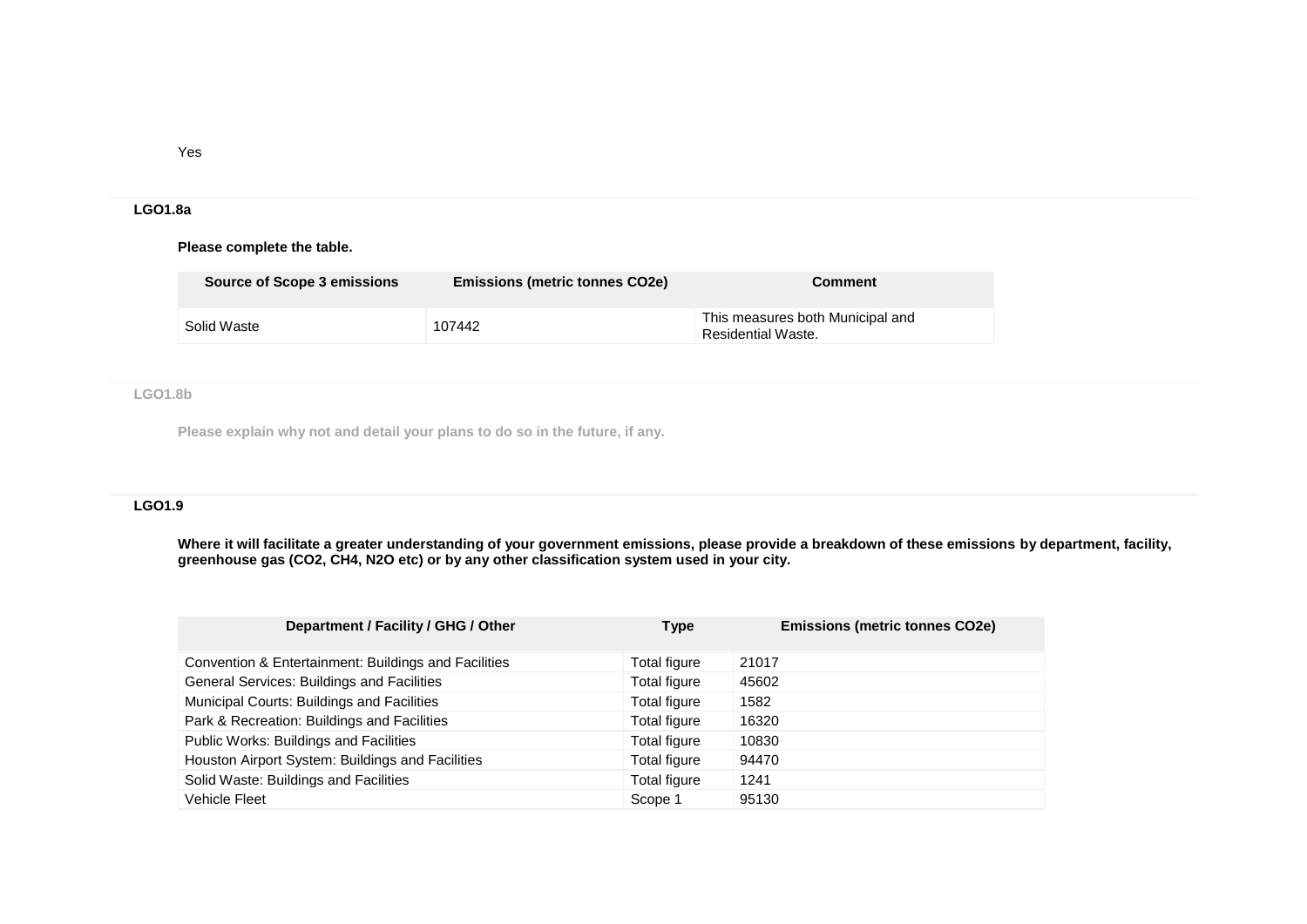| Department / Facility / GHG / Other | Type         | <b>Emissions (metric tonnes CO2e)</b> |
|-------------------------------------|--------------|---------------------------------------|
| <b>Street Lights</b>                | Scope 2      | 36207                                 |
| Traffic Lights                      | Scope 2      | 2883                                  |
| <b>Water Delivery Facilities</b>    | Total figure | 87957                                 |
| <b>Wastewater Facilities</b>        | Total figure | 150205                                |

# **LGO1.11**

**Please indicate why your emissions have increased, decreased, or stayed the same from the previous year, and please describe why.**

| Change in<br>emissions | Reason for change                                                                                                                                                                                                                                                                                                                                                                         |
|------------------------|-------------------------------------------------------------------------------------------------------------------------------------------------------------------------------------------------------------------------------------------------------------------------------------------------------------------------------------------------------------------------------------------|
| Decreased              | Using a baseline of 2007, the City of Houston's municipal GHG emissions have decreased 32% in 2013. A third party consultant conducted a<br>2012 GHG inventory, and an 11% decrease has been realized between 2012 and 2013. This is attributable to decreased electricity usage,<br>decreased diesel fuel consumption, decreased landfilled waste, and increased green power purchasing. |

# **Page: Local Government - External Verification**

**LGO1.12**

**Has the GHG emissions data you are currently reporting been externally verified or audited in part or in whole?**

No

**LGO1.12a**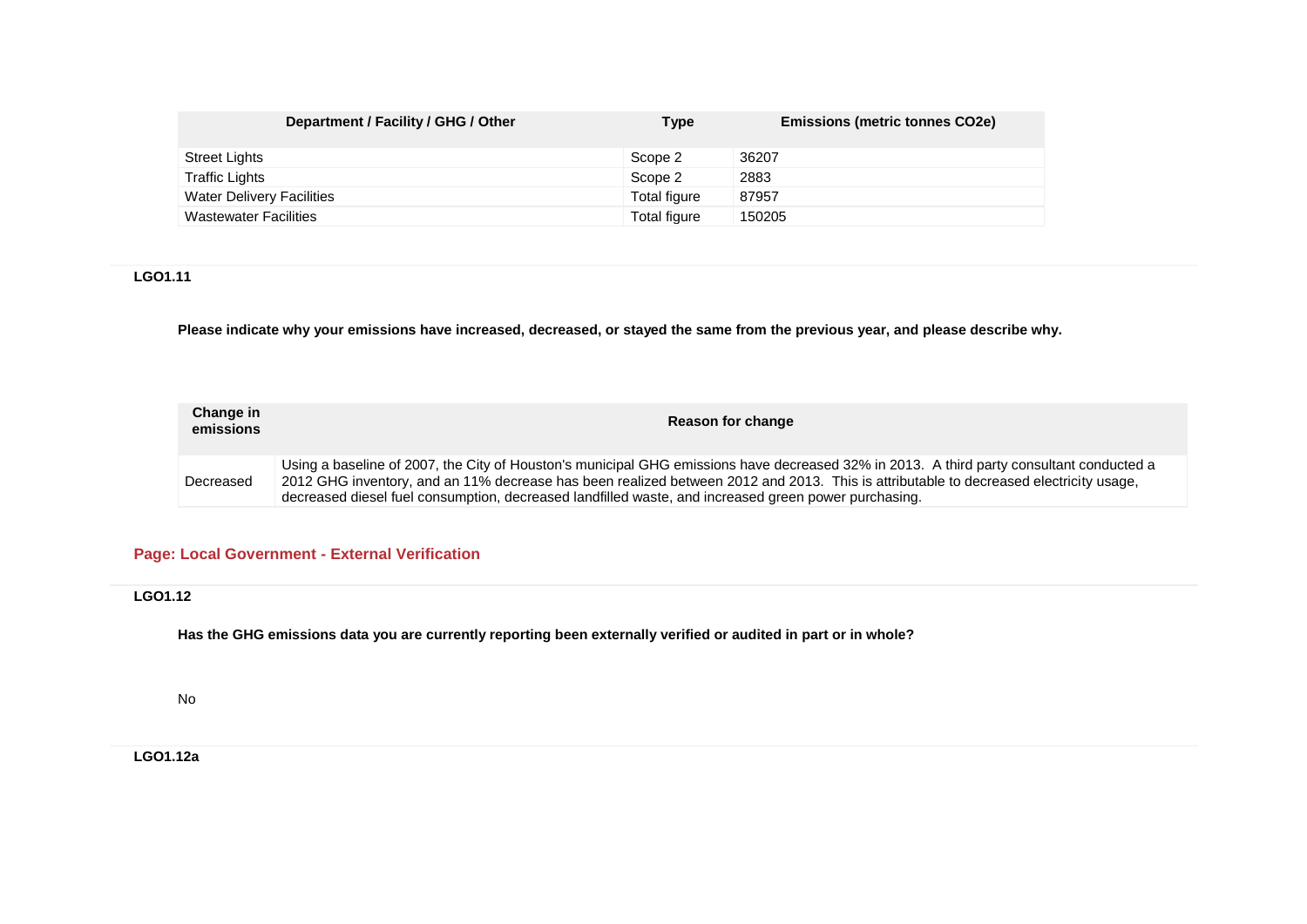#### **Please provide any other relevant information about the emissions verification process.**

Due to budget constraints, no external auditor verified the inventory. The greenhouse gas emissions inventory conducted for the emissions in calendar year 2012 was done by a third party consultant using grant funding. The current inventory was conducted in-house, but the third party consultant did provide guidance and feedback.

#### **Further Information**

# **Module: Strategy**

#### **Page: GHG Emissions Reduction - Local Government Operations**

**6.0**

**Do you have a GHG emissions reduction target in place for your local government operations?** 

Yes

#### **6.0a**

**Please provide details of your local government operations emissions reduction target.**

| <b>Baseline year</b> | <b>Baseline</b><br>emissions (metric<br>tonnes CO2e) | <b>Percentage reduction</b><br>target | GHG sources to which the target applies                                      | Target date | <b>Comment</b> |
|----------------------|------------------------------------------------------|---------------------------------------|------------------------------------------------------------------------------|-------------|----------------|
| 2007                 | 985043                                               | 36%                                   | Energy usage, Fuel consumption, and municipal and<br>residential solid waste | 2016        |                |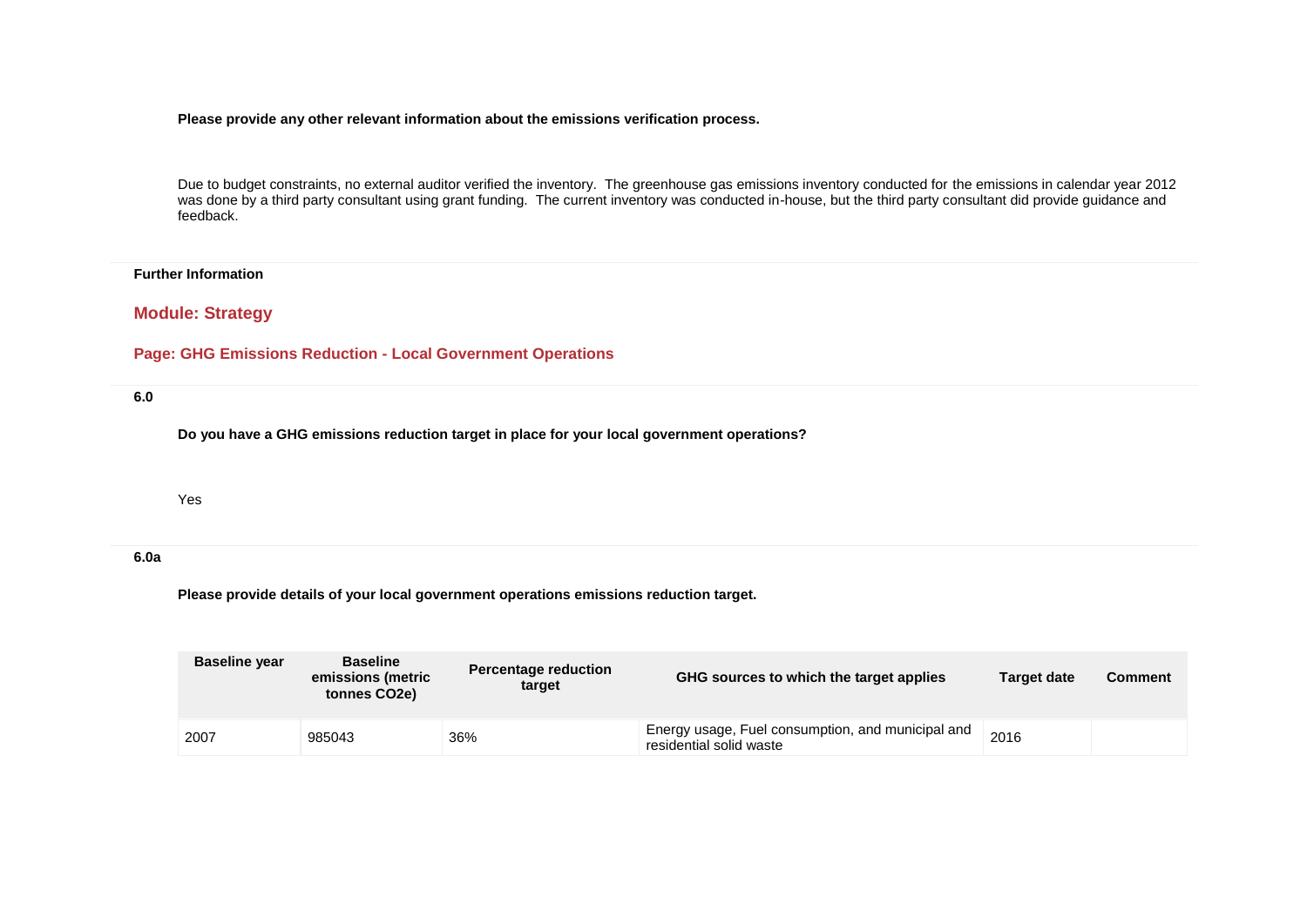# **6.0b**

**Please explain why you do not have a local government operations emissions reduction target.**

# **6.1**

# **What activities are you undertaking to reduce your emissions in your local government operations?**

| <b>Emissions reduction</b><br>activity                                        | <b>Projected emissions</b><br>reduction over<br>lifetime (metric<br>tonnes CO2e) | <b>Action description</b>                                                                                                                                                                                                                                                                                                                                                                                                                                                                                                                                                                                                                                                                                                                                                                                                                                                                                                                                                                            |
|-------------------------------------------------------------------------------|----------------------------------------------------------------------------------|------------------------------------------------------------------------------------------------------------------------------------------------------------------------------------------------------------------------------------------------------------------------------------------------------------------------------------------------------------------------------------------------------------------------------------------------------------------------------------------------------------------------------------------------------------------------------------------------------------------------------------------------------------------------------------------------------------------------------------------------------------------------------------------------------------------------------------------------------------------------------------------------------------------------------------------------------------------------------------------------------|
| <b>Energy Demand in Buildings</b><br>> Building Codes and<br>Standards        |                                                                                  | The City adopted a Green Building Resolution, which set a target of LEED Silver certification for new<br>construction, replacement facilities and major renovations of City of Houston-owned buildings. The City<br>has completed 21 LEED certified projects with another 5 projects in the pipeline. As of September 2011,<br>commercial buildings in Houston had to comply with ASHRAE 90.1-2007 or 2009 IECC commercial<br>energy code. The City has also passed a mandatory cool roof requirement for new construction and roof<br>replacements.                                                                                                                                                                                                                                                                                                                                                                                                                                                 |
| Finance > Adaptation<br>Infrastructure Finance                                |                                                                                  | ReBuild Houston is the City of Houston's initiative to improve the quality of life and mobility for residents<br>of the city by rebuilding its drainage and street infrastructure. To support the initiative, the City has<br>established a dedicated, pay-as-you-go fund to maintain the infrastructure, and to plan upgrades to meet<br>future needs as the city grows. ReBuild Houston will help reduce street flooding, improve mobility, and<br>reduce structural flooding. In its first year, the City completed a total of 16 major street or drainage<br>improvement projects and 12 local drainage projects, as well as continuing or starting another 14 major<br>projects and 4 more local drainage projects. The City resurfaced 136 lane miles of asphalt streets,<br>cleaned 75 miles of storm sewers and re-graded 277 miles of road ditches. To date, the City has<br>already invested approximately \$180 million in improvements to its infrastructure since the program<br>began. |
| <b>Energy Demand in Buildings</b><br>> Energy efficiency/retrofit<br>measures |                                                                                  | A total of 297 City facilities are expected to achieve guaranteed energy use reductions approaching<br>30%, saving over 22 million kWh of electricity every year, with paybacks of, on average, less than ten<br>years. The City has invested over \$60 million to retrofit 5.2 million square feet. The energy reduction<br>measures originally identified by the Houston Airport System (such as installing motion detectors for<br>lighting specific interior areas, installing control measures such as photo cells, clocks and/or timers on all<br>outside lighting, cutting the energy supply to unoccupied retail space, and requiring lights in electrical                                                                                                                                                                                                                                                                                                                                   |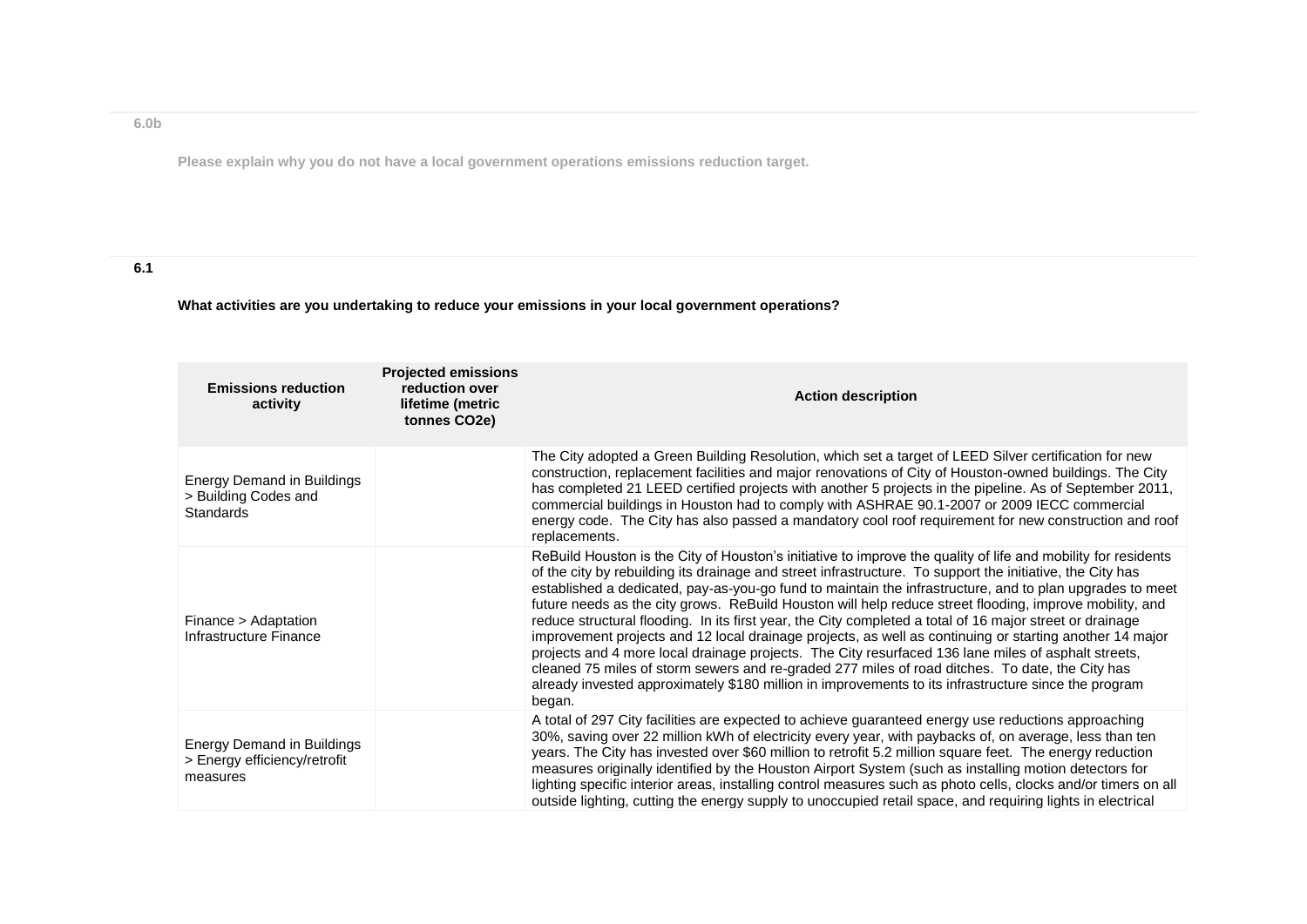| <b>Emissions reduction</b><br>activity                                        | <b>Projected emissions</b><br>reduction over<br>lifetime (metric<br>tonnes CO2e) | <b>Action description</b>                                                                                                                                                                                                                                                                                                                                                                                                                                                                                                                                                                                                                                                                                                                                                                                                                                                                                                                                                                                                                                                                                                                                                                                                                                                                                                                                                                                                                                                                                       |
|-------------------------------------------------------------------------------|----------------------------------------------------------------------------------|-----------------------------------------------------------------------------------------------------------------------------------------------------------------------------------------------------------------------------------------------------------------------------------------------------------------------------------------------------------------------------------------------------------------------------------------------------------------------------------------------------------------------------------------------------------------------------------------------------------------------------------------------------------------------------------------------------------------------------------------------------------------------------------------------------------------------------------------------------------------------------------------------------------------------------------------------------------------------------------------------------------------------------------------------------------------------------------------------------------------------------------------------------------------------------------------------------------------------------------------------------------------------------------------------------------------------------------------------------------------------------------------------------------------------------------------------------------------------------------------------------------------|
|                                                                               |                                                                                  | closets be turned off when not in use) mostly have been implemented. Additional measures targeted<br>HVAC systems of the HAS Administration Building and the Technical Services Buildings. HVAC systems<br>are now shut off when the buildings are not in use. It is important to note that the Houston Airport<br>System is experiencing a period of accelerated growth. This needs to be monitored to ensure that the<br>progress achieved to date is not negated by expected growth. The General Services Department<br>instituted a supply- side energy management program in 2006. The City purchased 186 energy misers,<br>energy saving devices, for cold beverage vending machines in City facilities.                                                                                                                                                                                                                                                                                                                                                                                                                                                                                                                                                                                                                                                                                                                                                                                                  |
| Energy Supply > Low or zero<br>carbon energy supply<br>generation             |                                                                                  | The City of Houston has signed an agreement with Reliant Energy, an NRG Energy company, to<br>purchase over 140 MW of renewable power for the next two years. From July 1, 2013 through June 30,<br>2015, the City's purchase of green power will account for half of its annual electricity demand. The City<br>will be using almost 623,000 mWh of green power per year, which is equivalent to the amount of<br>kilowatt-hours needed to power over 55,000 homes each year. "Houston is already known as the energy<br>capital of the world, but we are committed to becoming the alternative energy capital of the world as<br>well," said Mayor Annise Parker. "Purchasing green power reduces the environmental impacts of<br>electricity use, decreases the cost of renewable power over time and supports the development of new<br>renewable generation. A triple win for Houstonians." This purchase puts Houston as the largest<br>municipal purchaser of renewable power in the nation, and in the top 10 overall in the nation, according<br>to EPA estimates. The City has purchased renewable energy credits (RECs) that are Green-E certified.<br>Taking advantage of more cost effective and cost competitive REC prices, the City has maintained a<br>relatively flat power price while also increasing its percentage of renewable energy in its portfolio. The<br>City has committed \$2 million for this 2-year agreement, less than a \$0.01 per kWh on top of the City's<br>power price. |
| Transport > Improve fuel<br>economy and reduce CO2<br>from motorized vehicles |                                                                                  | The City of Houston is replacing older, high mileage equipment in order to reduce current and future<br>maintenance costs, increase vehicle reliability, and decrease emissions. Three specific measures have<br>been planned to achieve this goal of Fleet Use and Replacement – Reduce fleet size, Rejuvenate the<br>current fleet, and Better track/monitor fleet. The City has the 3rd largest municipal hybrid fleet in the<br>nation. Hybrids now constitute more than fifty percent of the city's light-duty fleet. 27 Nissan Leafs are<br>currently in the municipal fleet. The city estimates that its fleet of 27 Nissan LEAFs will accrue \$110,000<br>in annual savings compared to internal combustion engine vehicles. Since these vehicles have a 10-<br>year lifespan, the City will realize 8 years of significant fuel savings. The City also has an anti-idling<br>policy for municipal vehicles (A-P 2-2 Section 7.2.29).                                                                                                                                                                                                                                                                                                                                                                                                                                                                                                                                                                   |
| Outdoor Lighting > LED /<br>CFL / other luminaire<br>technologies             |                                                                                  | The City has completed replacing the incandescent bulbs at all of its 2,450 signalized intersections with<br>LEDs, which are 75% more energy efficient. In addition, the City is now realizing over \$3.6 million a year<br>in savings or around \$10,000 in savings per day.                                                                                                                                                                                                                                                                                                                                                                                                                                                                                                                                                                                                                                                                                                                                                                                                                                                                                                                                                                                                                                                                                                                                                                                                                                   |
| Waste > Recycling or<br>composting collections<br>and/or facilities           |                                                                                  | The City recycles in all City facilities. The new recycling program expanded the recycling opportunities<br>at City building and facilities to include plastics #1- 7 (except Styrofoam and film bags); aluminum and<br>bi- metal cans; glass and cardboard in addition to all types of paper. The City launched a mandatory                                                                                                                                                                                                                                                                                                                                                                                                                                                                                                                                                                                                                                                                                                                                                                                                                                                                                                                                                                                                                                                                                                                                                                                    |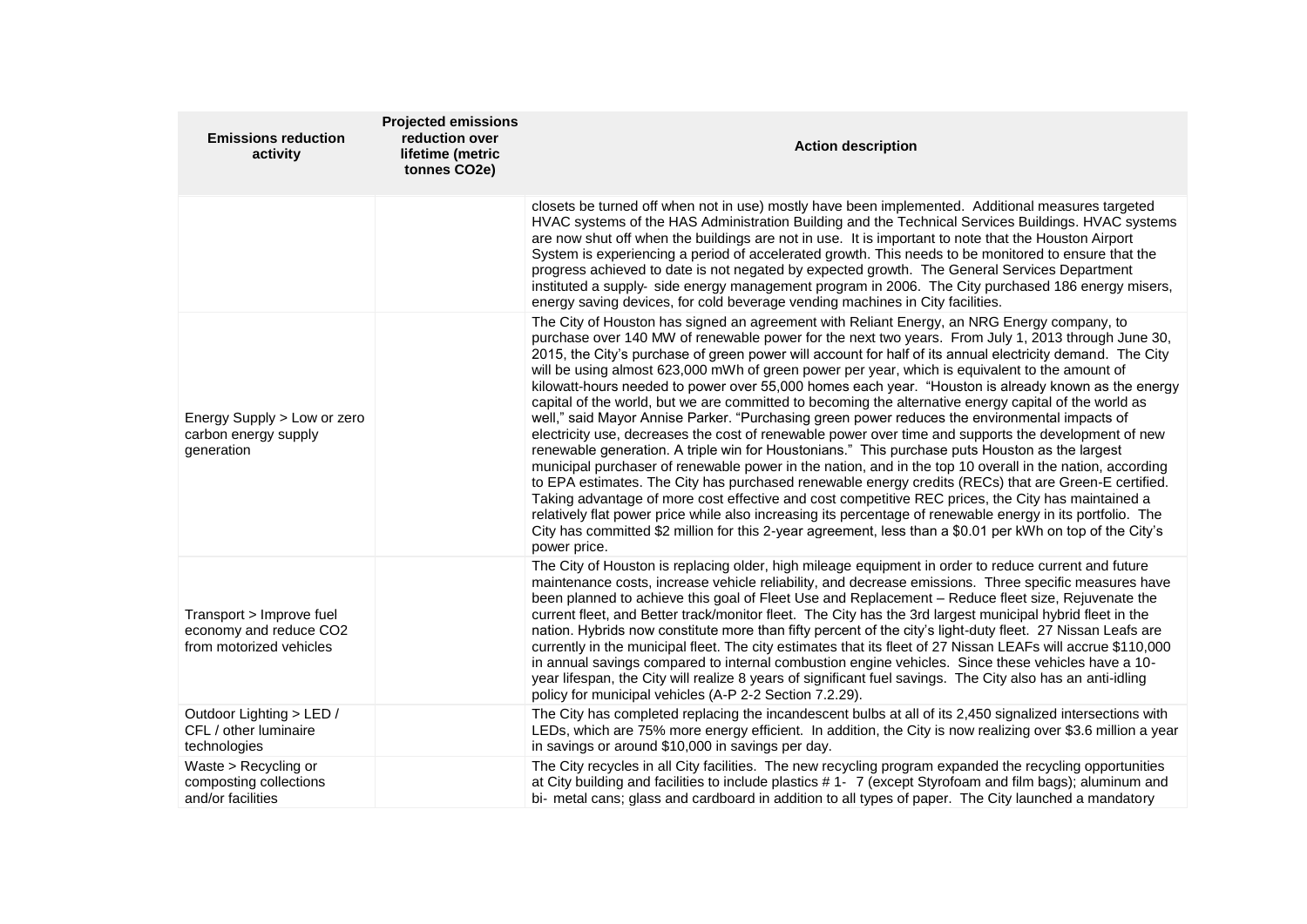| <b>Emissions reduction</b><br>activity                                      | <b>Projected emissions</b><br>reduction over<br>lifetime (metric<br>tonnes CO2e) | <b>Action description</b>                                                                                                                                                                                                                                                                                                                                                                                                                                                                                                                                                                                                                                                                                                                                                                                                                                                                                                                                                                                                                                                                                                                                                                                                                                                                                      |
|-----------------------------------------------------------------------------|----------------------------------------------------------------------------------|----------------------------------------------------------------------------------------------------------------------------------------------------------------------------------------------------------------------------------------------------------------------------------------------------------------------------------------------------------------------------------------------------------------------------------------------------------------------------------------------------------------------------------------------------------------------------------------------------------------------------------------------------------------------------------------------------------------------------------------------------------------------------------------------------------------------------------------------------------------------------------------------------------------------------------------------------------------------------------------------------------------------------------------------------------------------------------------------------------------------------------------------------------------------------------------------------------------------------------------------------------------------------------------------------------------|
|                                                                             |                                                                                  | yard waste composting program in April 2010 and has diverted 60,000 tons of yard waste in the last<br>year, with disposal savings of \$2 million. Houston's new proposed program, One Bin for All, which will<br>allow residents to discard all materials in one bin, treating trash as valuable assets, dramatically<br>increasing recycling using game changing technologies, will also be applied to the municipal sector.                                                                                                                                                                                                                                                                                                                                                                                                                                                                                                                                                                                                                                                                                                                                                                                                                                                                                  |
| Urban Land Use > Urban<br>agriculture                                       |                                                                                  | The City Gardens and Farmers Market Initiative supports urban gardens and markets that inspire and<br>empower people of diverse backgrounds to grow, eat and buy local and organic food. The initiative<br>improves health and nutrition, creates community and supports valuable local businesses that together<br>sustain and improve the environment. The City Gardens and Farmers Market initiative includes: • City<br>Gardens at Bob Lanier Public Works Building: 25 vegetable container gardens on both sides of a 27-<br>story skyscraper in downtown Houston. • City Hall Victory Garden: 20 vegetable container gardens,<br>berry trestle and fruit trees in Tranquility Park, next to City Hall. • Houston Permitting Center: Five<br>raised garden beds next to an adaptive reuse building that is going for LEED Gold Certification. • City<br>Hall Farmers Market: supports local and organic farmers and assists over 40 "micro businesses" through<br>a weekly Wednesday farmer's market at City Hall. The public can enjoy lunch from vendors or pick up<br>groceries while at the same time supporting local, fresh and sustainable food all amidst Houston's<br>dramatic downtown urban setting. Top chefs perform cooking demos, and there are weekly musical<br>quests.                  |
| Transport > Transportation<br>demand management                             |                                                                                  | The City started Houston Fleet Share in August 2012. Through this program, 50 city-owned fleet<br>vehicles - including 25 Nissan Leaf EVs and other plug-in electric and hybrid vehicles - were outfitted<br>with Zipcar's proprietary car sharing technology for use by city employees across numerous<br>departments. This program is the first of its kind to utilize electric vehicles. The program is designed to<br>help the City of Houston improve efficiency, promote sustainability and save money - all without<br>sacrificing employee mobility. Houston's FleetShare program currently has 651 members and is<br>growing in popularity. As battery electric vehicle utilization rates reach fifty percent per vehicle, the city<br>will procure more electric vehicles. The vehicles are currently being reserved at a 47% utilization rate.                                                                                                                                                                                                                                                                                                                                                                                                                                                      |
| <b>Energy Demand in Buildings</b><br>> Financing mechanisms for<br>retrofit |                                                                                  | Mayor Annise Parker announced in February 2014 that the City of Houston is expanding its municipal<br>energy efficiency program to retrofit libraries and other City of Houston facilities. The City will be using<br>Qualified Energy Conservation Bonds (QECBs) to fund this work. QECBs are federally-subsidized<br>bonds that enable state, tribal and local government issuers to borrow money to fund a range of energy<br>conservation projects at very low borrowing rates. Qualifying projects include using energy efficiency<br>capital expenditures in public buildings that reduce energy consumption by at least 20%. The City of<br>Houston is the first city in Texas to utilize this financing for energy efficiency. The City will take<br>advantage of low interest rates provided by the QECBs. The bonds have been awarded at an interest<br>cost of below one percent, the lowest fixed interest rate received by the City in its history. Many of the<br>City's buildings are using older, inefficient lighting, mechanical systems and control systems. This project<br>phase will upgrade systems for 18 library facilities, the Dalton Street Property Maintenance facility and<br>the Houston Emergency Center (HEC). Overall, these measures will reduce energy, water consumption |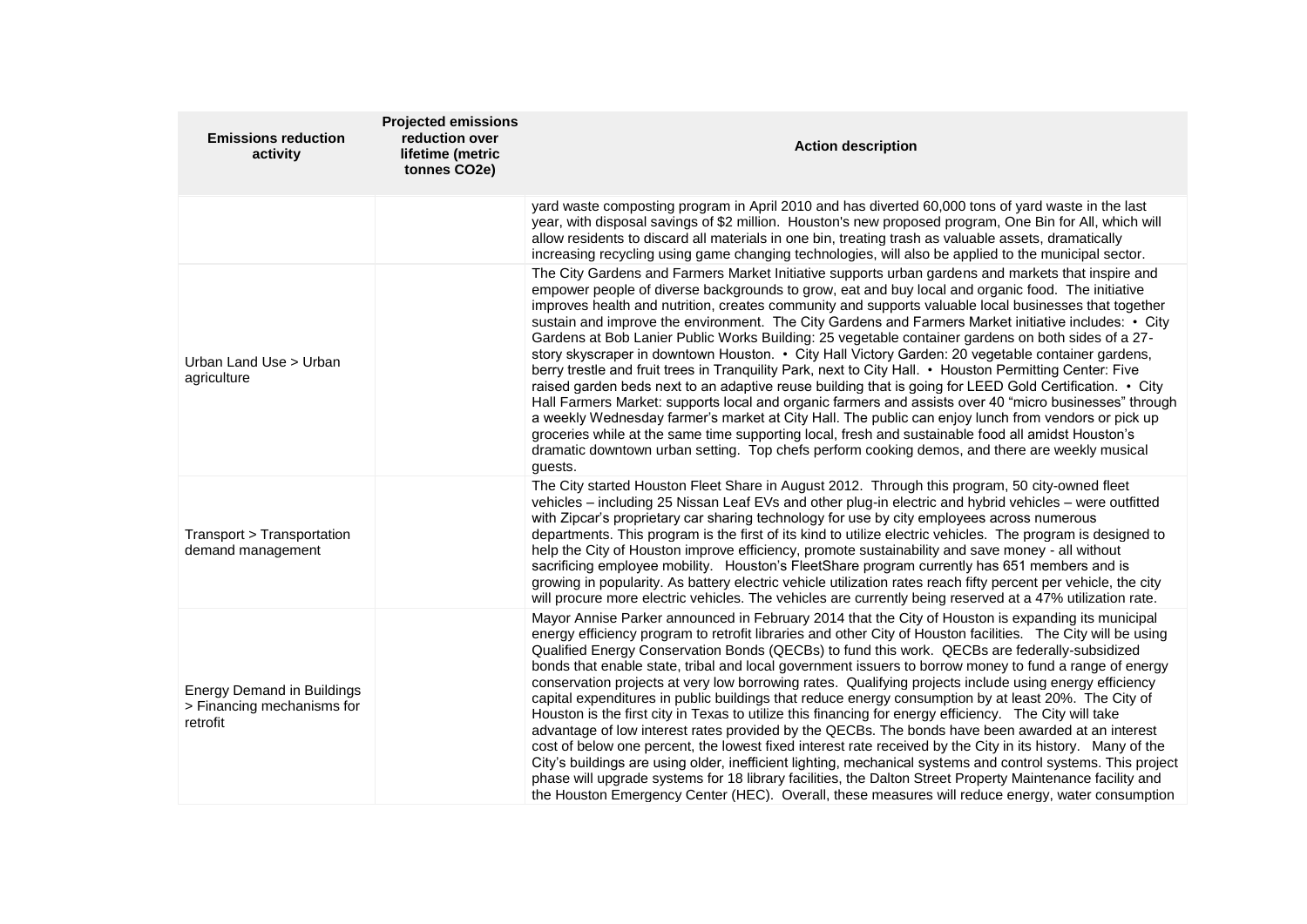| <b>Emissions reduction</b><br>activity | <b>Projected emissions</b><br>reduction over<br>lifetime (metric<br>tonnes CO2e) | <b>Action description</b>                                                                                                                                                                                                                                                                                                                                                                                                                                                                                                                                                                                                                                                                                                                             |
|----------------------------------------|----------------------------------------------------------------------------------|-------------------------------------------------------------------------------------------------------------------------------------------------------------------------------------------------------------------------------------------------------------------------------------------------------------------------------------------------------------------------------------------------------------------------------------------------------------------------------------------------------------------------------------------------------------------------------------------------------------------------------------------------------------------------------------------------------------------------------------------------------|
|                                        |                                                                                  | and operating costs of City facilities. In addition, the energy savings are guaranteed by the performance<br>contract. This is the City's third phase of an energy savings performance contract for energy<br>conservation measures with Schneider Electric. Numerous energy efficiency measures have been<br>implemented to date including: -Hurricane emergency power remediation/hardening of the City IT<br>network at 611 Walker -Critical IT area HVAC replacement -City Hall lighting upgrade -Critical system<br>replacements at SW Water Treatment Plant -Police command center reliability upgrades at 3 locations -<br>City-wide HVAC control systems upgrade to improve service response -Central plant upgrades in 8<br>major facilities |

# **Page: GHG Emissions Reduction - Community**

# **7.0**

**Do you have a city-wide GHG emissions reduction target in place for your community?**

#### No

# **7.0a**

**Please provide details of your city-wide reduction target.**

| <b>Baseline year</b> | <b>Baseline emissions</b><br>(metric tonnes CO2e) | Percentage<br>reduction target | <b>GHG sources to which the</b><br>target applies | <b>Target date</b> | Comment |
|----------------------|---------------------------------------------------|--------------------------------|---------------------------------------------------|--------------------|---------|
|----------------------|---------------------------------------------------|--------------------------------|---------------------------------------------------|--------------------|---------|

# **7.0b**

**Please explain why you do not have a city-wide emissions reduction target.**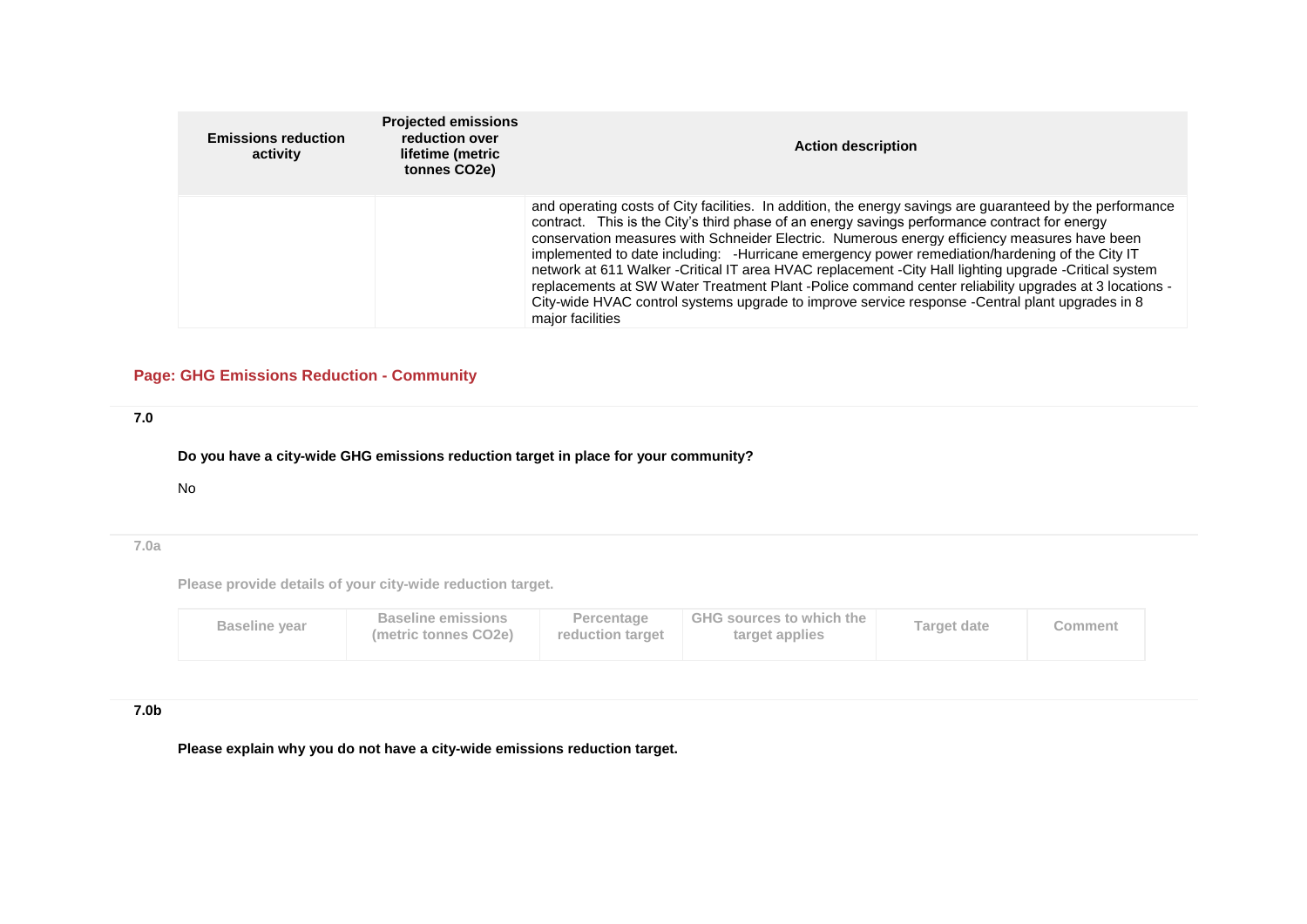The City has not created a community-wide climate action plan with an emissions reduction target. The completion of the "Our Great Region 2040 Plan" from the Houston-Galveston Area Council and the City's participation in the STAR Communities program could help inform a community-wide plan for Houston, if a plan is decided to be pursued. Internal departmental discussions for a comprehensive general plan are also being discussed currently.

#### **7.1**

**What activities are you currently undertaking to reduce emissions city-wide?**

| <b>Emissions reduction</b><br>activity                                 | Projected<br>emissions<br>reduction<br>over<br>lifetime<br>(metric<br>tonnes<br>CO <sub>2</sub> e) | <b>Action description</b>                                                                                                                                                                                                                                                                                                                                                                                                                                                                                                                                                                                                                                                                                                                                                                                                                                                                                                                                                                                                                    |
|------------------------------------------------------------------------|----------------------------------------------------------------------------------------------------|----------------------------------------------------------------------------------------------------------------------------------------------------------------------------------------------------------------------------------------------------------------------------------------------------------------------------------------------------------------------------------------------------------------------------------------------------------------------------------------------------------------------------------------------------------------------------------------------------------------------------------------------------------------------------------------------------------------------------------------------------------------------------------------------------------------------------------------------------------------------------------------------------------------------------------------------------------------------------------------------------------------------------------------------|
| Energy Demand in<br>Buildings > Building<br><b>Codes and Standards</b> |                                                                                                    | As of September 2011, commercial buildings in Houston had to comply with ASHRAE 90.1-2007 or 2009 IECC<br>commercial energy code. The City has also passed a mandatory cool roof requirement for new construction and roof<br>replacements. In January 2014, Houston City Council approved another five percent increase in the Houston Residential<br>Energy Conservation Code. With this increase the local minimum energy efficiency requirements for new construction of<br>one and two family homes, townhouses and apartments up to three stories in height is 15 percent above what is<br>mandated by state law. This is the third year in a row the local code has been increased by five percent. Currently, state<br>law designates the 2009 International Energy Conservation Code (IECC) as the energy code in Texas. In 2011, Houston<br>City Council adopted a stricter version of the IECC. An update of the IECC yet to be approved by the state is expected to<br>mirror Houston's requirements.                            |
| Transport ><br>Infrastructure for non-<br>motorized transport          |                                                                                                    | The City of Houston offers over 300 miles interconnected bikeway network spanning across 500 square miles. The<br>network includes bike lanes, bike routes, signed-shared lanes and shared-use paths, commonly referred to as 'hike and<br>bike' trails, which includes rails to trails, and other urban multi-use paths. In addition to these bicyclist transportation<br>facilities, there are over 80 miles of hike and bike and nature trails found in City of Houston parks.                                                                                                                                                                                                                                                                                                                                                                                                                                                                                                                                                            |
| Transport > Improve<br>the accessibility to<br>public transit systems  |                                                                                                    | Houston METRO's comprehensive light rail plan plays a dynamic role in the city's life, providing smarter, more energy-<br>efficient transportation options in the form of five new rail lines. The lines will connect citizens and visitors to every major<br>activity center in our metropolitan area. They'll provide exceptional new opportunities for residents and businesses alike.<br>METRO is the local transportation authority. Currently, Houston is expanding its light-rail infrastructure with two new light-<br>rail lines currently under construction and the extension of the existing Main Street line, going from 7.5 miles to over 22<br>miles. The original 7.5-mile Main St. line averaged nearly 5,000 boardings per mile totaling about 37,000 daily. In<br>December 2013, a 5.3-mile extension of the existing Main Street Line opened to the public. The additional new lines are<br>expected to be completed in late 2014. With this \$4 billion investment, the expanded light-rail system will be an essential |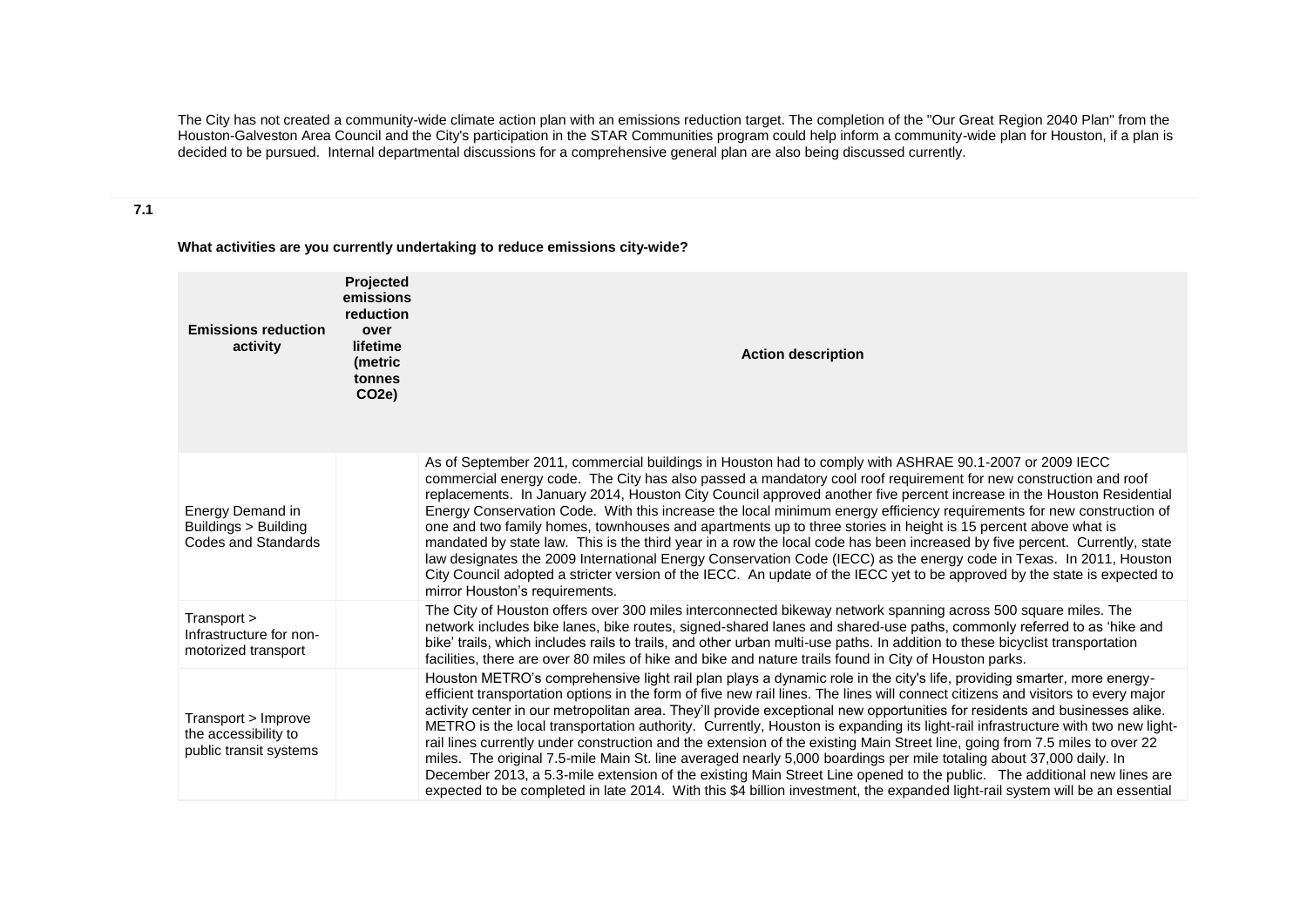| <b>Emissions reduction</b><br>activity                                          | Projected<br>emissions<br>reduction<br>over<br>lifetime<br>(metric<br>tonnes<br>CO2e) | <b>Action description</b>                                                                                                                                                                                                                                                                                                                                                                                                                                                                                                                                                                                                                                                                                                                                                                                                                                                                                                                                                                                                                                                                                                                                                                                                                                                                                                                                                                                                                                                                                                                                                                                                                                                                                                                                                                                                                                                                                                |
|---------------------------------------------------------------------------------|---------------------------------------------------------------------------------------|--------------------------------------------------------------------------------------------------------------------------------------------------------------------------------------------------------------------------------------------------------------------------------------------------------------------------------------------------------------------------------------------------------------------------------------------------------------------------------------------------------------------------------------------------------------------------------------------------------------------------------------------------------------------------------------------------------------------------------------------------------------------------------------------------------------------------------------------------------------------------------------------------------------------------------------------------------------------------------------------------------------------------------------------------------------------------------------------------------------------------------------------------------------------------------------------------------------------------------------------------------------------------------------------------------------------------------------------------------------------------------------------------------------------------------------------------------------------------------------------------------------------------------------------------------------------------------------------------------------------------------------------------------------------------------------------------------------------------------------------------------------------------------------------------------------------------------------------------------------------------------------------------------------------------|
|                                                                                 |                                                                                       | element of the city's plans to meet the transportation and environmental challenges of today and tomorrow, easing our<br>growing traffic congestion, improving the city's air quality and changing the way Houston moves. METRO celebrated its<br>100-millionth rider in April 2013.                                                                                                                                                                                                                                                                                                                                                                                                                                                                                                                                                                                                                                                                                                                                                                                                                                                                                                                                                                                                                                                                                                                                                                                                                                                                                                                                                                                                                                                                                                                                                                                                                                     |
| Waste > Recycling or<br>composting collections<br>and/or facilities             |                                                                                       | The City launched a mandatory yard waste composting program in April 2010 and has diverted 60,000 tons of yard waste<br>in the last year, with disposal savings of \$2 million. The City has also deployed single stream recycling to one-third of<br>single-family households and is working on full deployment.  In October 2013, the City of Houston Solid Waste<br>Management Department (SWMD) announced an additional 70,000 households that were added to its popular automated<br>curbside recycling program. As part of the expansion, residents in neighborhoods throughout Houston will receive one 96-<br>gallon green automated cart similar to the black automated garbage cart. There are currently 211,000 homes<br>participating in the Automated Recycling program.                                                                                                                                                                                                                                                                                                                                                                                                                                                                                                                                                                                                                                                                                                                                                                                                                                                                                                                                                                                                                                                                                                                                    |
| Energy Demand in<br>Buildings > Financing<br>mechanisms for retrofit            |                                                                                       | The City of Houston launched the Energy Efficiency Incentive Program allowing eligible commercial building owners to<br>apply for funding to make energy efficiency improvements and reduce utility expenses and greenhouse gases. The City<br>has committed approximately \$3 million for the program and will provide incentives to offset the up-front implementation<br>costs. Over half the funds have been set aside for Class B and C buildings.                                                                                                                                                                                                                                                                                                                                                                                                                                                                                                                                                                                                                                                                                                                                                                                                                                                                                                                                                                                                                                                                                                                                                                                                                                                                                                                                                                                                                                                                  |
| Energy Demand in<br>Buildings > Building<br>performance rating<br>and reporting |                                                                                       | The Houston Green Office Challenge (www.houstongoc.org), launched in September 2010, invites commercial office<br>owners/managers and tenants in Houston to increase their environmental and economic performance in cleaner<br>transportation choices, energy conservation, property management/tenant engagement, water efficiency and waste<br>reduction. To date, the Houston Green Office Challenge has over 400 businesses, representing more than 70 million<br>square feet of office space, participating in the program. The City plans to continue the program for a second year to<br>enable participants to fully implement their sustainability initiatives. The program also will be expanded to include other<br>businesses, including NASA's Johnson Space Center and the Houston Independent school District. In 2011, Mayor<br>Annise Parker, and the Houston Green Office Challenge and Energy Efficiency Incentive Program, were selected as the<br>nation's top winner for large cities in the 2011 Mayors' Climate Protection Awards, an initiative sponsored by the U.S.<br>Conference of Mayors. The annual awards program recognizes mayors for innovative practices in their cities that increase<br>energy efficiency and reduce greenhouse gas emissions. In the first year, Green Office Challenge participants<br>collectively reduced energy usage by 28 million kilowatt hours, reduced water usage by 74 million gallons, and more than<br>90 percent recycled in the office, diverting 40 percent of waste from the landfill. Also, the City is a community partner in<br>the DOE's Better Buildings Challenge. Houston has committed 30 million square feet with a 20% energy reduction goal<br>by 2020. On the municipal side, the City will be committing 7 million square feet and encouraging commercial property<br>management firms and property owners to participate as well. |
| Other: Bike Share                                                               |                                                                                       | The City launched its bike share program, Houston Bike Share, in May 2012, which is an active transportation alternative                                                                                                                                                                                                                                                                                                                                                                                                                                                                                                                                                                                                                                                                                                                                                                                                                                                                                                                                                                                                                                                                                                                                                                                                                                                                                                                                                                                                                                                                                                                                                                                                                                                                                                                                                                                                 |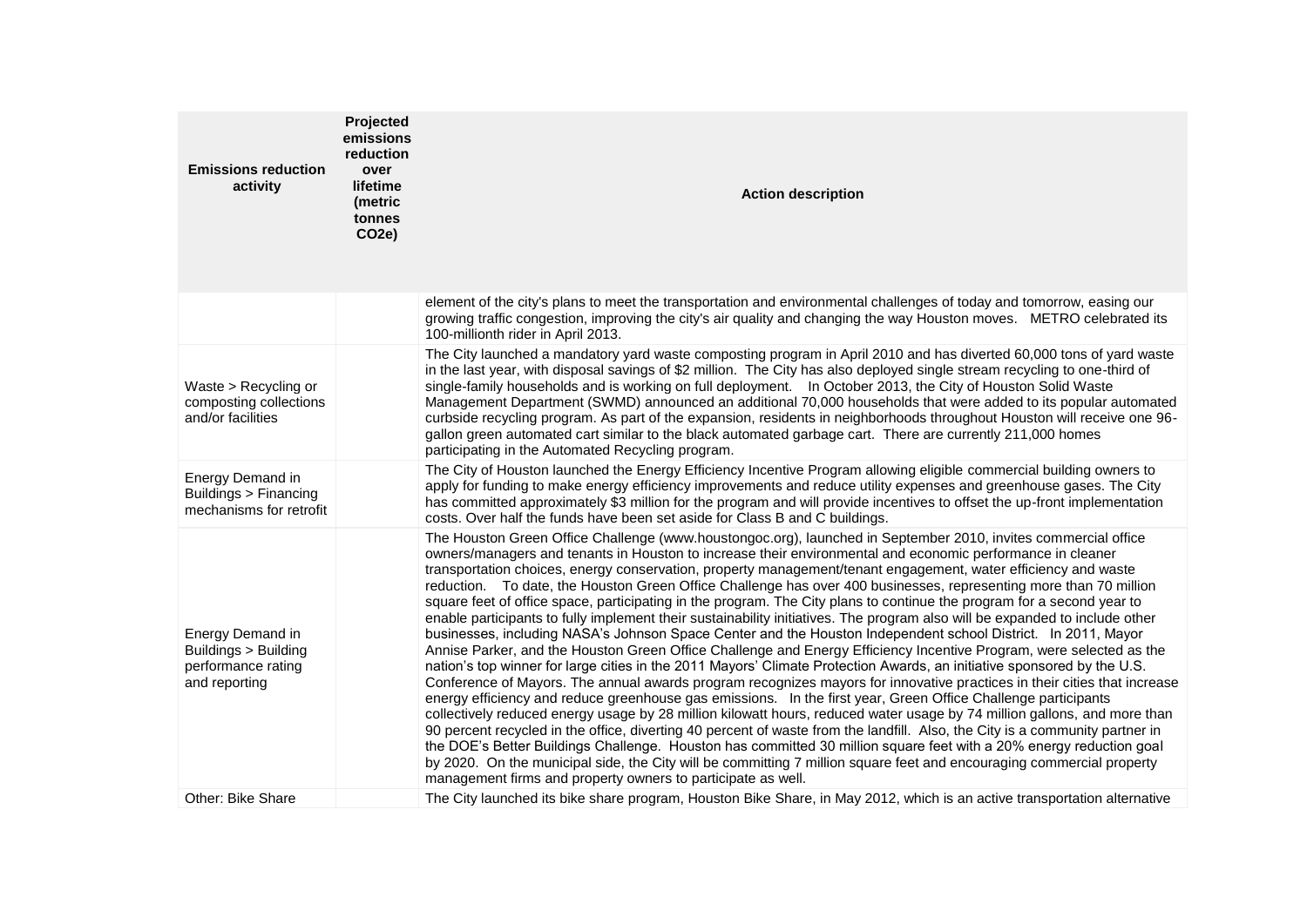| <b>Emissions reduction</b><br>activity                                           | Projected<br>emissions<br>reduction<br>over<br>lifetime<br>(metric<br>tonnes<br>CO <sub>2</sub> e) | <b>Action description</b>                                                                                                                                                                                                                                                                                                                                                                                                                                                                                                                                                                                                                                                                                                                                                                                                                                                                                                                                                                                                                                                                                                                                                                                                                                                                                                                                                                                                                                                                                                                                                                                                                                                                                                                                                                                                                                                                                                              |
|----------------------------------------------------------------------------------|----------------------------------------------------------------------------------------------------|----------------------------------------------------------------------------------------------------------------------------------------------------------------------------------------------------------------------------------------------------------------------------------------------------------------------------------------------------------------------------------------------------------------------------------------------------------------------------------------------------------------------------------------------------------------------------------------------------------------------------------------------------------------------------------------------------------------------------------------------------------------------------------------------------------------------------------------------------------------------------------------------------------------------------------------------------------------------------------------------------------------------------------------------------------------------------------------------------------------------------------------------------------------------------------------------------------------------------------------------------------------------------------------------------------------------------------------------------------------------------------------------------------------------------------------------------------------------------------------------------------------------------------------------------------------------------------------------------------------------------------------------------------------------------------------------------------------------------------------------------------------------------------------------------------------------------------------------------------------------------------------------------------------------------------------|
|                                                                                  |                                                                                                    | for the City. Houston's initial phase has been successful and, received funding support from Blue Cross Blue Shield TX<br>and the US Department of Energy, totaling nearly \$2 million. On April 3, 2013, Houston B-cycle, expanded from 3 to 21<br>stations and from 18 to 175 bicycles. This Phase II expansion creates a presence not only in Downtown, but also in the<br>East End, Heights, Midtown, Montrose and the Museum District/Hermann Park with four of the stations located at key<br>METRORail stops. Phase III expansion discussions and planning include the Texas Medical Center and local<br>universities, as well as additional neighborhoods. Pollution, traffic, and rising oil costs are just a few of the reasons why<br>Houstonians need options for getting around. By the end of 2013, there were 29 stations and 227 bicycles.<br>www.houston.bcycle.com                                                                                                                                                                                                                                                                                                                                                                                                                                                                                                                                                                                                                                                                                                                                                                                                                                                                                                                                                                                                                                                   |
| Transport > Improve<br>fuel economy and<br>reduce CO2 from<br>motorized vehicles |                                                                                                    | The City has installed many electric vehicle charging stations - some for municipal use and some for public use. 28 Blink<br>charging stations were installed for public use, many in parks and libraries, in 2011 and 2012 using grant funding. The<br>City has been working with Ecotality on the EV Project and will be installing another 68 Blink charging stations in 2013,<br>mostly for public use. It also has 25 Gridbot and 15 Chargepoint charging stations for municipal fleet use only. Electric<br>vehicle supply equipment companies have also been working with private businesses to install charging stations in<br>parking lots for public use.                                                                                                                                                                                                                                                                                                                                                                                                                                                                                                                                                                                                                                                                                                                                                                                                                                                                                                                                                                                                                                                                                                                                                                                                                                                                    |
| Urban Land Use ><br>Urban agriculture                                            |                                                                                                    | In November 2012, the City launched the Urban Grows initiative. Urban Grows, part of the City of Houston's Healthy<br>Houston initiative, aims to help communities build vegetable gardens, farms and orchards on vacant land in areas with<br>poor access to healthy fresh foods, often referred to as food deserts. The City of Houston will provide lots through its<br>LARA program (Land Assemblage Redevelopment Authority), which works to redevelop tax-delinquent and abandoned<br>properties. Community members, partnering with local non-profits, foundations or churches, will then work to transform<br>these vacant lots into usable, productive and attractive green spaces. Urban Grows is the first initiative launched as part<br>of Mayor Parker's new program, Healthy Houston, which is designed to reduce obesity and increase healthy eating and<br>exercise. Healthy Houston will promote programs, policies and actions designed to reduce food deserts, promote the<br>availability of locally-grown foods, encourage the development of sustainable food systems and promote recreational<br>opportunities. Urban Grows will: • Encourage urban agriculture in neighborhoods, utilizing vacant City property • Improve<br>access to healthy, affordable and locally produced food for all neighborhoods • Support education regarding the benefits<br>of sustainable agriculture Urban Grows will complement the City's existing efforts, including the launch of the City Hall<br>Farmers Market and farmers markets at the City's multi-service centers; new vegetable container gardens downtown and<br>throughout the City; a Grocery Access Task Force that works with grocers on providing economic tools and incentives to<br>help spur more supermarket and grocery development in areas where they are needed; the launch of Bike Share in<br>Houston and the expansion of bike lanes and trails. |
| Urban Land Use >                                                                 |                                                                                                    | Also, in November, 2012, city voters passed a bond referendum for the Bayou Greenways Initiative. Over the next ten                                                                                                                                                                                                                                                                                                                                                                                                                                                                                                                                                                                                                                                                                                                                                                                                                                                                                                                                                                                                                                                                                                                                                                                                                                                                                                                                                                                                                                                                                                                                                                                                                                                                                                                                                                                                                    |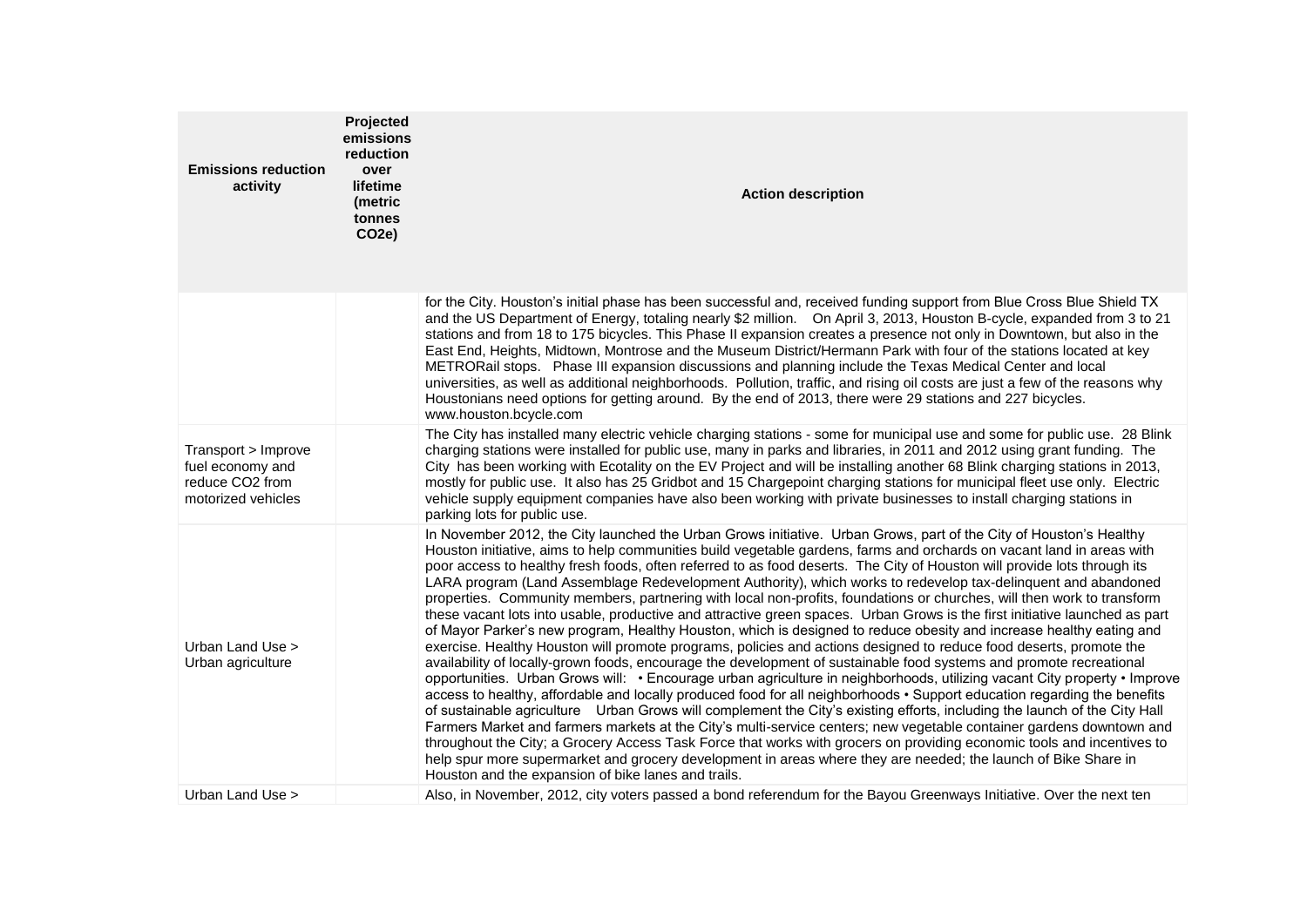| <b>Emissions reduction</b><br>activity                                    | Projected<br>emissions<br>reduction<br>over<br>lifetime<br>(metric<br>tonnes<br><b>CO2e)</b> | <b>Action description</b>                                                                                                                                                                                                                                                                                                                                                                                                                                                                                                                                                                                                                                                                                                                                                                                                                                                                                                                                                                                                                                                                                                                                                                                                                                                                                                                                                                                                                                                                                                                                                                                                                                                                       |
|---------------------------------------------------------------------------|----------------------------------------------------------------------------------------------|-------------------------------------------------------------------------------------------------------------------------------------------------------------------------------------------------------------------------------------------------------------------------------------------------------------------------------------------------------------------------------------------------------------------------------------------------------------------------------------------------------------------------------------------------------------------------------------------------------------------------------------------------------------------------------------------------------------------------------------------------------------------------------------------------------------------------------------------------------------------------------------------------------------------------------------------------------------------------------------------------------------------------------------------------------------------------------------------------------------------------------------------------------------------------------------------------------------------------------------------------------------------------------------------------------------------------------------------------------------------------------------------------------------------------------------------------------------------------------------------------------------------------------------------------------------------------------------------------------------------------------------------------------------------------------------------------|
| Greenspace and/or<br>bio-diversity<br>preservation and<br>expansion       |                                                                                              | years, the Bayou Greenways will add 4,000 acres of new and equitably distributed green spaces that can also serve the<br>function of flood control and storm water quality enhancement. It will also complete 300 miles of continuous all-weather<br>hike and bike trails that will meander through those greenways - an amenity unparalleled in the nation. Developing<br>green corridors along the bayous with connected trails bring a smart and sustainable resolution to alleviate the City's<br>green space and flooding challenges. There are numerous other benefits associated with utilizing the City's bayou<br>corridors for green space and recreation: • Reduced doctor visits due to increased access to recreation opportunities; •<br>Increase in use of alternative transportation for commuting along the hike and bike trails; • Increase in property values<br>along the corridor resulting in increased revenue to the city; • Increased flood prevention due to the opportunity for wet-<br>bottom detention areas in the newly created green spaces; • Increased water quality due to the simple plantings located<br>strategically along the bayous, the wet-bottom detention ponds, and reduced runoff; • Increased air quality due to<br>increased CO2 sequestration by newly planted trees and grasses, and use of trails for alternative transportation; and $\cdot$<br>Change in Houston's image to attract the best and brightest to our city.<br>http://www.houstonparksboard.org/projects/bayou_greenways_initiative.php                                                                                                                                       |
| Waste > Recycling or<br>composting collections<br>and/or facilities       |                                                                                              | The City is proposing a new technological innovation, One Bin for All, that will allow residents to discard all materials in<br>one bin, treating "trash" as valuable assets, dramatically increasing recycling using game changing technologies. This<br>innovation was chosen by Bloomberg Philanthropies as one of 5 winners (out of 305 submissions) of the Mayors<br>Challenge, a competition to incentivize innovation in city government and improve citizens' lives. This cost-neutral,<br>technological innovation is a paradigm shift, changing how people think about waste and recycling. The concept of "trash"<br>will be extinct and replaced by an understanding that all discarded material has value and can be recycled. Houston will<br>apply proven technologies and new processes, redefining municipal solid waste from a liability to a valuable asset. This<br>first-of-its-kind innovation uses technology in a way that has never been done before. This approach has the potential for<br>cities across the globe to reduce greenhouse gas emissions, save money and create high value materials. Houston's<br>innovation will: • Provide every residence with curbside One Bin for All services; • Decrease the volume of waste sent to<br>landfills; • Reduce air pollution; and, • Manage waste and recycling costs. Houston will divert up to 75% of its waste.<br>Houston has evidence the technology can work, significantly increasing its recycling rate at a price that is affordable. For<br>more information, please visit http://www.huffingtonpost.com/annise-parker/mayors-challenge-houston-<br>_b_2711153.html?utm_hp_ref=fb&src=sp&comm_ref=false. |
| Transport > Improve<br>bus infrastructure,<br>services, and<br>operations |                                                                                              | Also, the METRO is in the process of redesigning the existing bus system. The System Reimagining project represents a<br>fresh look at METRO's bus network and how it can best meet the goals for transit in our region. System Reimagining first<br>seeks to define overall goals for the bus system then design a system with individual routes to meet those goals. By<br>considering an integrated network of bus routes with the expanding rail service - including route alignment, frequency of                                                                                                                                                                                                                                                                                                                                                                                                                                                                                                                                                                                                                                                                                                                                                                                                                                                                                                                                                                                                                                                                                                                                                                                          |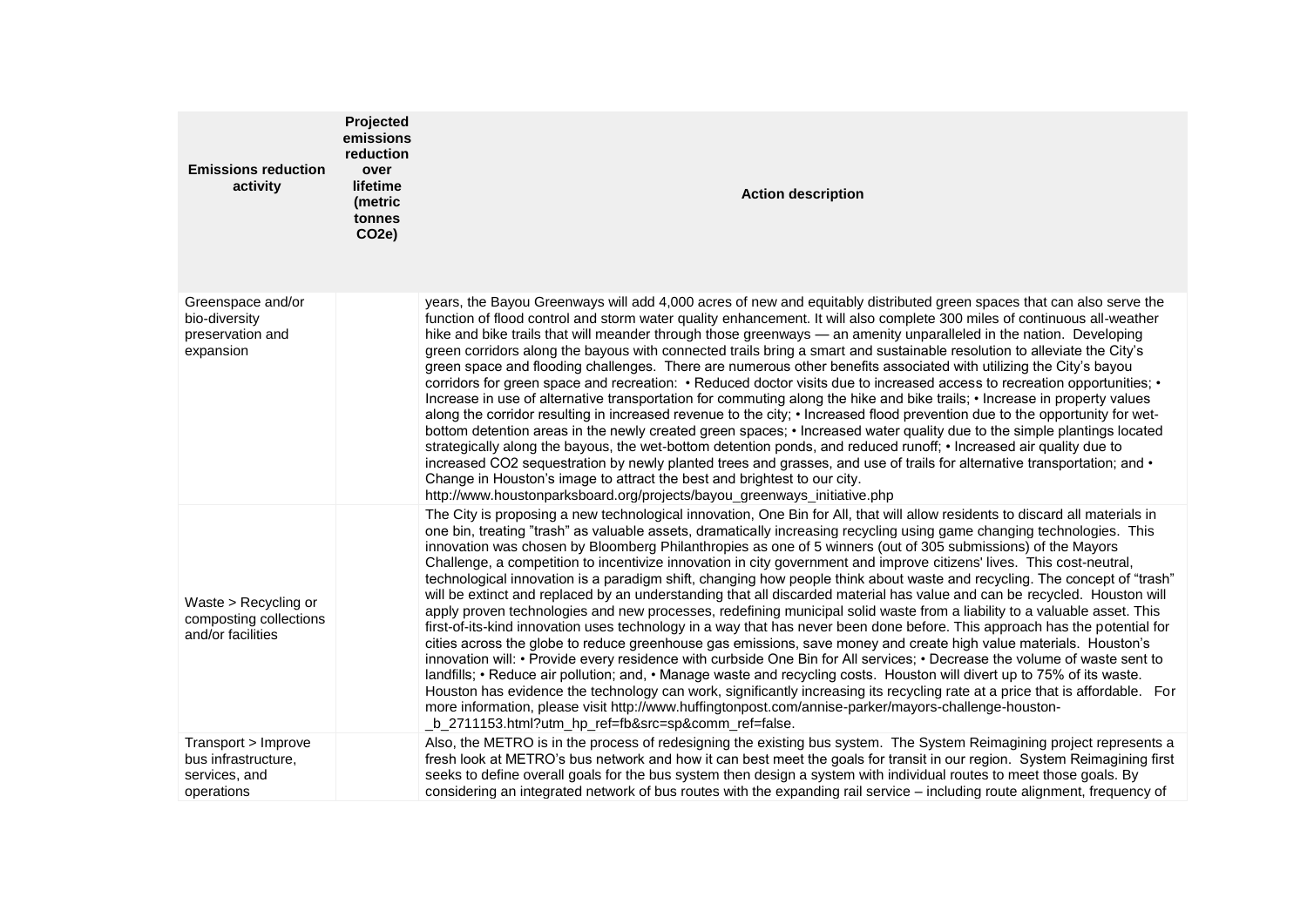| <b>Emissions reduction</b><br>activity                                    | Projected<br>emissions<br>reduction<br>over<br>lifetime<br>(metric<br>tonnes<br><b>CO2e)</b> | <b>Action description</b>                                                                                                                                                                                                                                                                                                                                                                                                                                                                                                                                                                                                                                                                                                                                                                                                                                                                                                                                                                                                                                                                                                                                                                                                                                                                                                                                                                                                                                                                                                                                                                                                                                                       |
|---------------------------------------------------------------------------|----------------------------------------------------------------------------------------------|---------------------------------------------------------------------------------------------------------------------------------------------------------------------------------------------------------------------------------------------------------------------------------------------------------------------------------------------------------------------------------------------------------------------------------------------------------------------------------------------------------------------------------------------------------------------------------------------------------------------------------------------------------------------------------------------------------------------------------------------------------------------------------------------------------------------------------------------------------------------------------------------------------------------------------------------------------------------------------------------------------------------------------------------------------------------------------------------------------------------------------------------------------------------------------------------------------------------------------------------------------------------------------------------------------------------------------------------------------------------------------------------------------------------------------------------------------------------------------------------------------------------------------------------------------------------------------------------------------------------------------------------------------------------------------|
|                                                                           |                                                                                              | service, potential connections, and improved links to development patterns - the system can be optimized to provide<br>better service. Through this process, METRO seeks to make the system easier to use, and more useful to more people.<br>The benefits should become evident – to existing and potential riders – leading to more trips by more people on public<br>transit service. A chance for public comment and feedback on the proposed plan is planned for May 2014. Also, the<br>Passenger Bus Shelter Program is an initiative to install bus shelters throughout the METRO service area. Installation of<br>shelters has been shown to increase ridership at a given bus stop by an average of 20 additional riders per day. The<br>Board is funding 100 new bus shelters per year.                                                                                                                                                                                                                                                                                                                                                                                                                                                                                                                                                                                                                                                                                                                                                                                                                                                                               |
| Transport ><br>Awareness and<br>education for non-<br>motorized transport |                                                                                              | In May 2013, Mayor Annise Parker and Houston City Council Members unanimously approved an ordinance to protect<br>Houston's cyclists and other vulnerable road users by requiring cars and other motor vehicles to keep a separation of<br>more than three feet while passing, and trucks or commercial vehicles to keep a separation of more than six feet. The<br>ordinance is effective immediately. Vulnerable road users are defined as a walkers or runners; the physically disabled,<br>such as someone in a wheelchair; a stranded motorist or passengers; highway construction, utility or maintenance<br>workers; tow truck operators; cyclists; moped, motor-driven cycle and scooter drivers; or horseback riders. "As a city, we<br>need to protect everyone and anyone who uses our roads," said Mayor Annise Parker. "This ordinance will make our city<br>even more attractive to those who want to enjoy traveling in forms other than by car." In addition to requiring safe passing<br>and trailing distances from vulnerable road users, this ordinance prohibits any motor vehicle occupant from throwing or<br>projecting any object or substance at or against them. Similar ordinances have already been enacted by Austin, Fort<br>Worth and San Antonio. The Safe Passing ordinance is another initiative, led and/or supported by Mayor Parker, to<br>encourage more cycling in Houston. Others include the launch of Houston Bike Share, closing gaps in Houston's bike trail<br>system; the voter-approved Bayou Greenways initiative; and approval of HB200, which will allow Houston's utility<br>easements to be used for hike and bike trails. |
| Food > Promotion of<br>climate smart eating<br>habits                     |                                                                                              | The City Hall Farmer's Market returned for the fifth year at the beginning of 2014. The public is able to enjoy a variety of<br>locally prepared ready-to-eat or packaged to-go foods, pick up farm-fresh weekly groceries and at the same time support<br>sustainable food, all amidst Houston's dramatic downtown urban setting. The City Hall Farmers Market features more<br>than 30 vendors (located along both sides of City Hall's reflection pool), including local fresh produce grown by local<br>farmers, cheeses, breads, roasted coffees, and a variety of prepared meals, as well as food trucks.                                                                                                                                                                                                                                                                                                                                                                                                                                                                                                                                                                                                                                                                                                                                                                                                                                                                                                                                                                                                                                                                 |
| Transport ><br>Infrastructure for non-<br>motorized transport             |                                                                                              | In October 2013, at the site of Texas' first certified GreenRoads projects in Midtown, Mayor Annise Parker unveiled a<br>transformative new approach for Houston streets that will accommodate the needs of all users, not just those behind the<br>wheel. The mayor's Complete Streets and Transportation Plan is meant to provide safe, accessible and convenient use<br>by motorists, public transit riders, pedestrians, people of all abilities and bicyclists. The new policy, detailed in a draft<br>executive order from the mayor, will be achieved over time as improvements to existing roadways and redevelopment                                                                                                                                                                                                                                                                                                                                                                                                                                                                                                                                                                                                                                                                                                                                                                                                                                                                                                                                                                                                                                                   |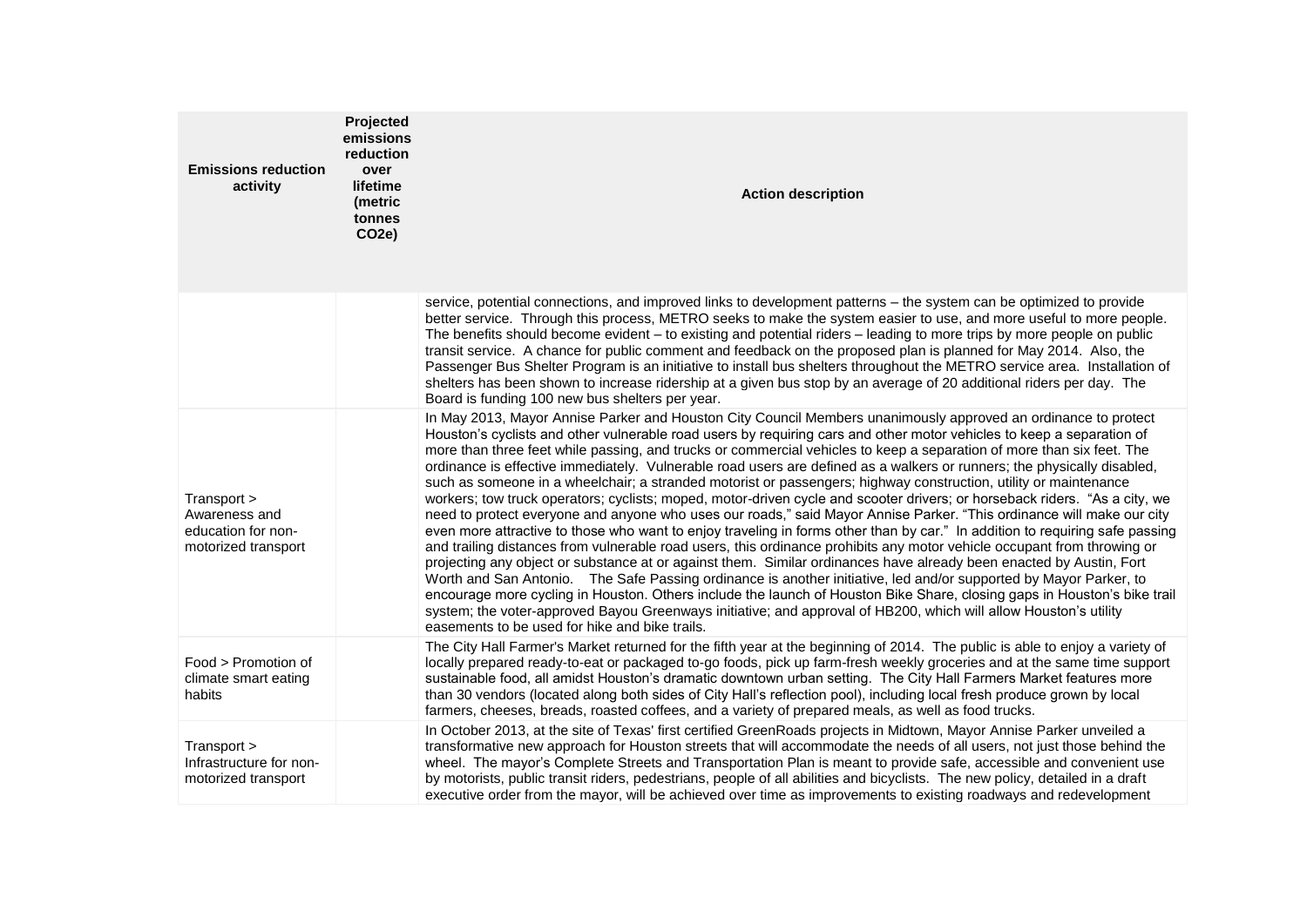| <b>Emissions reduction</b><br>activity                  | Projected<br>emissions<br>reduction<br>over<br>lifetime<br>(metric<br>tonnes<br>CO <sub>2</sub> e) | <b>Action description</b>                                                                                                                                                                                                                                                                                                                                                                                                                                                                                                                                                                                                                                                                                                                                                                                                                                                                                                                                                                                                                                                                                                                                                                                                                                                                                                                                                                                                                                                                                                                                                                                                                                                                                                                                                                                                                                                                                                                                                                      |
|---------------------------------------------------------|----------------------------------------------------------------------------------------------------|------------------------------------------------------------------------------------------------------------------------------------------------------------------------------------------------------------------------------------------------------------------------------------------------------------------------------------------------------------------------------------------------------------------------------------------------------------------------------------------------------------------------------------------------------------------------------------------------------------------------------------------------------------------------------------------------------------------------------------------------------------------------------------------------------------------------------------------------------------------------------------------------------------------------------------------------------------------------------------------------------------------------------------------------------------------------------------------------------------------------------------------------------------------------------------------------------------------------------------------------------------------------------------------------------------------------------------------------------------------------------------------------------------------------------------------------------------------------------------------------------------------------------------------------------------------------------------------------------------------------------------------------------------------------------------------------------------------------------------------------------------------------------------------------------------------------------------------------------------------------------------------------------------------------------------------------------------------------------------------------|
|                                                         |                                                                                                    | occur. "This executive order is a major first step forward," said Mayor Parker. "Many groups have worked hard to get us<br>to this point, including The Complete Streets Coalition, Scenic Houston, AARP and BikeHouston. I am thankful for their<br>input and steadfast commitment. Houston is a city that embraces its diversity. This Complete Streets policy applies the<br>same approach to our mobility system by meeting the diverse needs of all Houstonians while also creating more<br>accessible and attractive connections to residential areas, parks, businesses, restaurants, schools and employment<br>centers. The Complete Streets and Transportation Plan recognizes that all streets are different. The function of the road,<br>current and projected adjacent land use and travel demands, availability of right-of-way, community input and the level of<br>vehicular, pedestrian and bicycle traffic must all be considered in decisions regarding enhancements. The ultimate goal,<br>where appropriate, is walkable and bike-friendly neighborhoods with amenities such as trees and landscaping, public art<br>and street furniture. "As we work to build a healthier community, it is more important than ever to reimagine our approach<br>to streets, sidewalks, pedestrian crossings, public transit, bike trails and lanes," said Mayor Parker. The Plan will build<br>upon and utilize tools such as the city's Mobility Planning already underway. It will create new definitions found in the<br>city's Major Thoroughfare and Freeway Plan Policy Statement and the Infrastructure Design Manual. The city's Rebuild<br>Houston program will also ensure that all future roadway construction utilizes the principals contained in the mayor's<br>Complete Streets Executive Order.                                                                                                                                                                        |
| Finance > Instruments<br>to fund low carbon<br>projects |                                                                                                    | The City of Houston's 5-Star program got underway in 2010 with economic stimulus funding from the American Recovery<br>and Reinvestment Act. Under the management of HARC (the Houston Advanced Research Center) 59 new, single-family<br>houses were completed through the initiative's end in September 2013. "5-Star is unique in the way it incentivizes<br>builders to upgrade new housing to reach ultra-efficiency levels well above Energy Star," a key federal program that<br>promotes energy-efficient products and practices, said David Hitchcock, the member of HARC's research staff who has<br>directed the management of the 5-Star program. "Larger incentives have been provided to motivate builders to reach<br>higher efficiency levels, with those homes receiving the 5-Star rating receiving the largest incentive," Hitchcock said. "Most<br>of the energy savings in achieving these ultra-high efficiency levels have been obtained through installation of solar<br>panels." This program represents an expansion and enhancement of a local house-building program that already existed.<br>In a 2010 progress report, city officials described this existing program, a component of the Houston HOPE program, as<br>an "effort to revitalize blighted but historic neighborhoods by creating new affordable homes in areas with high<br>concentrations of abandoned lots." Partnering with a local government authority, the city acquired tax-delinquent<br>properties for redevelopment through Houston HOPE. Six private homebuilders and one non-profit organization in turn<br>acquired sites for new, affordable, single-family homes, which have been upgraded for much greater energy efficiency<br>under the 5-Star program. Besides solar installations, other areas where builders attained greater efficiency have<br>included water heating, attic insulation, duct placement and selection of appliances. Receiving a rating of five stars (20-0 |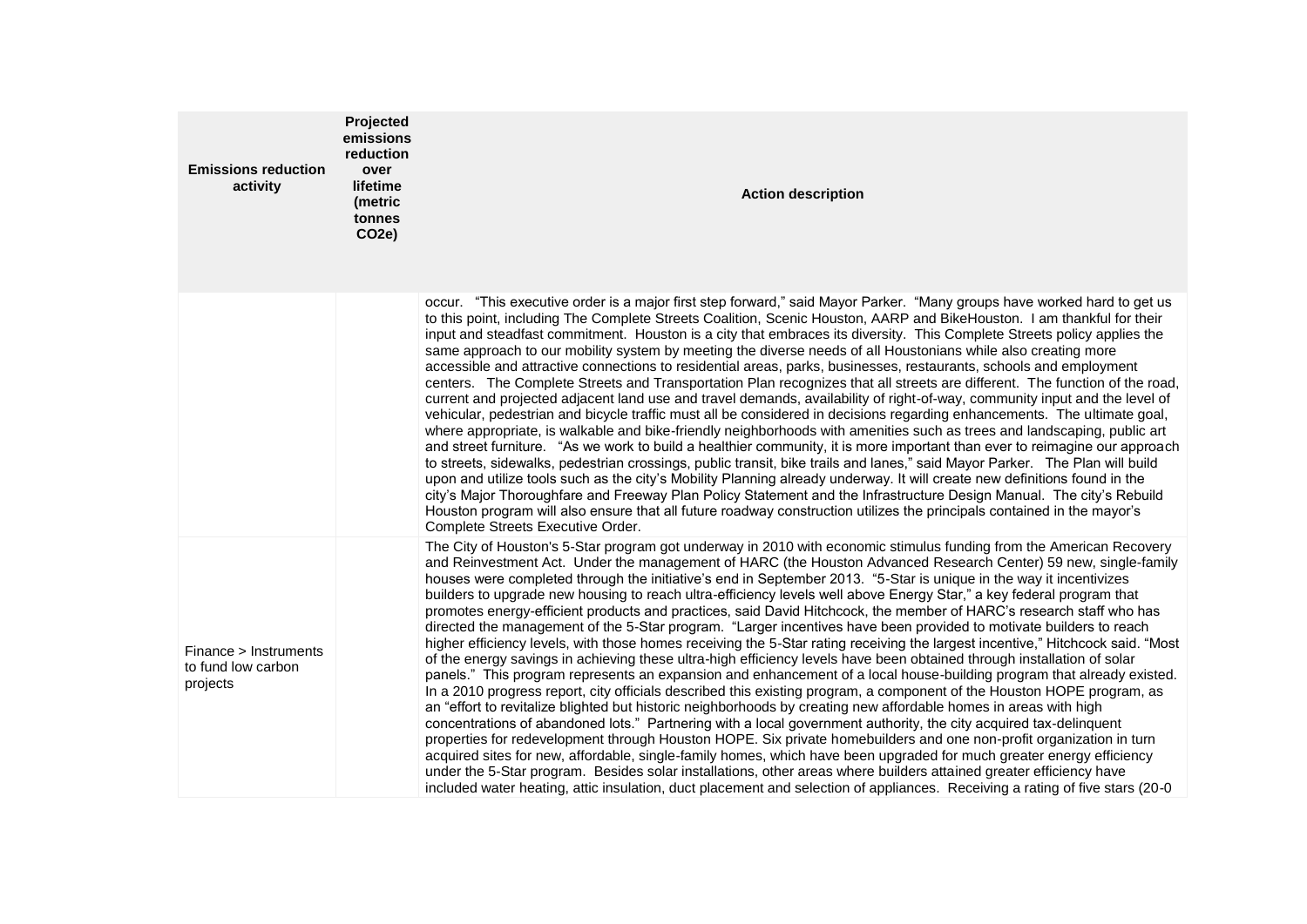| <b>Emissions reduction</b><br>activity                                                          | Projected<br>emissions<br>reduction<br>over<br>lifetime<br>(metric<br>tonnes<br>CO <sub>2e</sub> ) | <b>Action description</b>                                                                                                                                                                                                                                                                                                                                                                                                                                                                                                                                                                                                                                                                                                                                                                                                                                                                                                                                                                                                                                                                                                                                                                                                                                                                 |
|-------------------------------------------------------------------------------------------------|----------------------------------------------------------------------------------------------------|-------------------------------------------------------------------------------------------------------------------------------------------------------------------------------------------------------------------------------------------------------------------------------------------------------------------------------------------------------------------------------------------------------------------------------------------------------------------------------------------------------------------------------------------------------------------------------------------------------------------------------------------------------------------------------------------------------------------------------------------------------------------------------------------------------------------------------------------------------------------------------------------------------------------------------------------------------------------------------------------------------------------------------------------------------------------------------------------------------------------------------------------------------------------------------------------------------------------------------------------------------------------------------------------|
|                                                                                                 |                                                                                                    | on the HERS index) has earned a builder incentive of \$50,000. The smallest incentive (for a one-star HERS rating of 45-<br>36) was \$25,000. For the houses built to date, the total annual energy savings that are possible for residents is estimated<br>at about \$2,100 each compared with a conventional house. For all those houses combined, the annual reduction in<br>emissions of climate-changing carbon dioxide from power plants is estimated at about 368 tons.                                                                                                                                                                                                                                                                                                                                                                                                                                                                                                                                                                                                                                                                                                                                                                                                            |
| Finance > Instruments<br>to fund low carbon<br>projects                                         |                                                                                                    | The Residential Energy Efficiency Program (REEP) provides income-qualified Houstonians the opportunity to receive the<br>implementation of weatherization measures for their homes at no charge. The City of Houston receives an annual<br>funding allocation from Centerpoint Energy for this program. These funds help to reduce energy consumption for<br>Houstonians by installing energy efficiency upgrades such as CFL light bulbs, door weather-stripping, caulking, wall and<br>attic insulation, air conditioners, HVAC system upgrades, refrigerators, solar screens and more. The efficiency upgrades<br>are based on a custom assessment of each home that will determine the measures needed to make the home more<br>energy efficient. This assessment and audit tool (NEAT) is the national standard audit process recognized by the<br>Department of Energy (D.O.E) and the State of Texas. The audit assessment and installation of the energy efficiency<br>measures are done at no cost to homeowners. Additionally, this program allows the City to create opportunities for local<br>contractors while simultaneously educating residents on how to create a healthy and energy efficient environment in their<br>home. Over 13,000 homes have benefited from REEP. |
| Transport > Improve<br>fuel economy and<br>reduce CO <sub>2</sub> from bus<br>and/or light rail |                                                                                                    | METRO operates 400 diesel-hybrid electric buses, which accounts for 1/3 its fleet. All METRO buses are programmed to<br>automatically shut down after 20 minutes of idling.                                                                                                                                                                                                                                                                                                                                                                                                                                                                                                                                                                                                                                                                                                                                                                                                                                                                                                                                                                                                                                                                                                               |

# **Page: Planning**

**8.0**

**Does your city have a renewable energy or electricity target?**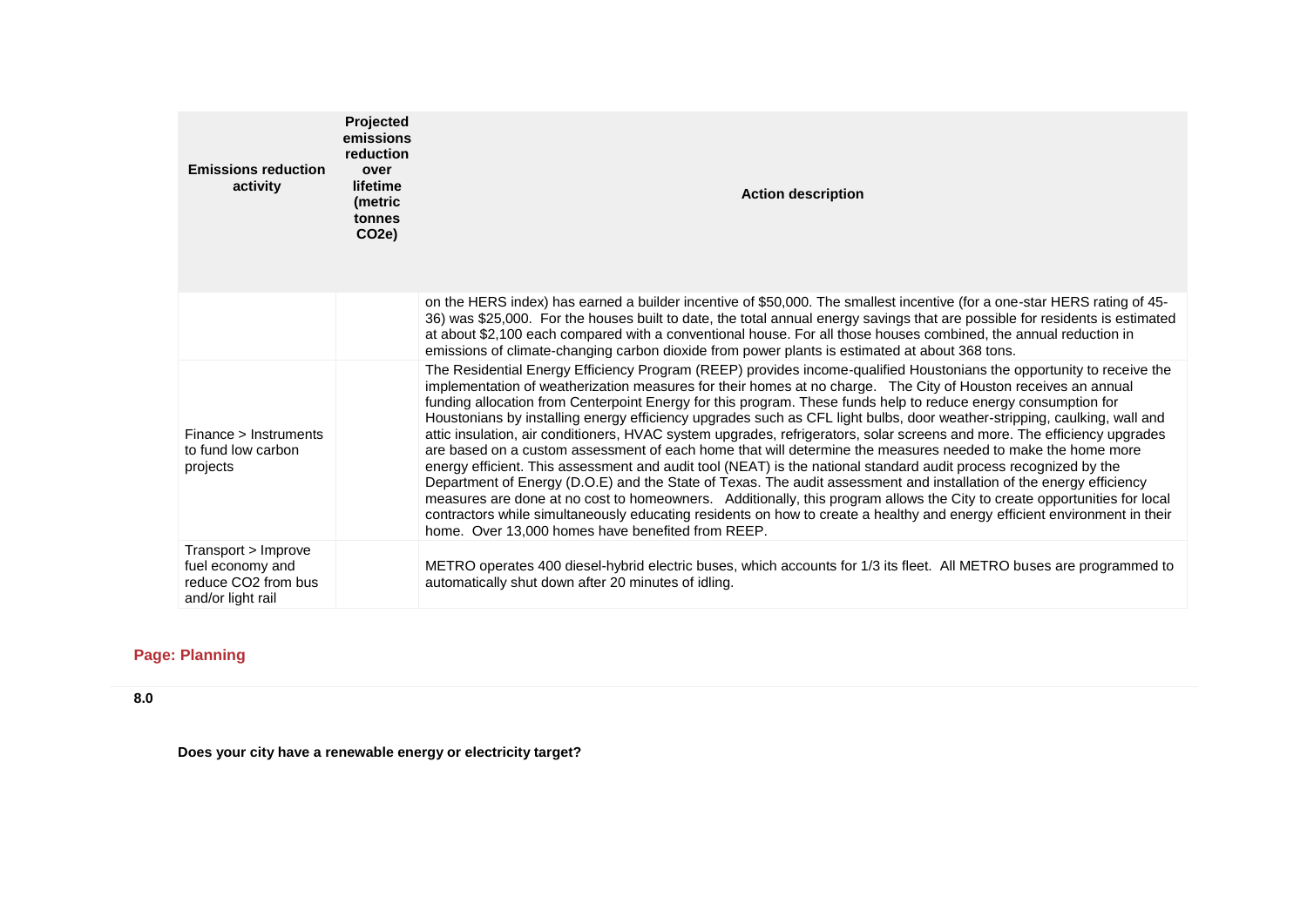Yes - my city has a renewable energy target

# **8.1a**

**Please indicate the energy mix of your electricity at the city-wide scale.**

Energy source **Percent** 

#### **8.1b**

**Please provide details of your renewable electricity targets and how the city plans to meet those targets.**

| Proportion of total electricity from<br>Total installed capacity of<br>Plans to meet target (include<br>Scale<br><b>Target Date</b><br>renewable electricity (in MW)<br>details on types of energy)<br>renewable energy sources |  |
|---------------------------------------------------------------------------------------------------------------------------------------------------------------------------------------------------------------------------------|--|
|---------------------------------------------------------------------------------------------------------------------------------------------------------------------------------------------------------------------------------|--|

#### **8.1c**

# **Please provide details of your renewable energy targets and how the city plans to meet those targets.**

| <b>Scale</b> | <b>Total</b><br>installed<br>capacity of<br>renewable<br>energy (in<br>MW) | <b>Proportion of</b><br>total energy<br>from<br>renewable<br>energy<br>sources | Target<br><b>Date</b> | Plans to meet target (include details on types of energy)                                                                                                                                                                                                                                                                                                                                                                 |
|--------------|----------------------------------------------------------------------------|--------------------------------------------------------------------------------|-----------------------|---------------------------------------------------------------------------------------------------------------------------------------------------------------------------------------------------------------------------------------------------------------------------------------------------------------------------------------------------------------------------------------------------------------------------|
| Municipal    | 140                                                                        | 50%                                                                            | 2015                  | The City of Houston has signed an agreement with Reliant Energy, an NRG Energy company, to<br>purchase over 140 MW of renewable power for the next two years. From July 1, 2013 through June 30,<br>2015, the City's purchase of green power will account for half of its annual electricity demand. The City<br>will be using almost 623,000 mWh of green power per year, which is equivalent to the amount of kilowatt- |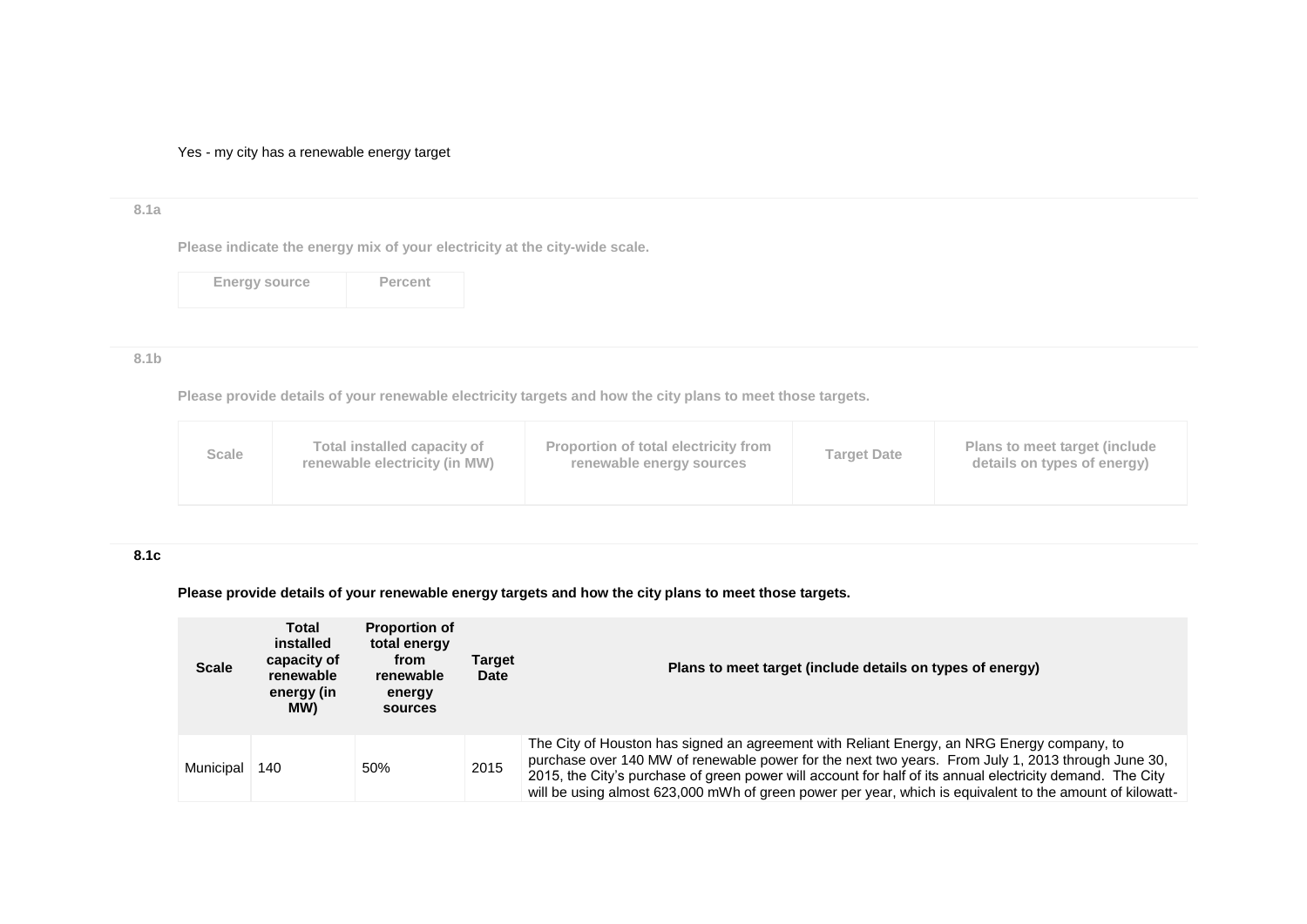| <b>Scale</b> | Total<br>installed<br>capacity of<br>renewable<br>energy (in<br>MW) | <b>Proportion of</b><br>total energy<br>from<br>renewable<br>energy<br>sources | <b>Target</b><br>Date | Plans to meet target (include details on types of energy)                                                                                                                                                                                                                                                                                                                                                                                                                                                                                                                                       |
|--------------|---------------------------------------------------------------------|--------------------------------------------------------------------------------|-----------------------|-------------------------------------------------------------------------------------------------------------------------------------------------------------------------------------------------------------------------------------------------------------------------------------------------------------------------------------------------------------------------------------------------------------------------------------------------------------------------------------------------------------------------------------------------------------------------------------------------|
|              |                                                                     |                                                                                |                       | hours needed to power over 55,000 homes each year. This purchase puts Houston as the largest<br>municipal purchaser of renewable power in the U.S., and in the top 10 overall in the nation, according to<br>EPA estimates. The City has purchased renewable energy credits (RECs) that are Green-E certified.<br>Taking advantage of more cost effective and cost competitive REC prices, the City has maintained a<br>relatively flat power price while also increasing its percentage of renewable energy in its portfolio. The<br>City has committed \$2 million for this 2-year agreement. |

#### **8.2**

**Please explain why you do not have a renewable energy or a renewable electricity target and any plans to introduce one in the future.**

#### **8.3**

#### **List any climate change-related projects for which you hope to attract private sector involvement.**

The City of Houston constantly strives to keep solar at the forefront of its sustainability vision, striking a balance between increasing market growth and decreasing regulatory barriers. With existing installations at the George R. Brown Convention Center, City Hall Annex, Discovery Green, and most recently, the Houston Permitting Center, the City is a test bed for solar technologies.

The City's 5-Star Program is a creative way to couple renewable energy systems and energy efficiency projects. The 5-Star Program "sustainably" reinvests in Houston's historic neighborhoods. Builders receive incentives to build energy efficient homes and add photovoltaics and solar thermal as upgrades to these newly completed homes.

The Houston Green Office Challenge invites commercial office owners/managers and tenants in Houston to increase their environmental and economic performance in cleaner transportation choices, energy conservation, property management/tenant engagement, water efficiency and waste reduction. The City is a community partner in the DOE's Better Buildings Challenge. Houston has committed 30 million square feet with a 20% energy reduction goal by 2020.

The DOE has recently described the City of Houston as a leader in weatherization through the Residential Energy Efficiency Program (REEP). The City received \$23 million from the DOE to help thousands of Houston residents. Centerpoint and the City of Houston have partnered to continue the program in 2013.

The City has launched Houston Drives Electric, the City's comprehensive municipal and public electric vehicle readiness initiative. The City of Houston now has 27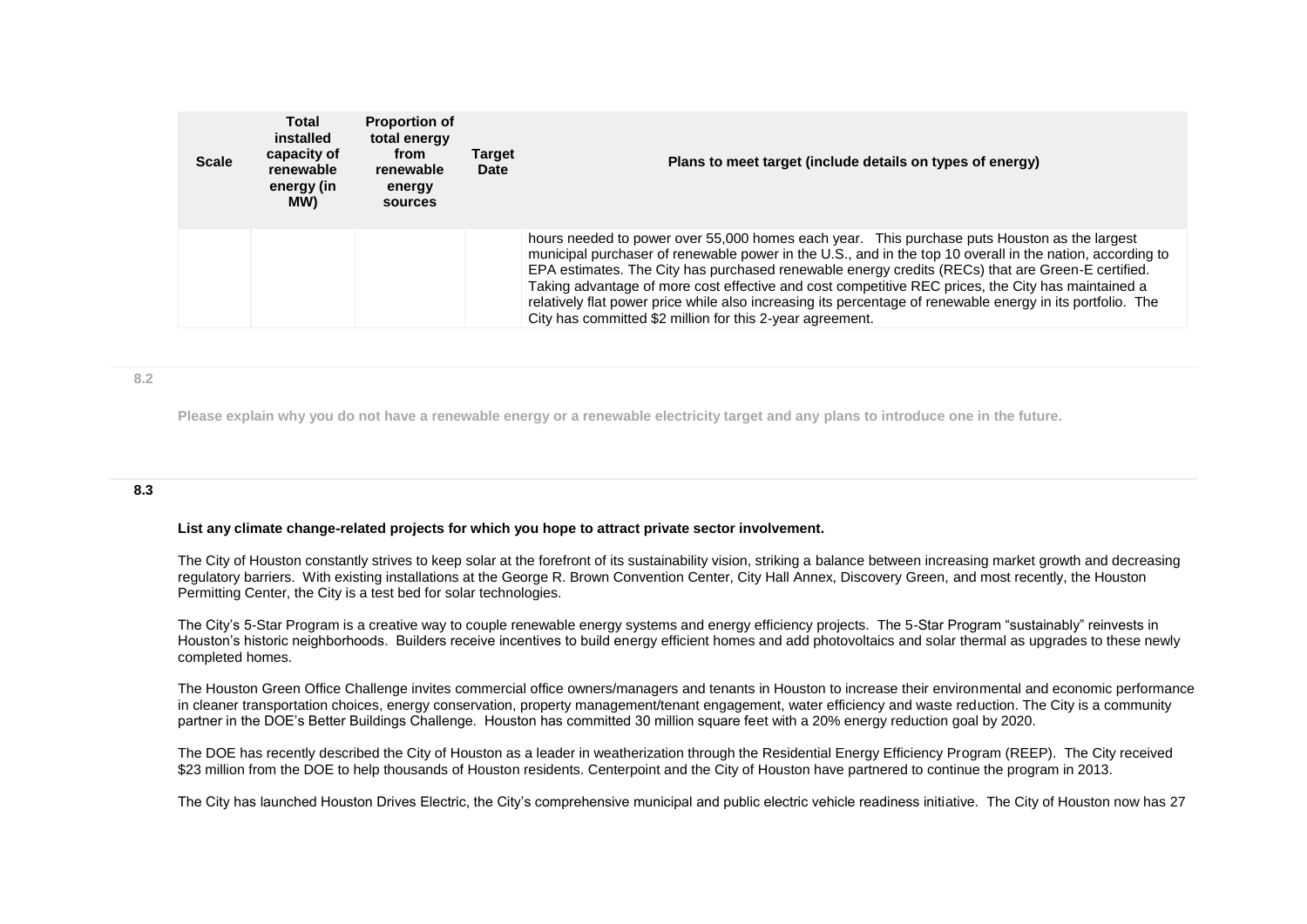Nissan Leafs in the city vehicle fleet, bringing the total to 42 electric and plug-in hybrid fleet vehicles. The City has completed an EV deployment plan, installed numerous charging stations in public locations, offers 24 hour permitting for residential charging stations and is working on additional incentives to spur adoption of EV technology.

In April, 2013, the City expanded Houston Bike Share to encourage biking in Houston. Houston now has nearly 230 bikes and 30 kiosks throughout downtown and adjacent neighborhoods (Montrose, Midtown, East End and the Museum District). Phase III expansion plans include bike share kiosks at the city's universities, the Texas Medical Center and additional neighborhoods.

The City passed a Safe Passage ordinance in 2013 to keep bicyclists and pedestrians safer on city streets, and encourage more outdoor activity. On-street bike lanes and cycle-tracks are also being worked on as part of the City's commitment to Complete Streets.

Over the next ten years, the Bayou Greenways Initiative will add 4,000 acres of new and equitably distributed green spaces that can also serve the function of flood control and storm water quality enhancement. It will also complete 300 miles of continuous all-weather hike and bike trails that will meander through those greenways — an amenity unparalleled in the nation.

The City of Houston won a Bloomberg Philanthropies Mayors Challenge grant award to implement One Bin for All, a program which will allow residents to discard all materials in one bin, treating trash as valuable assets, dramatically increasing recycling using game changing technologies. This cost-neutral, technological innovation is a paradigm shift, changing how people think about waste and recycling. This first-of-its-kind innovation uses technology in a way that has never been done before.

The City Gardens and Farmers Market Initiative supports urban gardens and markets that inspire and empower people of diverse backgrounds to grow, eat and buy local and organic food. The initiative improves health and nutrition, creates community and supports valuable local businesses that together sustain and improve the environment.

The City also launched in October, 2013, Urban Grows. The City now provides the use of City land for neighborhood allotment gardens. The first allotment garden using this new model was built in the Sunnyside neighborhood.

In March 2014, the City announced its SundayStreetsHTX Pilot Program. Opening streets to pedestrians, bicyclists and families encourages communities to be physically active and to consider using alternative transportation options in the future. SundayStreetsHTx will open White Oak, Westheimer and Washington/Market Square to bicyclists and pedestrians on the first Sundays in April, May and June 2014, respectively.

#### **8.4**

**Does your city incorporate desired GHG reductions into the master planning for the city?**

Yes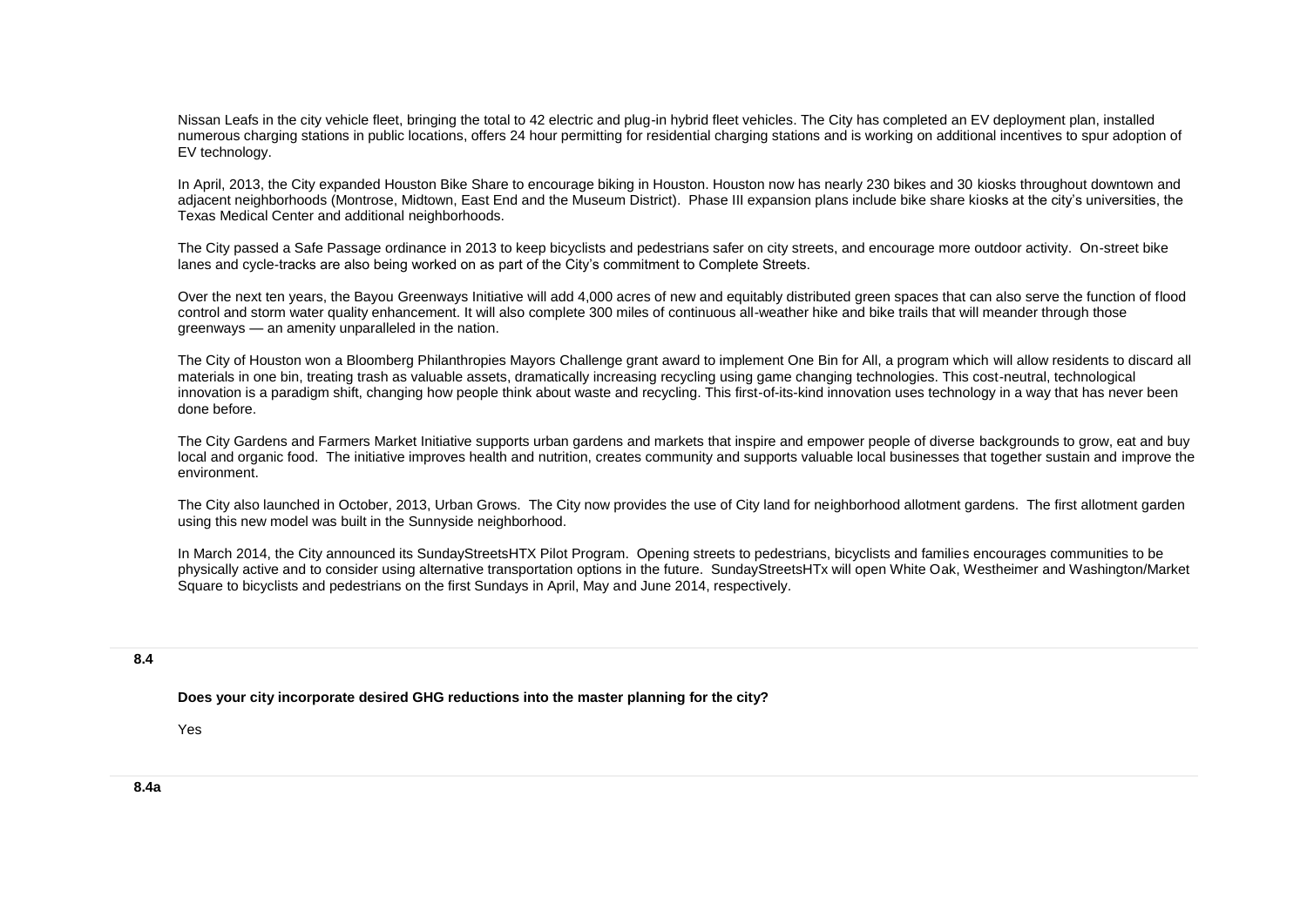#### **Please describe the ways that the master plan is designed to reduce GHG emissions.**

As the fourth largest city in the US, and an array of new residents moving to Houston every day, the development of a Framework which promotes a more sustainable and targeted approach to Houston's current development practices is vital to the greater success of the region as a whole. Neighborhoods that promote "live, work, and play" amenities are desirable ways to encourage economic development, promote housing choices/styles, reduce the need for a car all while creating pedestrian-friendly corridors and providing renewed sense of interest in a community's identity. As such, the purpose of the Urban Houston Framework study was to develop a comprehensive Toolbox of policy and regulatory incentives that Houston can use to strategically encourage dense, sustainable Urban Centers in appropriate locations, while maintaining the character of existing neighborhoods.

The intent of the Framework is to help integrate land use and transportation planning by coordinating land development standards with new transit investments, and by providing affordable housing in dense areas around new transit lines.

The result of this study is a 4-part framework that will help guide the City in the development of responsible, policies, tools, and incentives that may be used by developers, citizens and the community at large for responsible, sustainable development throughout Houston.

The result is an Urban Center Framework that consists of four general categories:

- · Urban Center Characteristics and defined criteria
- · Tools provided to help developed desired Urban Center Vision
- Expectations associated with accessing those tools
- Process for becoming and acquiring access to provided tools

#### **Page: Water Supply Risks**

#### **9.0**

**Do you foresee substantive risks to your city's water supply in the short or long term?**

Yes

#### **9.0a**

**Please identify the risks to your city's water supply as well as the timescale.**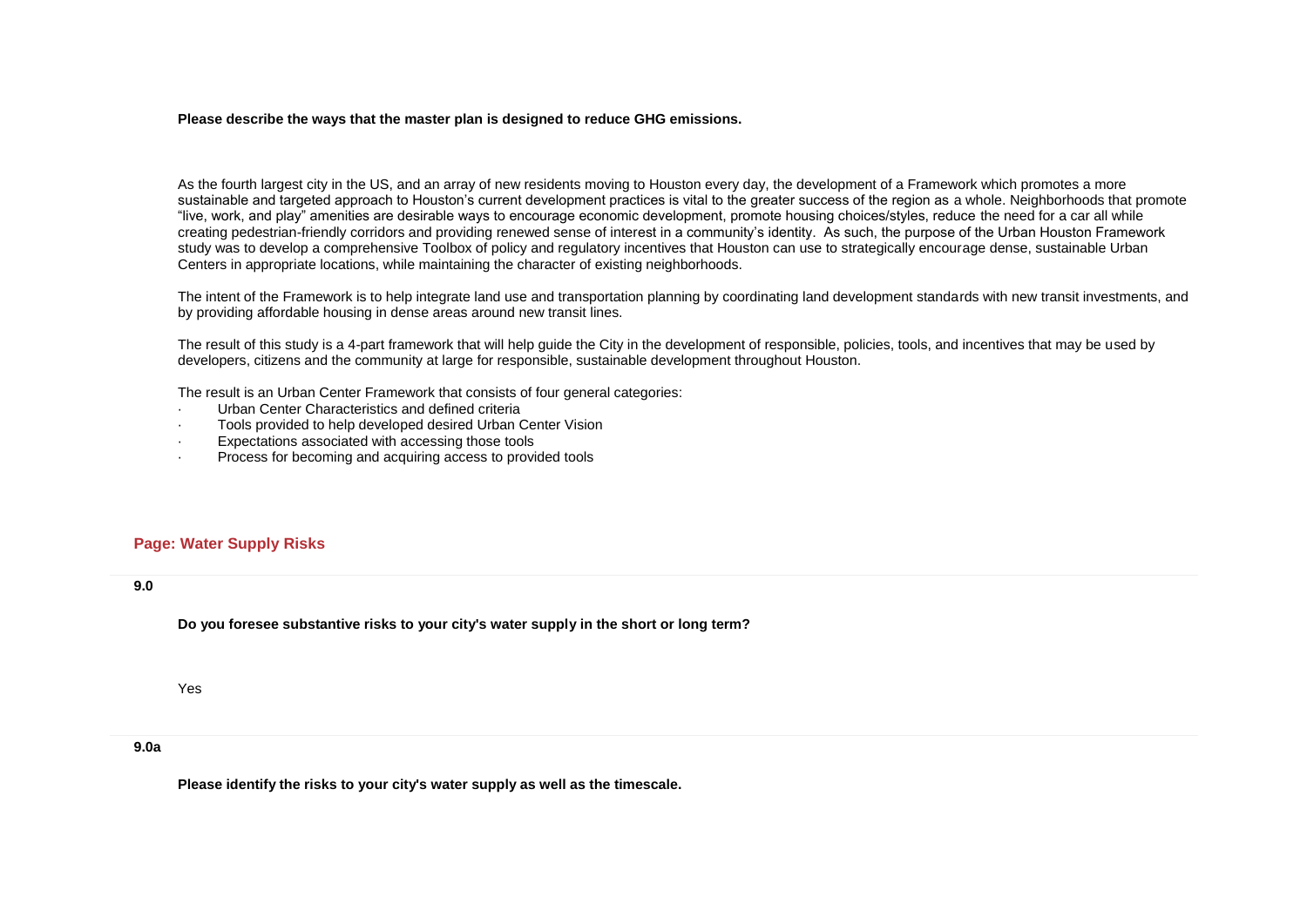| <b>Risks</b>                             | Timescale       | <b>Risk</b><br>level | <b>Risk description</b>                                                                                                                                                                                                                                                                                                                                                     |
|------------------------------------------|-----------------|----------------------|-----------------------------------------------------------------------------------------------------------------------------------------------------------------------------------------------------------------------------------------------------------------------------------------------------------------------------------------------------------------------------|
| Inadequate or<br>aging<br>infrastructure | Medium-<br>term | Less<br>serious      | During the extreme drought in 2011, a combination of hot weather and aging water pipes caused 700 breaks a<br>day along 7,000 miles of pipes in Houston. The pipes were breaking due to being weakened and corroded with<br>age and soil too dry to handle the expansion of the pipes. Without the soil against the pipes to help contain the<br>pressure, the pipes broke. |

# **Page: Water Supply Adaptation**

#### **Please note**

If you did not select anything in the dropdown list for Q9.0 on the Water Supply Risks page, nothing will be displayed on this page. Please go back to the Water Supply Risks page to confirm your choice or go to the Home page to proceed to submission.

#### **9.0b**

**Please explain why you do not consider your city to be exposed to any substantive water-related risk**

**9.1**

**Please describe the actions you are taking to reduce the risks to your city's water supply.**